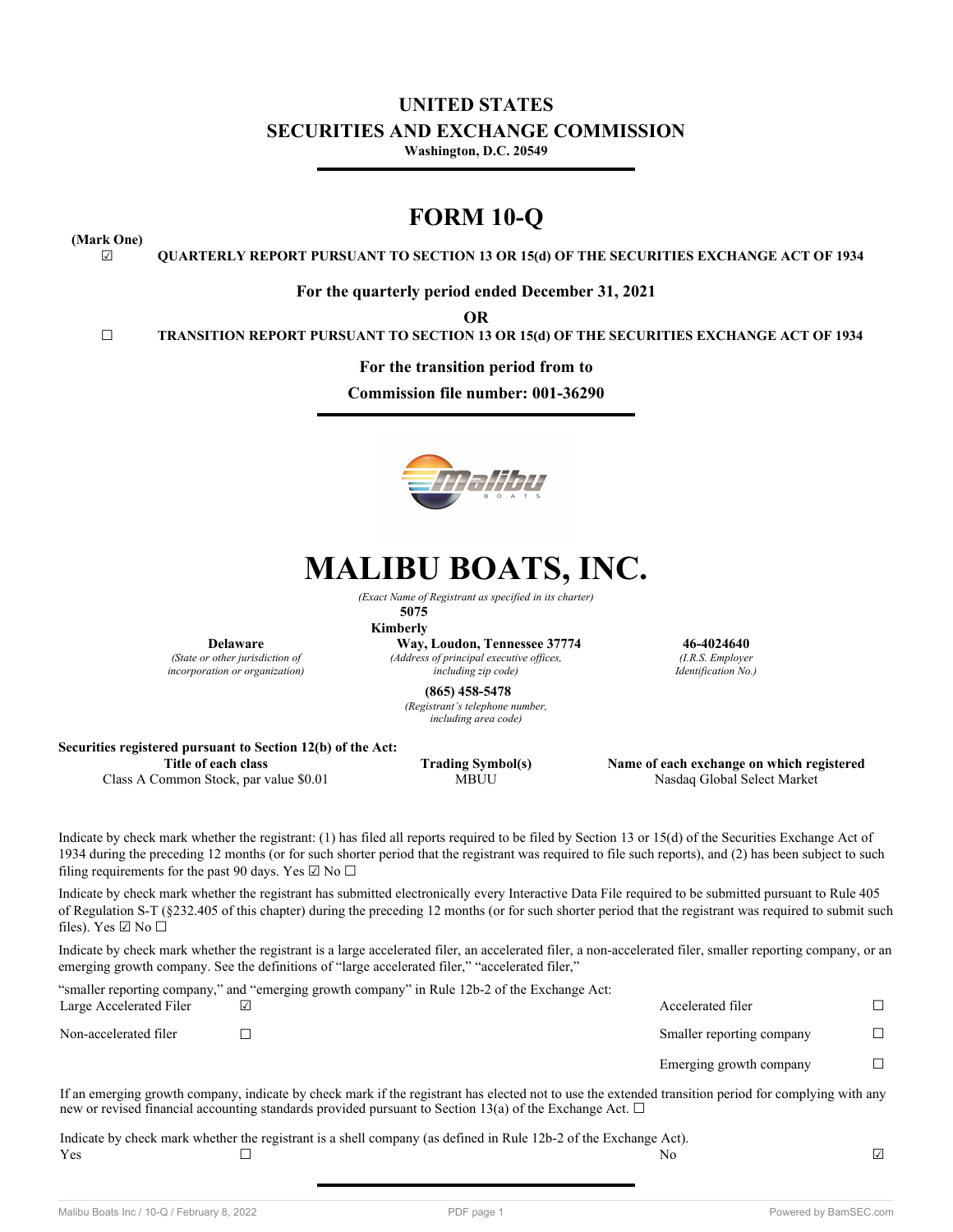| Class A Common Stock, par value \$0.01, outstanding as of February 4, 2022: | 20,900,466 shares |
|-----------------------------------------------------------------------------|-------------------|
| Class B Common Stock, par value \$0.01, outstanding as of February 4, 2022: | 10 shares         |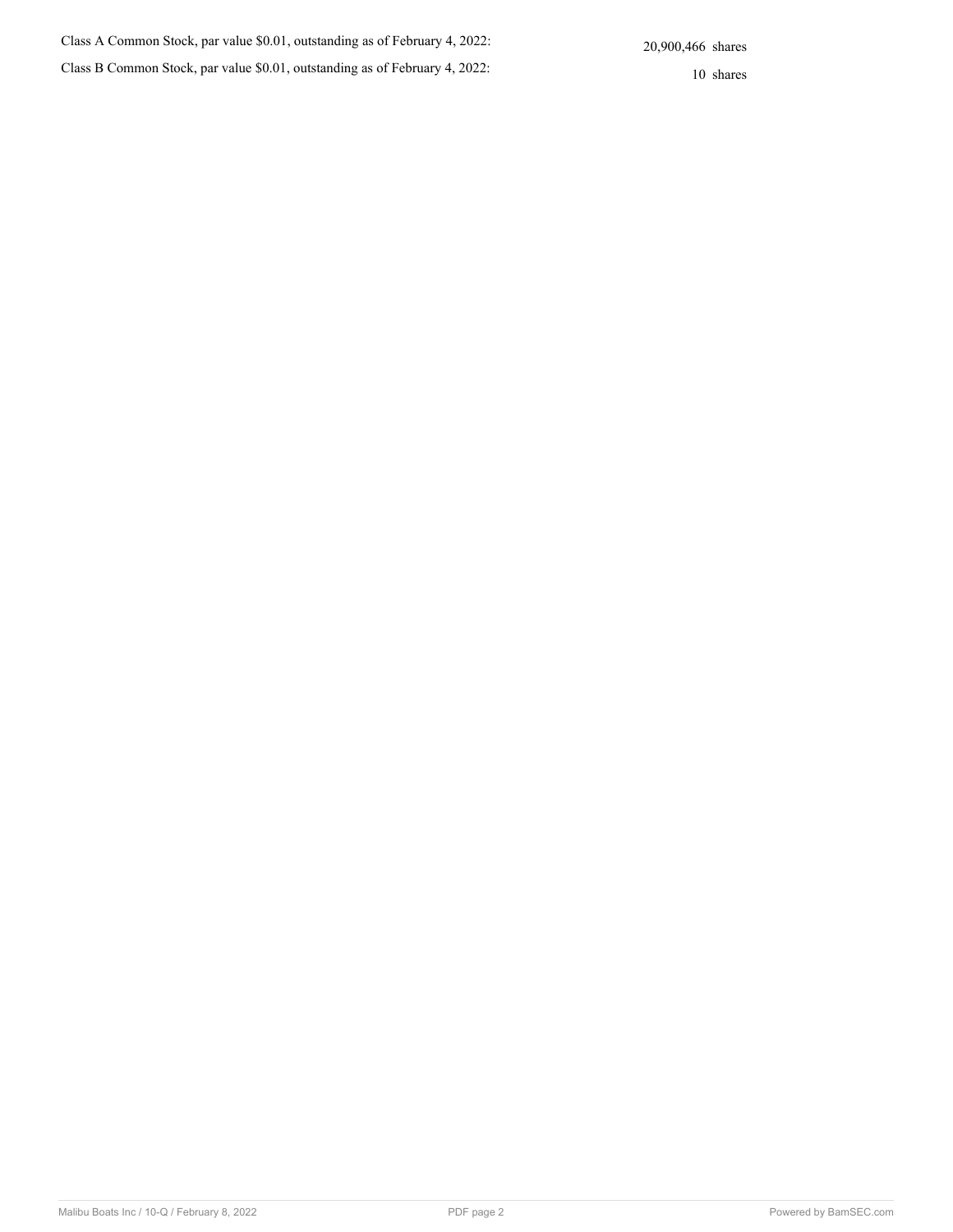## **TABLE OF CONTENTS**

|                   |                                                                                       | Page                                                              |
|-------------------|---------------------------------------------------------------------------------------|-------------------------------------------------------------------|
| <b>PART I</b>     | <b>FINANCIAL INFORMATION</b>                                                          |                                                                   |
| Item 1.           | <b>Financial Statements</b>                                                           |                                                                   |
|                   | Condensed Consolidated Statements of Operations and Comprehensive Income (Unaudited)  |                                                                   |
|                   | <b>Condensed Consolidated Balance Sheets (Unaudited)</b>                              |                                                                   |
|                   | <b>Condensed Consolidated Statements of Stockholders' Equity (Unaudited)</b>          |                                                                   |
|                   | Condensed Consolidated Statements of Cash Flows (Unaudited)                           |                                                                   |
|                   | <b>Notes to Unaudited Condensed Consolidated Financial Statements</b>                 |                                                                   |
| Item 2.           | Management's Discussion and Analysis of Financial Condition and Results of Operations | $\frac{1}{2}$<br>$\frac{3}{2}$<br>$\frac{5}{4}$<br>$\frac{6}{42}$ |
| Item 3.           | <b>Quantitative and Qualitative Disclosures About Market Risk</b>                     |                                                                   |
| Item 4.           | <b>Controls and Procedures</b>                                                        |                                                                   |
|                   |                                                                                       |                                                                   |
| <b>PART II</b>    | <b>OTHER INFORMATION</b>                                                              |                                                                   |
| Item 1.           | <b>Legal Proceedings</b>                                                              | $\frac{43}{43}$ $\frac{43}{43}$ $\frac{43}{43}$ $\frac{43}{44}$   |
| Item 1A.          | <b>Risk Factors</b>                                                                   |                                                                   |
| Item 2.           | Unregistered Sales of Equity Securities and Use of Proceeds                           |                                                                   |
| Item 3.           | <b>Defaults Upon Senior Securities</b>                                                |                                                                   |
| Item 4.           | <b>Mine Safety Disclosures</b>                                                        |                                                                   |
| Item 5.           | Other Information                                                                     |                                                                   |
| Item 6.           | <b>Exhibits</b>                                                                       |                                                                   |
|                   |                                                                                       |                                                                   |
| <b>SIGNATURES</b> |                                                                                       | 45                                                                |
|                   |                                                                                       |                                                                   |

i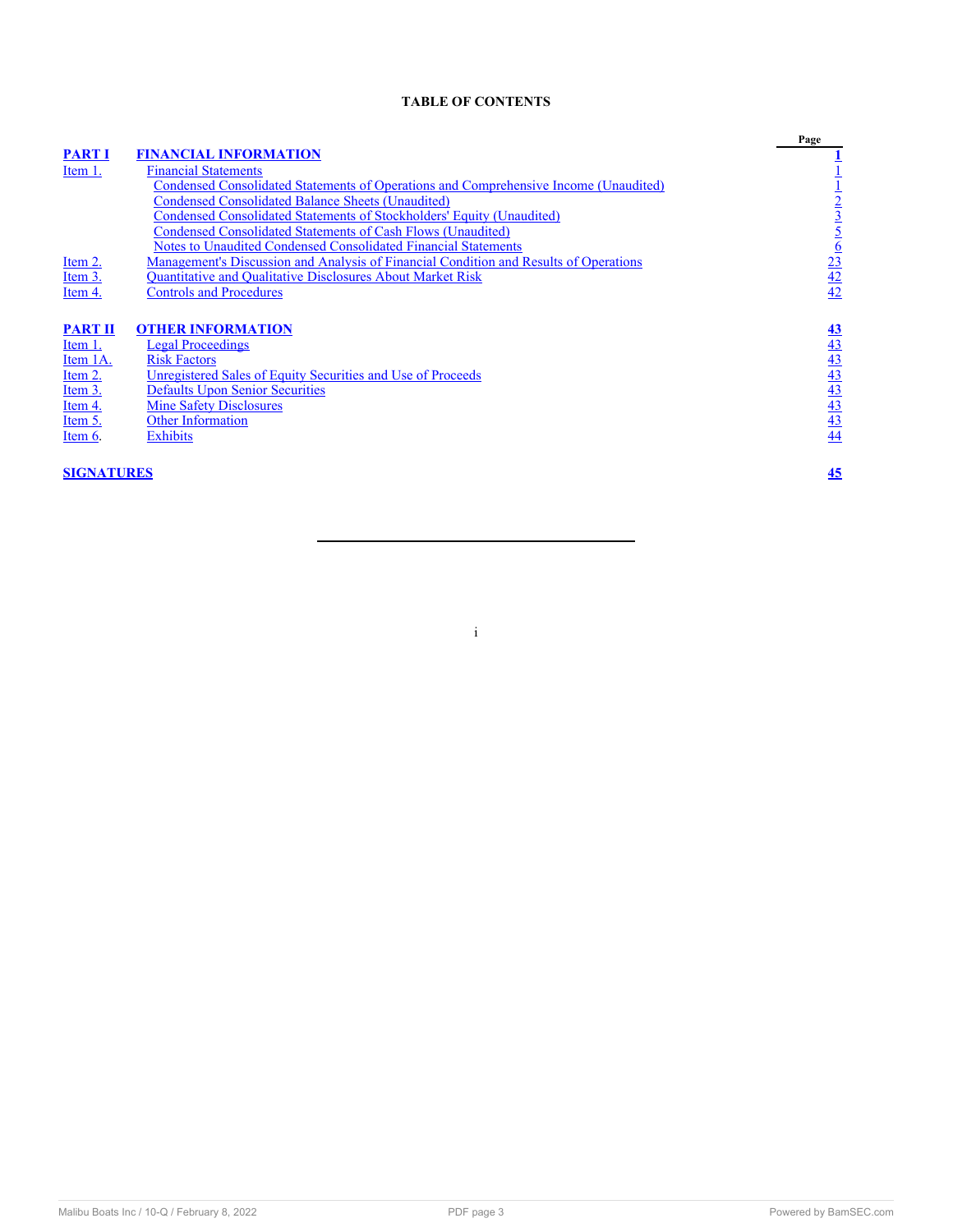## **SPECIAL NOTE REGARDING FORWARD-LOOKING STATEMENTS**

*This Quarterly Report on Form 10-Q contains forward-looking statements. All statements other than statements of historical facts contained in this Form 10-Q are forward-looking statements, including statements regarding the effects of the COVID-19 pandemic on us; demand for our products and expected industry trends, our business strategy and plans, our prospective products or products under development, our vertical integration initiatives, our acquisition strategy and management's objectives for future operations. In particular, many of the statements under the heading "Item 2. Management's Discussion and Analysis of Financial Condition and Results of Operations" constitute forward-looking statements. In some cases, you can identify forward-looking statements by terminology such as "may," "will," "should," "expects," "plans," "anticipates," "believes," "estimates," "predicts," "potential," "continue," the negative of these terms, or by other similar expressions that convey uncertainty of future events or outcomes to identify these forward-looking statements. These statements are only predictions, involving known and unknown risks, uncertainties and other factors that may cause our or our industry's actual results, levels of activity, performance or achievements to be materially different from any future results, levels of activity, performance or achievements expressed or implied by these forward-looking statements. Such factors include, but are not limited to: the effects of the COVID-19 pandemic on us; our ability to execute our manufacturing strategy successfully; our large fixed cost base; increases in the cost of, or unavailability of, raw materials, component parts and transportation costs; disruptions in our suppliers' operations; our reliance on third-party suppliers for raw materials and components and any interruption of our informal supply arrangements; our reliance on certain suppliers for our engines and outboard motors; our ability to meet our manufacturing workforce needs; exposure to workers' compensation claims and other workplace liabilities; our ability to grow our business through acquisitions and integrate such acquisitions to fully realize their expected benefits; our growth strategy which may require us to secure significant additional capital; our ability to protect our intellectual property; disruptions to our network and information systems; our success at developing and implementing a new enterprise resource planning system; risks inherent in operating in foreign jurisdictions; a natural disaster, global pandemic or other disruption at our manufacturing facilities; increases in income tax rates or changes in income tax laws; our dependence on key personnel; general industry, economic and business conditions; our ability to enhance existing products and market new or enhanced products; the continued strength of our brands; the seasonality of our business; intense competition within our industry; increased consumer preference for used boats or the supply of new boats by competitors in excess of demand; competition with other activities for consumers' scarce leisure time; changes in currency exchange rates; an increase in energy and fuel costs; our reliance on our network of independent dealers and increasing competition for dealers; the financial health of our dealers and their continued access to financing; our obligation to repurchase inventory of certain dealers; our exposure to claims for product liability and warranty claims; changes to U.S. trade policy, tariffs and import/export regulations; any failure to comply with laws and regulations including environmental, workplace safety and other regulatory requirements; our holding company structure; covenants in our credit agreement governing our revolving credit facility and term loan which may limit our operating flexibility; our variable rate indebtedness which subjects us to interest rate risk; our obligation to make certain payments under a tax receivables agreement; and any failure to maintain effective internal control over financial reporting or disclosure controls or procedures. We discuss many of these factors, risks and uncertainties in greater detail under the heading "Item 1A. Risk Factors" in our Form 10-K for the year ended June 30, 2021, filed with the Securities and Exchange Commission on August 26, 2021, as such disclosures may be amended, supplemented or superseded from time to time by other reports we file with the Securities and Exchange Commission, including subsequent annual reports on Form 10-K and quarterly reports on Form 10-Q.*

<span id="page-3-0"></span>*You should not rely on forward-looking statements as predictions of future events. Although we believe that the expectations reflected in the forward-looking statements are reasonable, we cannot guarantee future results, levels of activity, performance or achievements. Actual results may differ materially from those suggested by the forward-looking statements for various reasons. Except as required by law, we assume no obligation to update forward-looking statements for any reason after the date of this Form 10-Q to conform these statements to actual results or to changes in our expectations.*

ii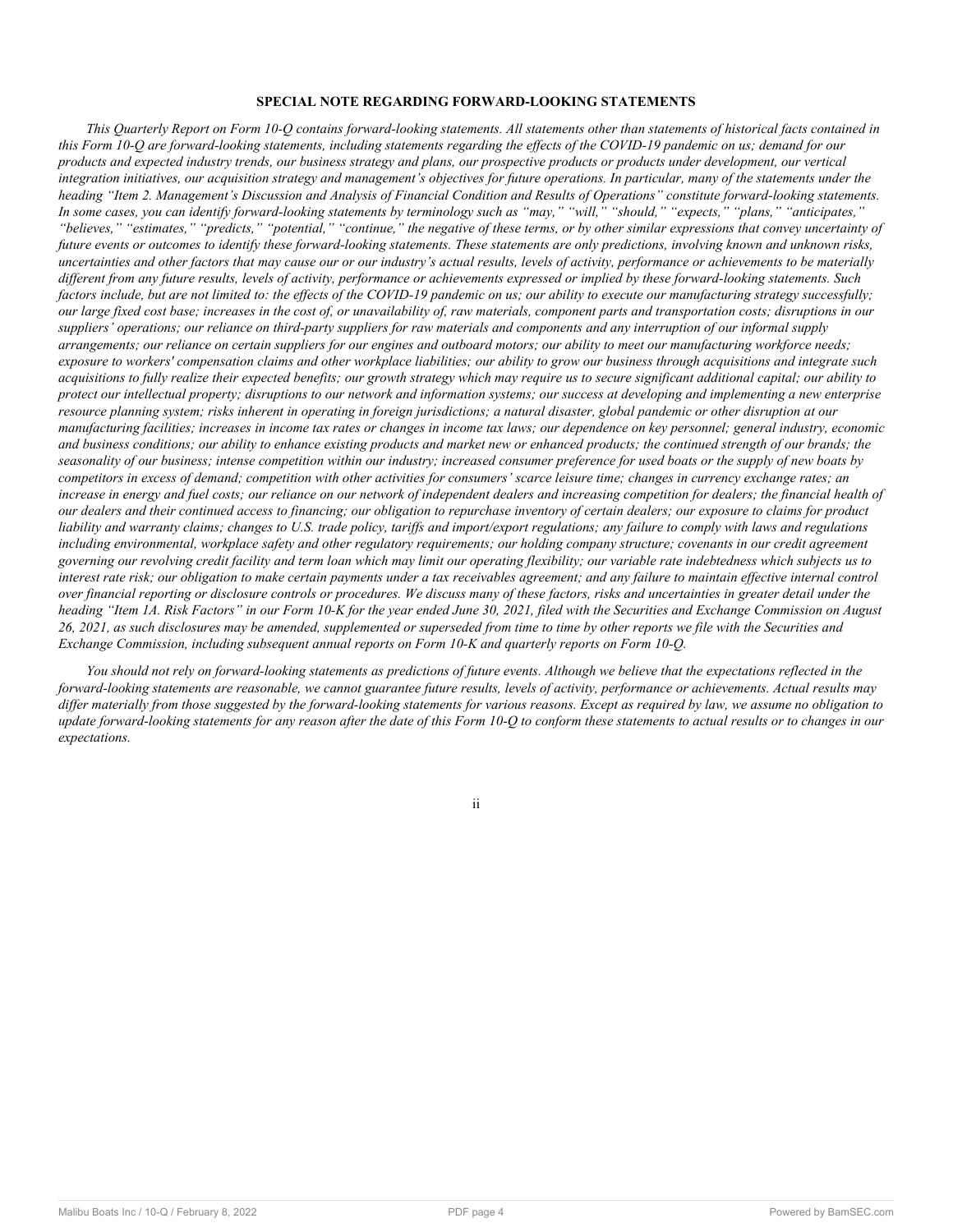## <span id="page-4-1"></span><span id="page-4-0"></span>**Item 1. Financial Statements**

## **MALIBU BOATS, INC. AND SUBSIDIARIES**

## **Condensed Consolidated Statements of Operations and Comprehensive Income (Unaudited) (In thousands, except share and per share data)**

|                                                                             | <b>Three Months Ended</b><br>December 31, |             |               |              |               | <b>Six Months Ended</b><br>December 31, |               |            |  |  |  |
|-----------------------------------------------------------------------------|-------------------------------------------|-------------|---------------|--------------|---------------|-----------------------------------------|---------------|------------|--|--|--|
|                                                                             |                                           | 2021        |               | 2020         |               | 2021                                    |               | 2020       |  |  |  |
| Net sales                                                                   | <b>S</b>                                  | 263,887 \$  |               | $195,647$ \$ |               | 517,384 \$                              |               | 376,631    |  |  |  |
| Cost of sales                                                               |                                           | 200,336     |               | 146,158      |               | 394,081                                 |               | 281,401    |  |  |  |
| Gross profit                                                                |                                           | 63,551      |               | 49,489       |               | 123,303                                 |               | 95,230     |  |  |  |
| Operating expenses:                                                         |                                           |             |               |              |               |                                         |               |            |  |  |  |
| Selling and marketing                                                       |                                           | 5,658       |               | 4,001        |               | 10,775                                  |               | 7,613      |  |  |  |
| General and administrative                                                  |                                           | 15,987      |               | 15,036       |               | 32,078                                  |               | 26,690     |  |  |  |
| Amortization                                                                |                                           | 1,719       |               | 1,524        |               | 3,575                                   |               | 3,048      |  |  |  |
| Operating income                                                            |                                           | 40.187      |               | 28,928       |               | 76,875                                  |               | 57,879     |  |  |  |
| Other expense, net:                                                         |                                           |             |               |              |               |                                         |               |            |  |  |  |
| Other income, net                                                           |                                           | (10)        |               | (12)         |               | (23)                                    |               | (22)       |  |  |  |
| Interest expense                                                            |                                           | 656         |               | 445          |               | 1,340                                   |               | 1,001      |  |  |  |
| Other expense, net                                                          |                                           | 646         |               | 433          |               | 1,317                                   |               | 979        |  |  |  |
| Income before provision for income taxes                                    |                                           | 39,541      |               | 28,495       |               | 75,558                                  |               | 56,900     |  |  |  |
| Provision for income taxes                                                  |                                           | 8,562       |               | 6,348        |               | 16,646                                  |               | 12,715     |  |  |  |
| Net income                                                                  |                                           | 30,979      |               | 22,147       |               | 58,912                                  |               | 44,185     |  |  |  |
| Net income attributable to non-controlling interest                         |                                           | 1,088       |               | 922          |               | 2,077                                   |               | 1,867      |  |  |  |
| Net income attributable to Malibu Boats, Inc.                               |                                           | 29,891 \$   |               | 21,225       | $\mathcal{S}$ | 56,835                                  | $\mathcal{S}$ | 42,318     |  |  |  |
| Comprehensive income:                                                       |                                           |             |               |              |               |                                         |               |            |  |  |  |
| Net income                                                                  | $\mathcal{S}$                             | 30,979 \$   |               | $22,147$ \$  |               | 58,912 \$                               |               | 44,185     |  |  |  |
| Other comprehensive income (loss):                                          |                                           |             |               |              |               |                                         |               |            |  |  |  |
| Change in cumulative translation adjustment                                 |                                           | 138         |               | 1,422        |               | (697)                                   |               | 2,052      |  |  |  |
| Other comprehensive income (loss)                                           |                                           | 138         |               | 1.422        |               | (697)                                   |               | 2,052      |  |  |  |
| Comprehensive income                                                        |                                           | 31,117      |               | 23,569       |               | 58,215                                  |               | 46,237     |  |  |  |
| Less: comprehensive income attributable to non-controlling                  |                                           |             |               |              |               |                                         |               |            |  |  |  |
| interest                                                                    |                                           | 1,093       |               | 981          |               | 2,052                                   |               | 1,953      |  |  |  |
| Comprehensive income attributable to Malibu Boats, Inc.                     |                                           | $30,024$ \$ |               | 22,588       | <sup>\$</sup> | 56,163                                  | -S            | 44,284     |  |  |  |
| Weighted average shares outstanding used in computing net income per share: |                                           |             |               |              |               |                                         |               |            |  |  |  |
| Basic                                                                       |                                           | 20,900,201  |               | 20,717,359   |               | 20,875,091                              |               | 20,684,644 |  |  |  |
| Diluted                                                                     |                                           | 21,148,871  |               | 20,972,902   |               | 21,133,413                              |               | 20,946,800 |  |  |  |
| Net income available to Class A Common Stock per share:                     |                                           |             |               |              |               |                                         |               |            |  |  |  |
| Basic                                                                       | \$                                        | 1.43        | <sup>\$</sup> | 1.03         | -S            | 2.72                                    | \$            | 2.05       |  |  |  |
| Diluted                                                                     | \$                                        | 1.41        | $\mathbf{s}$  | 1.01         | <sup>\$</sup> | 2.69                                    | \$            | 2.02       |  |  |  |

<span id="page-4-2"></span>The accompanying notes are an integral part of the Condensed Consolidated Financial Statements (Unaudited).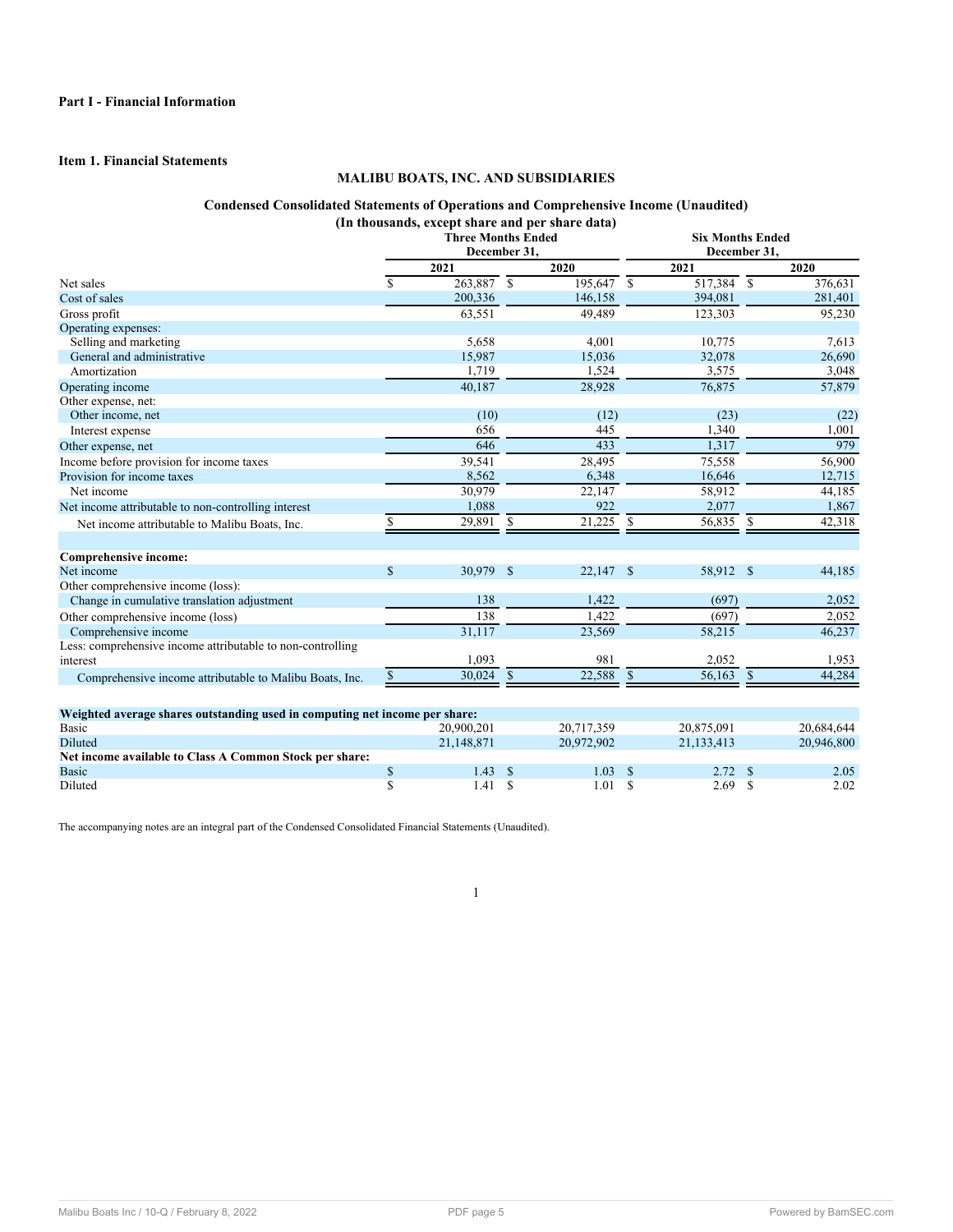## **MALIBU BOATS, INC. AND SUBSIDIARIES**

## **Condensed Consolidated Balance Sheets (Unaudited) (In thousands, except share and per share data)**

|                                                                                                                   |             | December 31, 2021 | June 30, 2021 |
|-------------------------------------------------------------------------------------------------------------------|-------------|-------------------|---------------|
| Assets                                                                                                            |             |                   |               |
| Current assets                                                                                                    |             |                   |               |
| Cash                                                                                                              | \$          | 44,835 \$         | 41,479        |
| Trade receivables, net                                                                                            |             | 21,778            | 49,844        |
| Inventories, net                                                                                                  |             | 152,164           | 116,685       |
| Prepaid expenses and other current assets                                                                         |             | 12,724            | 4,775         |
| Total current assets                                                                                              |             | 231,501           | 212,783       |
| Property, plant and equipment, net                                                                                |             | 150,052           | 132,913       |
| Goodwill                                                                                                          |             | 100,810           | 101,033       |
| Other intangible assets, net                                                                                      |             | 231,745           | 235,363       |
| Deferred tax assets                                                                                               |             | 44,439            | 48,022        |
| Other assets                                                                                                      |             | 11,732            | 12,670        |
| <b>Total assets</b>                                                                                               | \$          | 770,279 \$        | 742,784       |
| <b>Liabilities</b>                                                                                                |             |                   |               |
| <b>Current liabilities</b>                                                                                        |             |                   |               |
| Current maturities of long-term obligations                                                                       | \$          | 76,250 \$         | 4,250         |
| Accounts payable                                                                                                  |             | 43,673            | 45,992        |
| Accrued expenses                                                                                                  |             | 77,405            | 77,179        |
| Income taxes and tax distribution payable                                                                         |             | 1,243             | 3,209         |
| Payable pursuant to tax receivable agreement, current portion                                                     |             | 3,773             | 3,773         |
| Total current liabilities                                                                                         |             | 202,344           | 134,403       |
| Deferred tax liabilities                                                                                          |             | 27,954            | 27,869        |
| Other liabilities                                                                                                 |             | 12,973            | 15,892        |
| Payable pursuant to tax receivable agreement, less current portion                                                |             | 44,441            | 44,441        |
| Long-term debt                                                                                                    |             | 46,697            | 139,025       |
| <b>Total liabilities</b>                                                                                          |             | 334,409           | 361.630       |
| Commitments and contingencies (See Note 16)                                                                       |             |                   |               |
| <b>Stockholders' Equity</b>                                                                                       |             |                   |               |
| Class A Common Stock, par value \$0.01 per share, 100,000,000 shares authorized; 20,899,296 shares issued and     |             |                   |               |
| outstanding as of December 31, 2021; 20,847,019 issued and outstanding as of June 30, 2021                        |             | 207               | 207           |
| Class B Common Stock, par value \$0.01 per share, 25,000,000 shares authorized; 10 shares issued and              |             |                   |               |
| outstanding as of December 31, 2021; 10 shares issued and outstanding as of June 30, 2021                         |             |                   |               |
| Preferred Stock, par value \$0.01 per share; 25,000,000 shares authorized; no shares issued and outstanding as of |             |                   |               |
| December 31, 2021 and June 30, 2021                                                                               |             |                   |               |
| Additional paid in capital                                                                                        |             | 108,839           | 111,308       |
| Accumulated other comprehensive loss                                                                              |             | (2,336)           | (1,639)       |
| Accumulated earnings                                                                                              |             | 320,387           | 263,552       |
| Total stockholders' equity attributable to Malibu Boats, Inc.                                                     |             | 427,097           | 373,428       |
| Non-controlling interest                                                                                          |             | 8,773             | 7,726         |
| Total stockholders' equity                                                                                        |             | 435,870           | 381,154       |
| Total liabilities and stockholders' equity                                                                        | $\mathbf S$ | 770.279 \$        | 742.784       |

<span id="page-5-0"></span>The accompanying notes are an integral part of the Condensed Consolidated Financial Statements (Unaudited).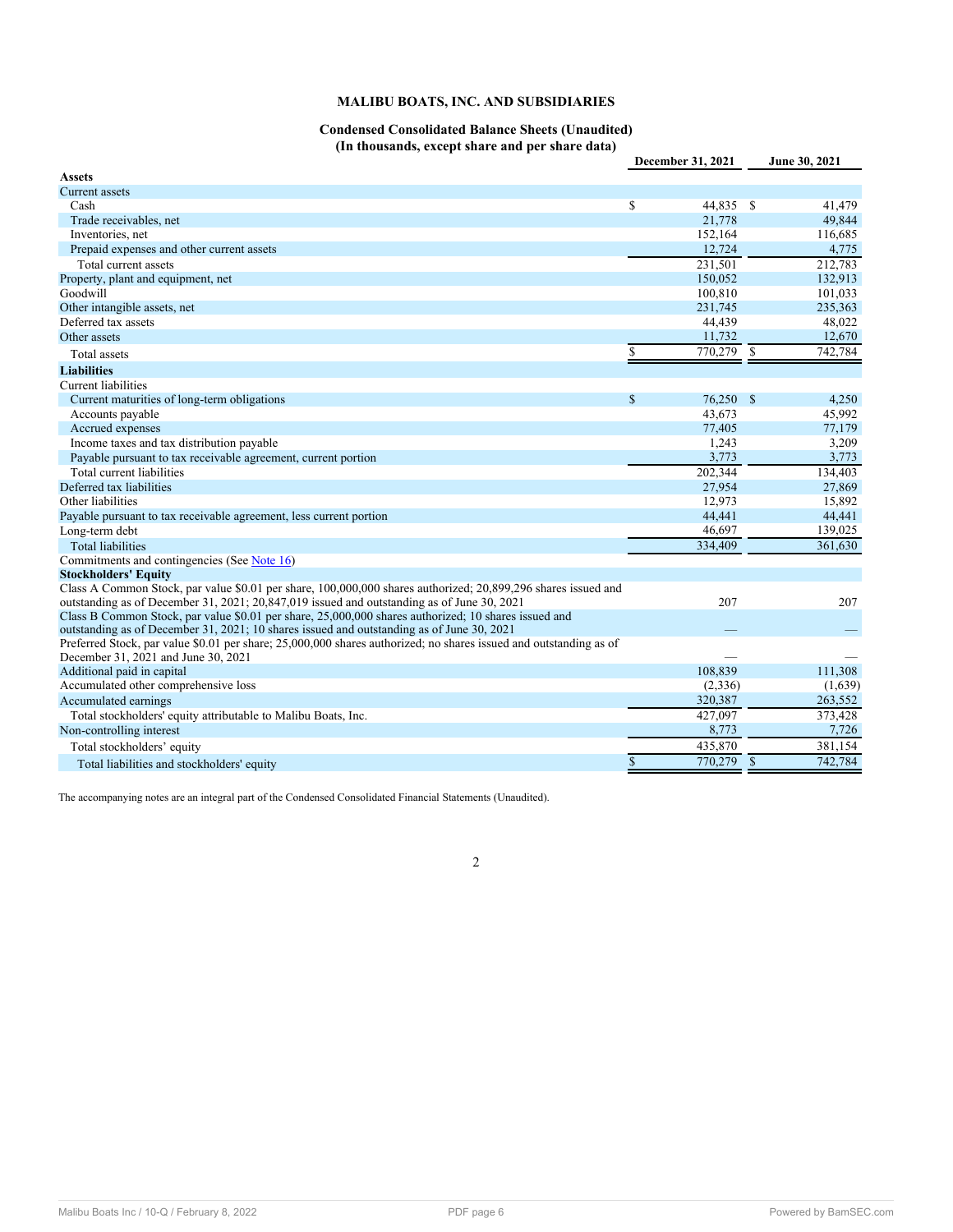## **MALIBU BOATS, INC. AND SUBSIDIARIES**

## **Condensed Consolidated Statements of Stockholders' Equity (Unaudited) (In thousands, except number of Class B shares)**

|                                                                        |               | <b>Class A Common</b><br><b>Stock</b> | <b>Class B Common</b><br><b>Stock</b> |        | <b>Additional</b><br>Paid In |              | Accumulated<br>Other<br>Comprehensive Accumulated |              |   |            | Non-<br>controlling<br>Interest in |            | <b>Total</b><br>Stockholders' |               |
|------------------------------------------------------------------------|---------------|---------------------------------------|---------------------------------------|--------|------------------------------|--------------|---------------------------------------------------|--------------|---|------------|------------------------------------|------------|-------------------------------|---------------|
|                                                                        | <b>Shares</b> | Amount                                | <b>Shares</b>                         | Amount |                              | Capital      |                                                   | Loss         |   | Earnings   |                                    | <b>LLC</b> |                               | <b>Equity</b> |
| <b>Balance at June 30, 2021</b>                                        | 20,847 \$     | 207                                   | 10 <sub>5</sub>                       |        |                              | $111,308$ \$ |                                                   | $(1,639)$ \$ |   | 263,552 \$ |                                    | 7,726      | $\mathbf{s}$                  | 381,154       |
| Net income                                                             |               |                                       |                                       |        |                              |              |                                                   |              |   | 26,944     |                                    | 989        |                               | 27,933        |
| Stock based compensation, net of<br>withholding taxes on vested equity |               |                                       |                                       |        |                              |              |                                                   |              |   |            |                                    |            |                               |               |
| awards                                                                 | (7)           |                                       |                                       |        |                              | 728          |                                                   |              |   |            |                                    |            |                               | 728           |
| Issuances of equity for services                                       |               |                                       |                                       |        |                              | 58           |                                                   |              |   |            |                                    |            |                               | 58            |
| Distributions to LLC Unit holders                                      |               |                                       |                                       |        |                              |              |                                                   |              |   |            |                                    | (558)      |                               | (558)         |
| Foreign currency translation                                           |               |                                       |                                       |        |                              |              |                                                   |              |   |            |                                    |            |                               |               |
| adjustment                                                             |               |                                       |                                       |        |                              |              |                                                   | (835)        |   |            |                                    | (24)       |                               | (859)         |
| <b>Balance at September 30, 2021</b>                                   | 20,840 \$     | 207                                   | 10S                                   |        |                              | 112,094      | -\$                                               | (2, 474)     |   | 290,496    |                                    | 8,133      |                               | 408,456       |
| Net income                                                             |               |                                       |                                       |        |                              |              |                                                   |              |   | 29,891     |                                    | 1,088      |                               | 30,979        |
| Stock based compensation, net of<br>withholding taxes on vested equity |               |                                       |                                       |        |                              |              |                                                   |              |   |            |                                    |            |                               |               |
| awards                                                                 | 101           |                                       |                                       |        |                              | 53           |                                                   |              |   |            |                                    |            |                               | 54            |
| Issuances of equity for services                                       |               |                                       |                                       |        |                              | 948          |                                                   |              |   |            |                                    |            |                               | 948           |
| Issuances of equity for exercise of<br>stock options                   | 35            |                                       |                                       |        |                              | 971          |                                                   |              |   |            |                                    |            |                               | 971           |
| Repurchase and retirement of<br>common stock                           | (78)          | (1)                                   |                                       |        |                              | (5,227)      |                                                   |              |   |            |                                    |            |                               | (5,228)       |
| Distributions to LLC Unit holders                                      |               |                                       |                                       |        |                              |              |                                                   |              |   |            |                                    | (452)      |                               | (452)         |
| Foreign currency translation<br>adjustment                             |               |                                       |                                       |        |                              |              |                                                   | 138          |   |            |                                    | 4          |                               | 142           |
| <b>Balance at December 31, 2021</b>                                    | 20,899 \$     | 207                                   | 10S                                   |        | \$                           | 108,839      | -S                                                | (2, 336)     | S | 320,387    | <sup>\$</sup>                      | 8,773      |                               | 435,870       |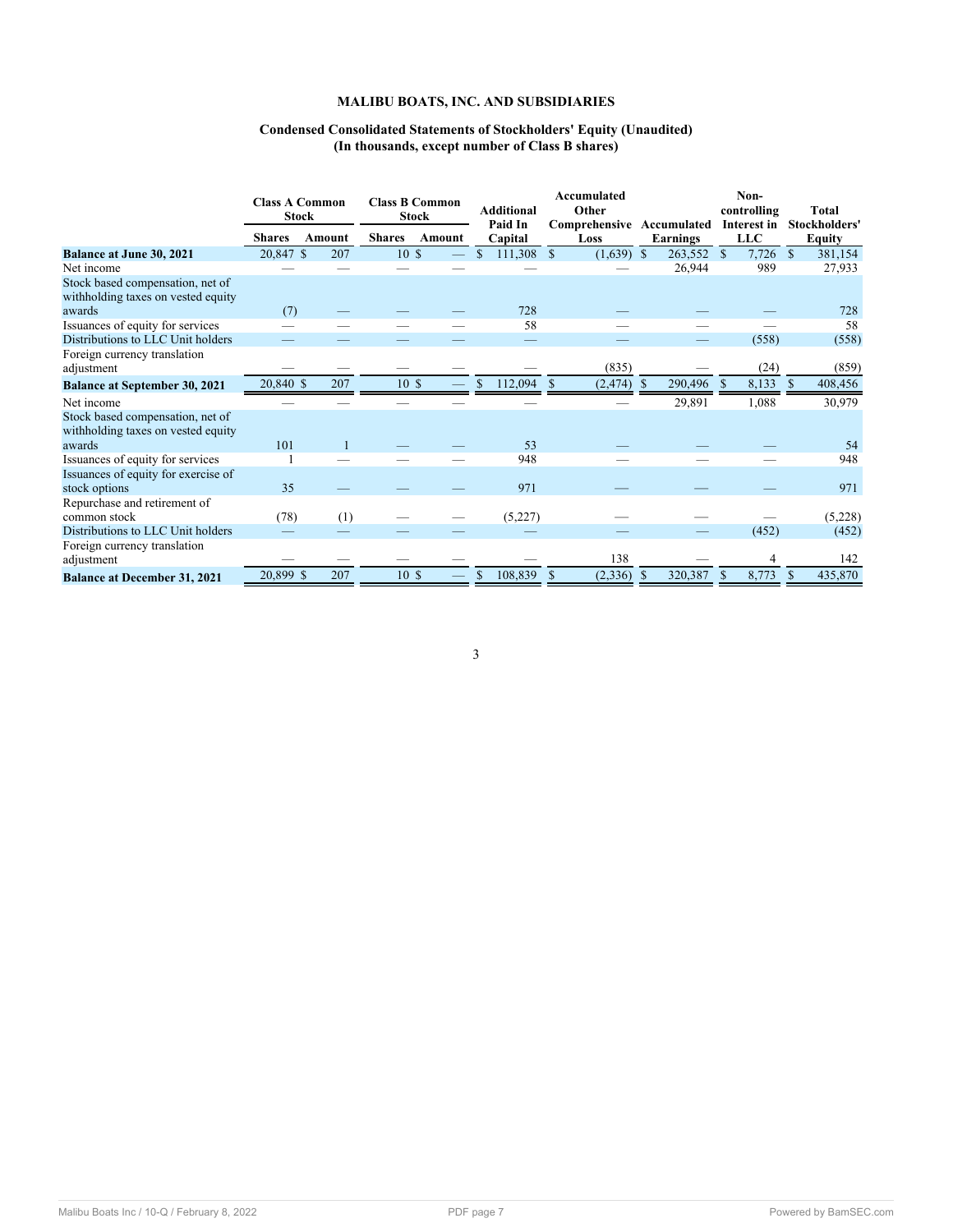|                                                                         | <b>Class A Common</b><br><b>Stock</b> |                |               | <b>Class B Common</b><br><b>Stock</b> |                         | <b>Additional</b><br>Paid In | Accumulated<br>Other<br>Comprehensive Accumulated |                    |                         | Non-<br>controlling<br>Interest in | <b>Total</b><br>Stockholders' |
|-------------------------------------------------------------------------|---------------------------------------|----------------|---------------|---------------------------------------|-------------------------|------------------------------|---------------------------------------------------|--------------------|-------------------------|------------------------------------|-------------------------------|
|                                                                         | <b>Shares</b>                         | Amount         | <b>Shares</b> | Amount                                |                         | Capital                      | Loss                                              |                    | Earnings                | <b>LLC</b>                         | <b>Equity</b>                 |
| <b>Balance at June 30, 2020</b>                                         | 20,596 \$                             | 204            | 15 \$         |                                       | $\mathbf S$             | 103,797 \$                   | $(3,132)$ \$                                      |                    | $\overline{153,711}$ \$ | $6,947$ \$                         | 261,527                       |
| Net income                                                              |                                       |                |               |                                       |                         |                              |                                                   |                    | 21,093                  | 945                                | 22,038                        |
| Stock based compensation, net of                                        |                                       |                |               |                                       |                         |                              |                                                   |                    |                         |                                    |                               |
| withholding taxes on vested equity                                      |                                       |                |               |                                       |                         | 658                          |                                                   |                    |                         |                                    | 658                           |
| awards                                                                  | (3)                                   |                |               |                                       |                         | 59                           |                                                   |                    |                         |                                    | 59                            |
| Issuances of equity for services<br>Issuances of equity for exercise of |                                       |                |               |                                       |                         |                              |                                                   |                    |                         |                                    |                               |
| stock options                                                           | 9                                     |                |               |                                       |                         | 300                          |                                                   |                    |                         |                                    | 300                           |
| Increase in payable pursuant to the                                     |                                       |                |               |                                       |                         |                              |                                                   |                    |                         |                                    |                               |
| tax receivable agreement                                                |                                       |                |               |                                       |                         | (330)                        |                                                   |                    |                         |                                    | (330)                         |
| Increase in deferred tax asset from                                     |                                       |                |               |                                       |                         |                              |                                                   |                    |                         |                                    |                               |
| step-up in tax basis                                                    |                                       |                |               |                                       |                         | 480                          |                                                   |                    |                         |                                    | 480                           |
| Exchange of LLC Units for Class                                         |                                       |                |               |                                       |                         |                              |                                                   |                    |                         |                                    |                               |
| A Common Stock                                                          | 28                                    |                | (2)           |                                       |                         | 264                          |                                                   |                    |                         | (264)                              |                               |
| Distributions to LLC Unit holders                                       |                                       |                |               |                                       |                         |                              |                                                   |                    |                         | (449)                              | (449)                         |
| Foreign currency translation                                            |                                       |                |               |                                       |                         |                              |                                                   |                    |                         |                                    |                               |
| adjustment                                                              |                                       |                |               |                                       |                         |                              | 630                                               |                    |                         | 22                                 | 652                           |
| <b>Balance at September 30, 2020</b>                                    | 20,630 \$                             | 204            | 13 \$         | $\overline{\phantom{0}}$              | $\overline{\mathbb{S}}$ | 105,228                      | $\mathcal{S}$<br>(2,502)                          | $\mathbf{\hat{s}}$ | 174,804 \$              | 7,201                              | $\mathbb{S}$<br>284,935       |
| Net income                                                              |                                       |                |               |                                       |                         |                              |                                                   |                    | 21,225                  | 922                                | 22,147                        |
| Stock based compensation, net of                                        |                                       |                |               |                                       |                         |                              |                                                   |                    |                         |                                    |                               |
| withholding taxes on vested equity                                      |                                       |                |               |                                       |                         |                              |                                                   |                    |                         |                                    |                               |
| awards                                                                  | 110                                   | $\overline{2}$ |               |                                       |                         | 750                          |                                                   |                    |                         |                                    | 752                           |
| Issuances of equity for services                                        |                                       |                |               |                                       |                         | 659                          |                                                   |                    |                         |                                    | 659                           |
| Increase in payable pursuant to the                                     |                                       |                |               |                                       |                         |                              |                                                   |                    |                         |                                    |                               |
| tax receivable agreement                                                |                                       |                |               |                                       |                         | (213)                        |                                                   |                    |                         |                                    | (213)                         |
| Increase in deferred tax asset from                                     |                                       |                |               |                                       |                         |                              |                                                   |                    |                         |                                    |                               |
| step-up in tax basis                                                    |                                       |                |               |                                       |                         | 229                          |                                                   |                    |                         |                                    | 229                           |
| Exchange of LLC Units for Class                                         |                                       |                |               |                                       |                         |                              |                                                   |                    |                         |                                    |                               |
| A Common Stock                                                          | 12                                    |                | (1)           |                                       |                         | 118                          |                                                   |                    |                         | (118)                              |                               |
| Distributions to LLC Unit Holders                                       |                                       |                |               |                                       |                         |                              |                                                   |                    |                         | (495)                              | (495)                         |
| Foreign currency translation                                            |                                       |                |               |                                       |                         |                              |                                                   |                    |                         |                                    |                               |
| adjustment                                                              |                                       |                |               |                                       |                         |                              | 1,422                                             |                    |                         | 48                                 | 1,470                         |
| <b>Balance at December 31, 2020</b>                                     | 20,753 \$                             | 206            | 12S           |                                       | S                       | 106.771                      | $\mathbf S$<br>(1,080)                            | -S                 | 196,029                 | \$<br>7,558                        | <sup>\$</sup><br>309,484      |

<span id="page-7-0"></span>The accompanying notes are an integral part of the Condensed Consolidated Financial Statements (Unaudited).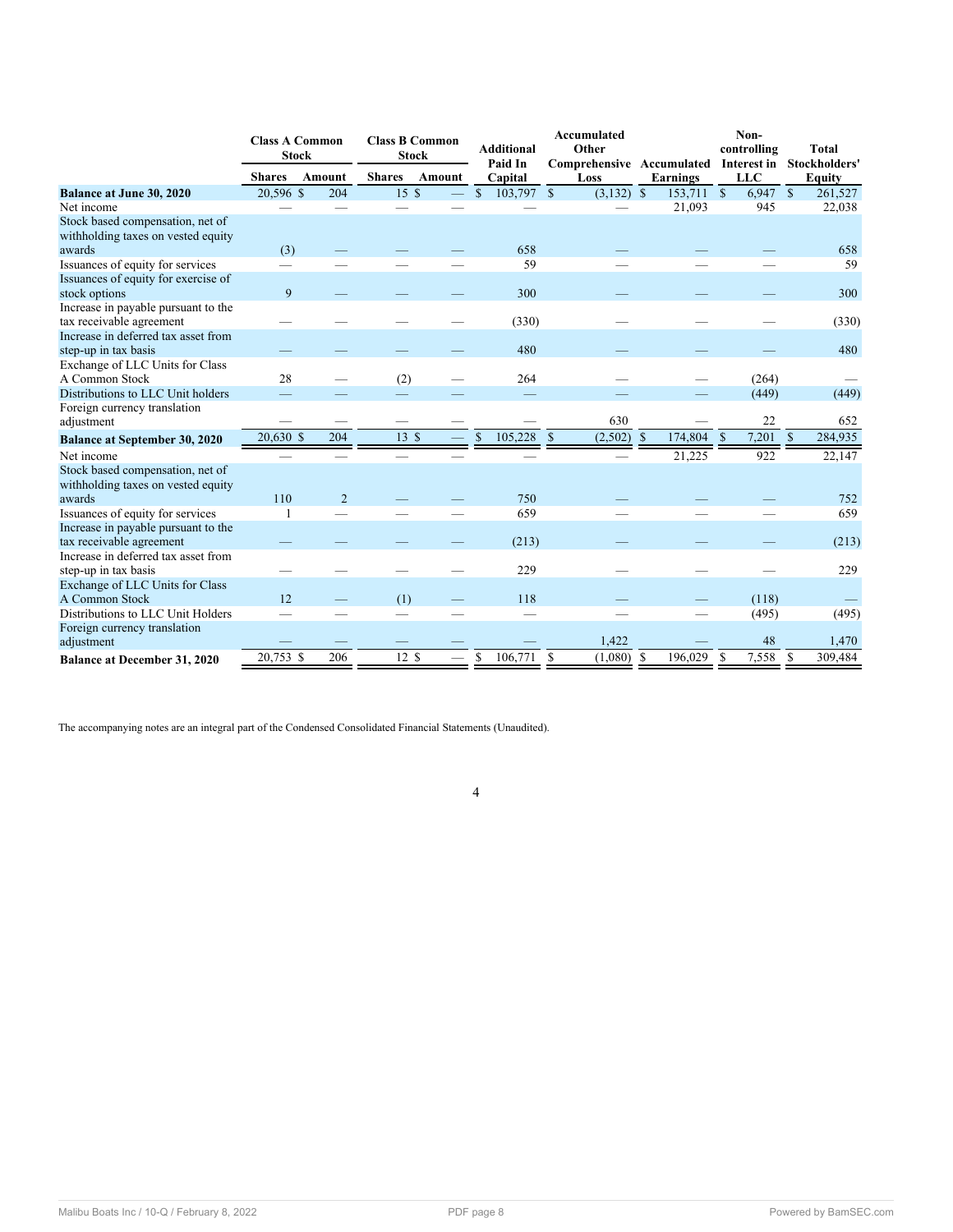## **MALIBU BOATS, INC. AND SUBSIDIARIES**

## **Condensed Consolidated Statements of Cash Flows (Unaudited)**

**(In thousands)**

|                                                                                   |              | Six Months Ended December 31, |              |            |  |  |
|-----------------------------------------------------------------------------------|--------------|-------------------------------|--------------|------------|--|--|
|                                                                                   |              | 2021                          |              | 2020       |  |  |
| <b>Operating activities:</b>                                                      |              |                               |              |            |  |  |
| Net income                                                                        | \$           | 58,912 \$                     |              | 44,185     |  |  |
| Adjustments to reconcile net income to net cash provided by operating activities: |              |                               |              |            |  |  |
| Non-cash compensation expense                                                     |              | 2,856                         |              | 2,611      |  |  |
| Non-cash compensation to directors                                                |              | 485                           |              | 421        |  |  |
| Depreciation                                                                      |              | 9,531                         |              | 7,085      |  |  |
| Amortization                                                                      |              | 3,575                         |              | 3,048      |  |  |
| Deferred income taxes                                                             |              | 3,665                         |              | 3,051      |  |  |
| Other items, net                                                                  |              | 344                           |              | 568        |  |  |
| Change in operating assets and liabilities:                                       |              |                               |              |            |  |  |
| Trade receivables                                                                 |              | 28,057                        |              | 2,702      |  |  |
| Inventories                                                                       |              | (35, 613)                     |              | (14,692)   |  |  |
| Prepaid expenses and other assets                                                 |              | (5, 473)                      |              | (2,178)    |  |  |
| Accounts payable                                                                  |              | (2,788)                       |              | 8,980      |  |  |
| Income taxes payable                                                              |              | (2,899)                       |              | 3,537      |  |  |
| Accrued expenses                                                                  |              | 289                           |              | 13,356     |  |  |
| Other liabilities                                                                 |              | (2,975)                       |              | (73)       |  |  |
| Net cash provided by operating activities                                         |              | 57,966                        |              | 72,601     |  |  |
| <b>Investing activities:</b>                                                      |              |                               |              |            |  |  |
| Purchases of property, plant and equipment                                        |              | (26, 226)                     |              | (11, 525)  |  |  |
| Payment for acquisition, net of cash acquired                                     |              |                               |              | (150, 427) |  |  |
| Net cash used in investing activities                                             |              | (26, 226)                     |              | (161, 952) |  |  |
| <b>Financing activities:</b>                                                      |              |                               |              |            |  |  |
| Proceeds from long-term borrowings                                                |              |                               |              | 25,000     |  |  |
| Proceeds from revolving credit facility                                           |              | ▃                             |              | 65,000     |  |  |
| Principal payments on long-term borrowings                                        |              | (625)                         |              |            |  |  |
| Payments on revolving credit facility                                             |              | (20,000)                      |              | (8,800)    |  |  |
| Payment of deferred financing costs                                               |              |                               |              | (638)      |  |  |
| Proceeds received from exercise of stock options                                  |              | 971                           |              | 300        |  |  |
| Cash paid for withholding taxes on vested restricted stock                        |              | (2,027)                       |              | (1,171)    |  |  |
| Distributions to LLC Unit holders                                                 |              | (1,244)                       |              | (553)      |  |  |
| Repurchase and retirement of common stock                                         |              | (5,228)                       |              |            |  |  |
| Net cash (used in) provided by financing activities                               |              | (28, 153)                     |              | 79,138     |  |  |
| Effect of exchange rate changes on cash                                           |              | (231)                         |              | 155        |  |  |
| Changes in cash                                                                   |              | 3,356                         |              | (10,058)   |  |  |
| Cash—Beginning of period                                                          |              | 41,479                        |              | 33,787     |  |  |
| Cash-End of period                                                                | $\mathbb{S}$ | 44,835                        | $\mathbb{S}$ | 23,729     |  |  |
|                                                                                   |              |                               |              |            |  |  |
| Supplemental cash flow information:                                               |              |                               |              |            |  |  |
| Cash paid for interest                                                            | \$           | 1,043                         | S            | 787        |  |  |
| Cash paid for income taxes                                                        |              | 16,655                        |              | 6,478      |  |  |

<span id="page-8-0"></span>The accompanying notes are an integral part of the Condensed Consolidated Financial Statements (Unaudited).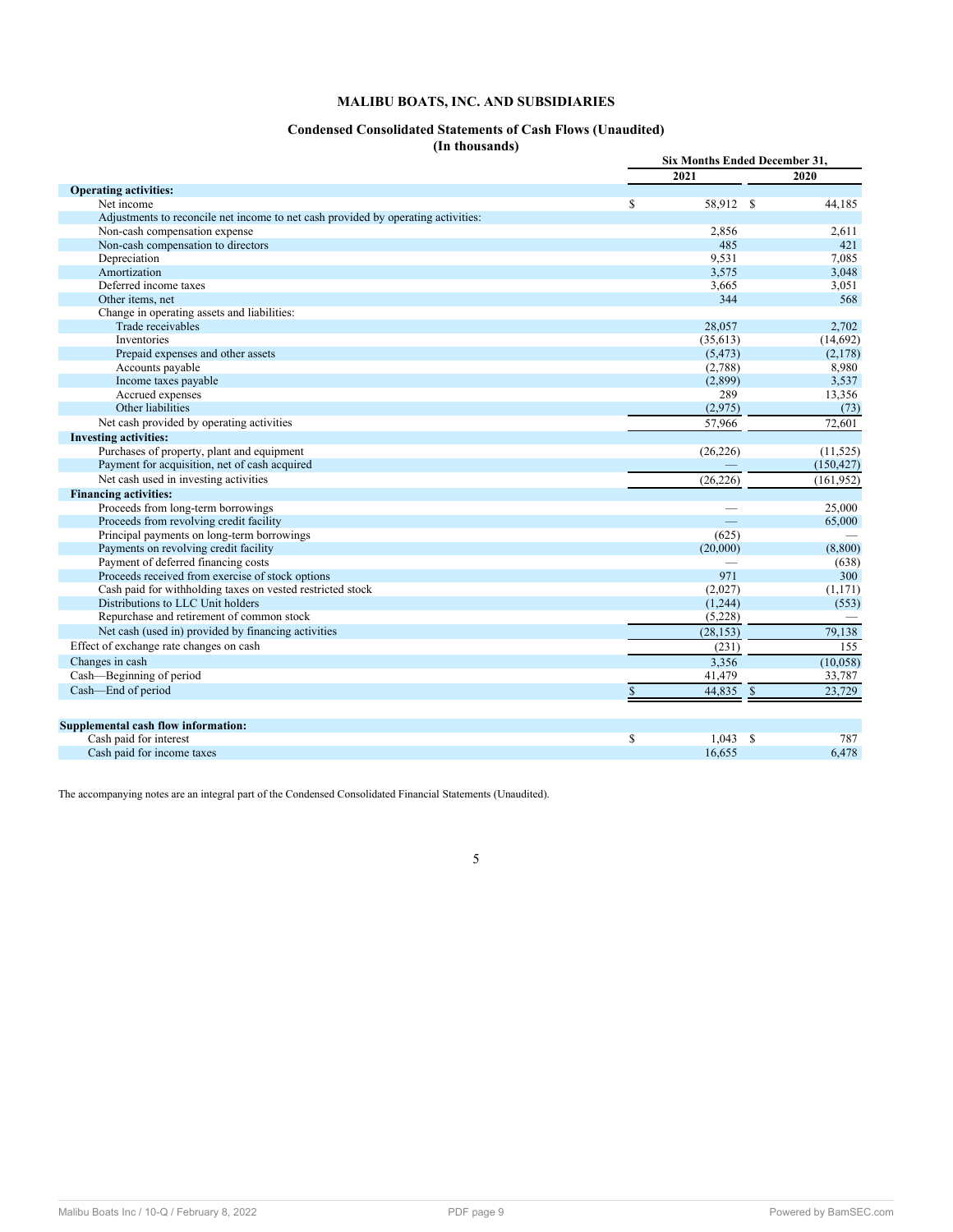## **MALIBU BOATS, INC. AND SUBSIDIARIES**

## **Notes to Unaudited Condensed Consolidated Financial Statements (Dollars in thousands, except per unit and per share data)**

#### **1. Organization, Basis of Presentation, and Summary of Significant Accounting Policies**

#### *Organization*

Malibu Boats, Inc. (together with its subsidiaries, the "Company" or "Malibu"), a Delaware corporation formed on November 1, 2013, is the sole managing member of Malibu Boats Holdings, LLC, a Delaware limited liability company (the "LLC"). The Company operates and controls all of the LLC's business and affairs and, therefore, pursuant to Financial Accounting Standards Board ("FASB") Accounting Standards Codification ("ASC") Topic 810, *Consolidation,* consolidates the financial results of the LLC and its subsidiaries, and records a non-controlling interest for the economic interest in the Company held by the non-controlling holders of units in the LLC ("LLC Units"). The LLC was formed in 2006. The LLC, through its wholly owned subsidiary, Malibu Boats, LLC, ("Boats LLC"), is engaged in the design, engineering, manufacturing and marketing of innovative, high-quality, recreational powerboats that are sold through a world-wide network of independent dealers. The Company sells its boats under eight brands -- Malibu, Axis, Pursuit, Maverick, Cobia, Pathfinder, Hewes and Cobalt brands. The Company reports its results of operations under three reportable segments -- Malibu, Saltwater Fishing and Cobalt.

#### *Basis of Presentation*

The accompanying unaudited interim condensed consolidated financial statements of the Company have been prepared in accordance with U.S. generally accepted accounting principles ("GAAP") for interim condensed financial statements and with the instructions to Form 10-Q and Article 10 of Regulation S-X. Accordingly, they do not include all information and disclosures of results of operations, financial position and changes in cash flow in conformity with GAAP for complete financial statements. Such statements should be read in conjunction with the audited consolidated financial statements and notes thereto of Malibu and subsidiaries for the year ended June 30, 2021, included in the Company's Annual Report on Form 10-K. In the opinion of management, all adjustments (consisting of normal recurring accruals) considered necessary for a fair presentation have been included. Units and shares are presented as whole numbers while all dollar amounts are presented in thousands, unless otherwise noted.

#### *Principles of Consolidation*

The accompanying unaudited interim condensed consolidated financial statements include the operations and accounts of the Company and all subsidiaries thereof. All intercompany balances and transactions have been eliminated upon consolidation.

#### *Recent Accounting Pronouncements*

In March 2020, the FASB issued Accounting Standards Update ("ASU") 2020-04, *Reference Rate Reform (Topic 848): Facilitation of Effects of Reference Rate Reform on Financial Reporting,* which provides practical expedients and exceptions for applying GAAP to contracts, hedging relationships, and other transactions affected by reference rate reform if certain criteria are met. The elective amendments provide expedients to contract modification, affected by reference rate reform if certain criteria are met. The expedients and exceptions provided by this guidance apply only to contracts, hedging relationships, and other transactions that reference the London interbank offered rate ("LIBOR") or another reference rate expected to be discontinued as a result of reference rate reform. This guidance is not applicable to contract modifications made and hedging relationships entered into or evaluated after December 31, 2022. The guidance can be applied immediately through December 31, 2022. The Company will adopt this standard when LIBOR is discontinued and does not expect a material impact to its financial condition, results of operations or disclosures based on the current debt portfolio and capital structure.

There are no other new accounting pronouncements that are expected to have a significant impact on the Company's consolidated financial statements and related disclosures.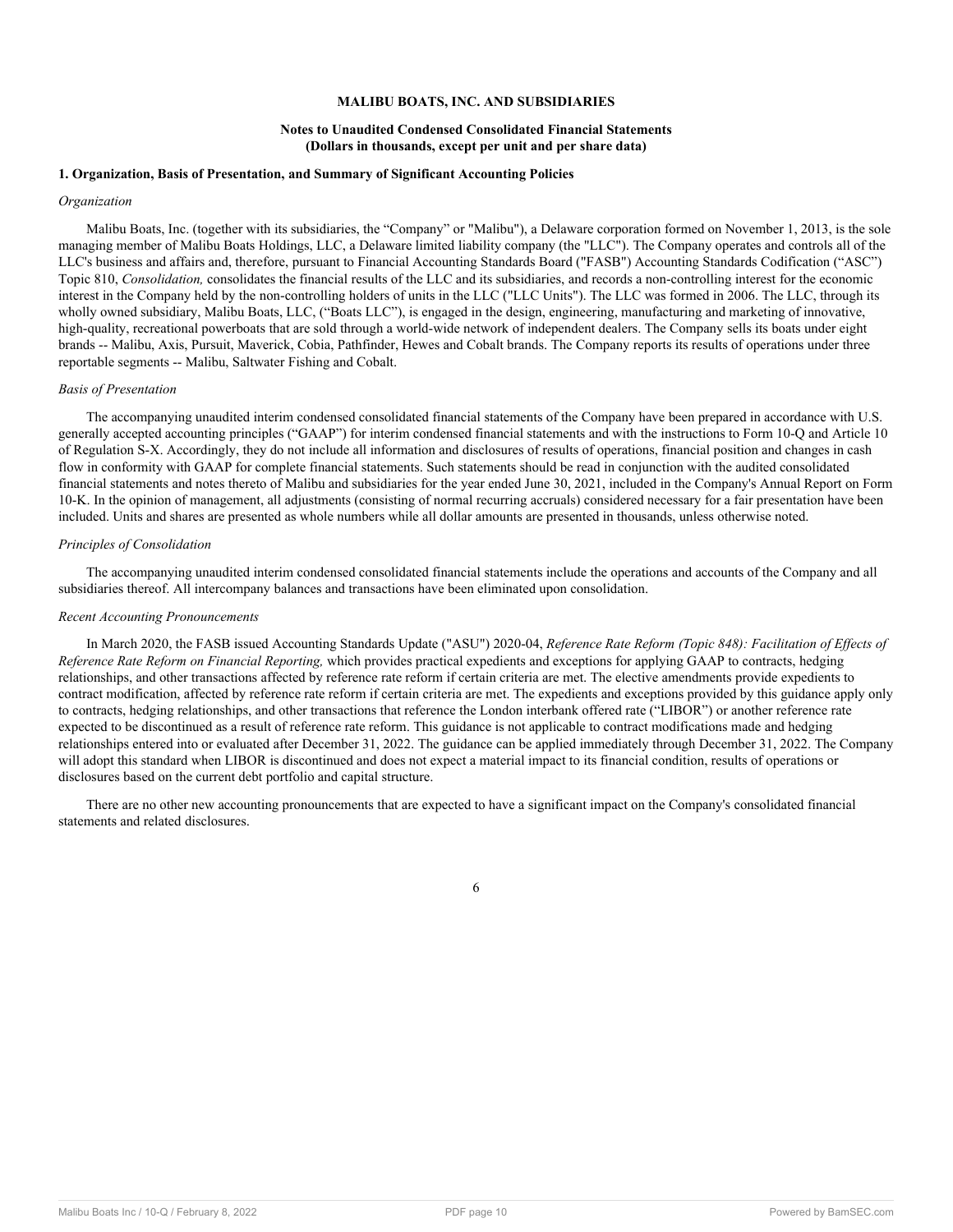## **2. Revenue Recognition**

|                        | Three Months Ended December 31, 2021 |         |                                      |                  |               |             |                                    | Six Months Ended December 31, 2021 |     |               |               |                  |              |         |               |              |
|------------------------|--------------------------------------|---------|--------------------------------------|------------------|---------------|-------------|------------------------------------|------------------------------------|-----|---------------|---------------|------------------|--------------|---------|---------------|--------------|
|                        |                                      |         | <b>Saltwater</b><br><b>Saltwater</b> |                  |               |             |                                    |                                    |     |               |               |                  |              |         |               |              |
|                        |                                      | Malibu  |                                      | Fishing          |               | Cobalt      |                                    | Consolidated                       |     | <b>Malibu</b> |               | <b>Fishing</b>   |              | Cobalt  |               | Consolidated |
| Revenue by product:    |                                      |         |                                      |                  |               |             |                                    |                                    |     |               |               |                  |              |         |               |              |
| Boat and trailer sales | S                                    | 130,351 | S                                    | 75,012           | <sup>\$</sup> | 54,667      | S                                  | 260,030                            | S.  | 243,962       | S             | 151,421          | S            | 112,500 | S             | 507,883      |
| Part and other sales   |                                      | 3,102   |                                      | 229              |               | 526         |                                    | 3,857                              |     | 7,743         |               | 547              |              | 1,211   |               | 9,501        |
| Total revenue          |                                      | 133,453 | S.                                   | 75,241           | \$.           | 55,193      |                                    | 263,887                            |     | 251,705       | S.            | 151,968          | S            | 113,711 | S.            | 517,384      |
|                        |                                      |         |                                      |                  |               |             |                                    |                                    |     |               |               |                  |              |         |               |              |
| Revenue by geography:  |                                      |         |                                      |                  |               |             |                                    |                                    |     |               |               |                  |              |         |               |              |
| North America          | \$                                   | 115,273 | \$                                   | 74,203           | <sup>S</sup>  | 51,801      | S.                                 | 241,277                            | \$. | 218,492       | <sup>\$</sup> | 147,915          | S            | 106,440 | S             | 472,847      |
| International          |                                      | 18,180  |                                      | 1,038            |               | 3,392       |                                    | 22,610                             |     | 33,213        |               | 4,053            |              | 7,271   |               | 44,537       |
| Total revenue          |                                      | 133,453 | \$                                   | 75,241           | S.            | 55,193      |                                    | 263,887                            |     | 251,705       | <sup>S</sup>  | 151,968          |              | 113,711 |               | 517,384      |
|                        |                                      |         |                                      |                  |               |             |                                    |                                    |     |               |               |                  |              |         |               |              |
|                        | Three Months Ended December 31, 2020 |         |                                      |                  |               |             | Six Months Ended December 31, 2020 |                                    |     |               |               |                  |              |         |               |              |
|                        |                                      |         |                                      |                  |               |             |                                    |                                    |     |               |               |                  |              |         |               |              |
|                        |                                      |         |                                      | <b>Saltwater</b> |               |             |                                    |                                    |     |               |               | <b>Saltwater</b> |              |         |               |              |
|                        |                                      | Malibu  |                                      | Fishing          |               | Cobalt      |                                    | Consolidated                       |     | <b>Malibu</b> |               | <b>Fishing</b>   |              | Cobalt  |               | Consolidated |
| Revenue by product:    |                                      |         |                                      |                  |               |             |                                    |                                    |     |               |               |                  |              |         |               |              |
| Boat and trailer sales | S                                    | 105,687 | \$                                   | 39,423           | -S            | 46,932      | <sup>\$</sup>                      | 192,042                            | S.  | 199,681       | \$.           | 75,826 \$        |              | 90,337  | <sup>\$</sup> | 365,844      |
| Part and other sales   |                                      | 2,930   |                                      | 129              |               | 546         |                                    | 3,605                              |     | 8,767         |               | 397              |              | 1,623   |               | 10,787       |
| Total revenue          |                                      | 108,617 | S                                    | 39,552           | S             | 47,478      |                                    | 195,647                            |     | 208,448       | £.            | 76,223           | S.           | 91,960  |               | 376,631      |
|                        |                                      |         |                                      |                  |               |             |                                    |                                    |     |               |               |                  |              |         |               |              |
| Revenue by geography:  |                                      |         |                                      |                  |               |             |                                    |                                    |     |               |               |                  |              |         |               |              |
| North America          | $\mathbb{S}$                         | 98,242  | <sup>S</sup>                         | 36,841           | <sup>S</sup>  | $45,196$ \$ |                                    | 180,279                            | S.  | 194,160       | <sup>S</sup>  | 72,591           | $\mathbf{s}$ | 89,149  | <sup>S</sup>  | 355,900      |
| International          |                                      | 10,375  |                                      | 2,711            |               | 2,282       |                                    | 15,368                             |     | 14,288        |               | 3,632            |              | 2,811   |               | 20,731       |

The following tables disaggregate the Company's revenue by major product type and geography:

## *Boat and Trailer Sales*

Consists of sales of boats and trailers to the Company's dealer network, net of sales returns, discounts, rebates and free flooring incentives. Boat and trailer sales also includes optional boat features. Sales returns consist of boats returned by dealers under our warranty program. Rebates, free flooring and discounts are incentives that the Company provides to its dealers based on sales of eligible products.

## *Parts and Other Sales*

Consists primarily of parts and accessories sales, royalty income and clothing sales. Parts and accessories sales include replacement and aftermarket boat parts and accessories sold to the Company's dealer network. Royalty income is earned from license agreements with various boat manufacturers, including Nautique, Chaparral, Mastercraft, and Tige related to the use of the Company's intellectual property.

## **3. Non-controlling Interest**

The non-controlling interest on the unaudited interim condensed consolidated statement of operations and comprehensive income represents the portion of earnings or loss attributable to the economic interest in the Company's subsidiary, the LLC, held by the non-controlling LLC Unit holders. Non-controlling interest on the unaudited interim condensed consolidated balance sheets represents the portion of net assets of the Company attributable to the non-controlling LLC Unit holders, based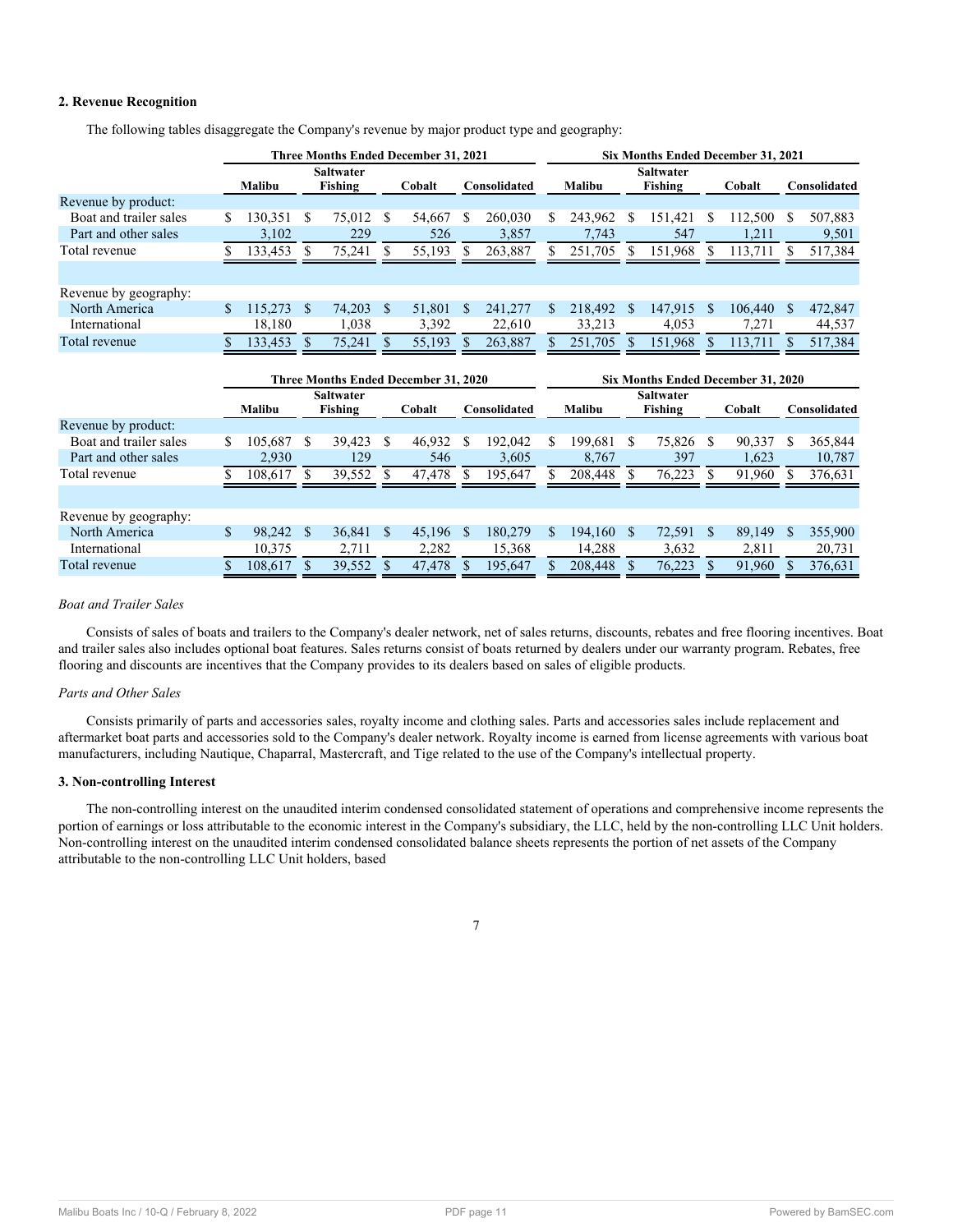on the portion of the LLC Units owned by such Unit holders. The ownership of the LLC is summarized as follows:

|                                                        |            | As of December 31, 2021 |            | As of June 30, 2021 |
|--------------------------------------------------------|------------|-------------------------|------------|---------------------|
|                                                        | Units      | Ownership %             | Units      | Ownership %         |
| Non-controlling LLC Unit holders ownership in Malibu   |            |                         |            |                     |
| Boats Holdings, LLC                                    | 600.919    | $2.8\%$                 | 600.919    | $2.8\%$             |
| Malibu Boats, Inc. ownership in Malibu Boats Holdings, |            |                         |            |                     |
| <b>LLC</b>                                             | 20.899.296 | 97.2                    | 20.847.019 | 97.2                |
|                                                        | 21,500,215 | $100.0\%$               | 21,447,938 | $100.0\,\%$         |

#### *Issuance of Additional LLC Units*

Under the first amended and restated limited liability company agreement of the LLC, as amended (the "LLC Agreement"), the Company is required to cause the LLC to issue additional LLC Units to the Company when the Company issues additional shares of Class A Common Stock. Other than in connection with the issuance of Class A Common Stock in connection with an equity incentive program, the Company must contribute to the LLC net proceeds and property, if any, received by the Company with respect to the issuance of such additional shares of Class A Common Stock. The Company must cause the LLC to issue a number of LLC Units equal to the number of shares of Class A Common Stock issued such that, at all times, the number of LLC Units held by the Company equals the number of outstanding shares of Class A Common Stock. During the six months ended December 31, 2021, the Company caused the LLC to issue a total of 146,944 LLC Units to the Company in connection with (i) the Company's issuance of Class A Common Stock to a non-employee director for her services, (ii) the issuance of Class A Common Stock for the vesting of awards granted under the Malibu Boats, Inc. Long-Term Incentive Plan (the "Incentive Plan"), (iii) the issuance of restricted Class A Common Stock granted under the Incentive Plan and (iv) the issuance of Class A Common Stock for the exercise of options granted under the Incentive Plan. During the six months ended December 31, 2021, 16,932 LLC Units were canceled in connection with the vesting of share-based equity awards to satisfy employee tax withholding requirements and the retirement of 16,932 treasury shares in accordance with the LLC Agreement. During the six months ended December 31, 2021, 77,735 LLC Units were redeemed and canceled by the LLC in connection with the purchase and retirement of 77,735 treasury shares under the Company's stock repurchase program.

#### *Distributions and Other Payments to Non-controlling Unit Holders*

#### *Distributions for Taxes*

As a limited liability company (treated as a partnership for income tax purposes), the LLC does not incur significant federal, state or local income taxes, as these taxes are primarily the obligations of its members. As authorized by the LLC Agreement, the LLC is required to distribute cash, to the extent that the LLC has cash available, on a pro rata basis, to its members to the extent necessary to cover the members' tax liabilities, if any, with respect to their share of LLC earnings. The LLC makes such tax distributions to its members based on an estimated tax rate and projections of taxable income. If the actual taxable income of the LLC multiplied by the estimated tax rate exceeds the tax distributions made in a calendar year, the LLC may make true-up distributions to its members, if cash or borrowings are available for such purposes. As of December 31, 2021 and June 30, 2021, tax distributions payable to non-controlling LLC Unit holders were \$452 and \$687, respectively. During the six months ended December 31, 2021 and 2020, tax distributions paid to the non-controlling LLC Unit holders were \$1,244 and \$553, respectively.

#### *Other Distributions*

Pursuant to the LLC Agreement, the Company has the right to determine when distributions will be made to LLC members and the amount of any such distributions. If the Company authorizes a distribution, such distribution will be made to the members of the LLC (including the Company) pro rata in accordance with the percentages of their respective LLC Units.

## **4. Acquisition of Maverick Boat Group**

On December 31, 2020, the Company completed its acquisition of all the outstanding stock of Maverick Boat Group. The aggregate purchase price for the transaction was \$150,675, funded with cash and borrowings under the Company's credit facilities. The aggregate purchase price was subject to certain adjustments, including customary adjustments for the amount of cash, indebtedness and working capital in the business at the closing date and subject to adjustment for certain capital expenditures made by Maverick Boat Group prior to closing at the Company's request. The Company accounted for the transaction in accordance with ASC Topic 805, *Business Combinations*.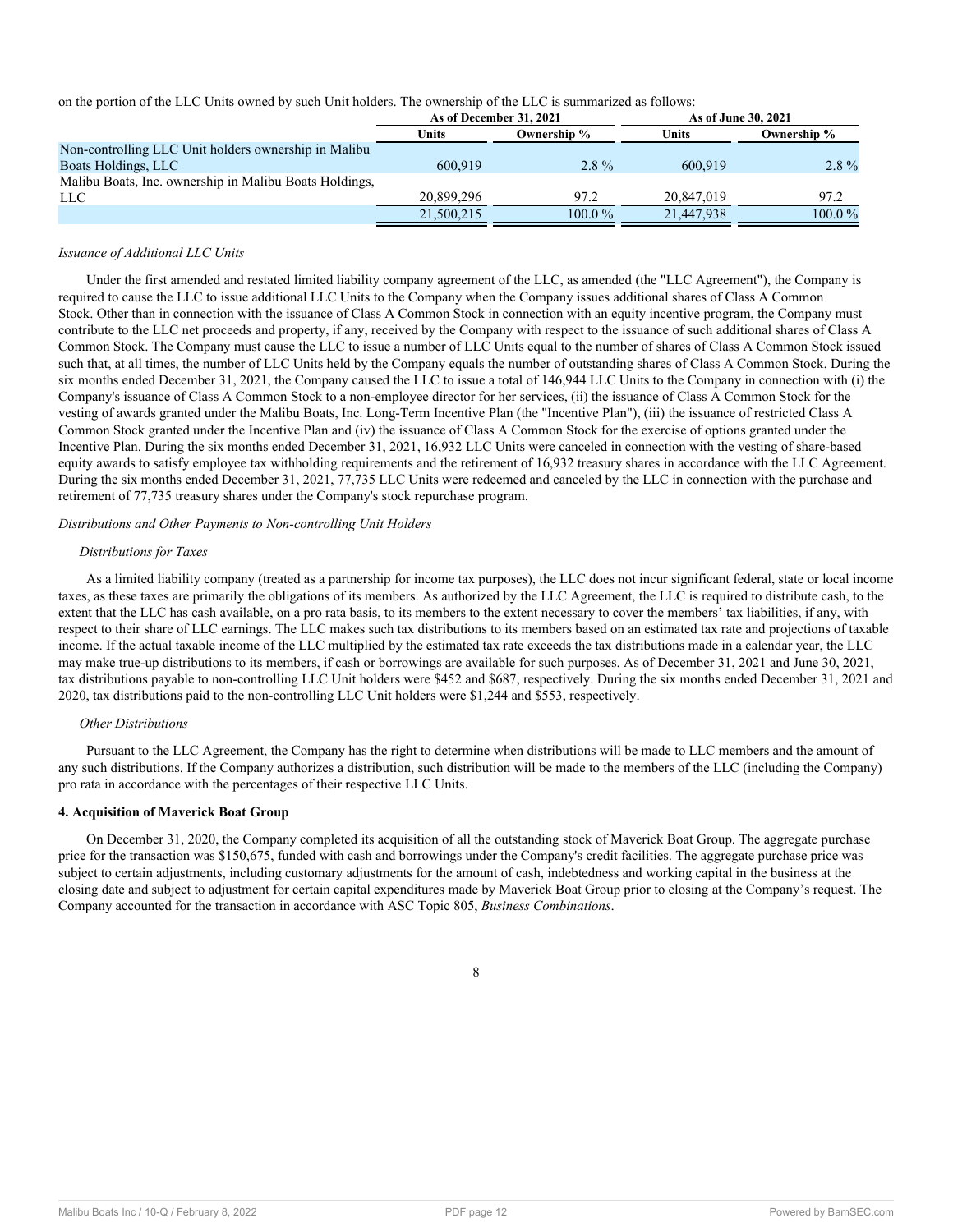The total consideration given to the stockholders of Maverick Boat Group has been allocated to the assets acquired and liabilities assumed based on estimates of fair value as of the date of the acquisition. The measurements of fair value were determined based upon estimates utilizing the assistance of third party valuation specialists.

The following table summarizes the purchase price allocation based on the estimated fair values of the assets acquired and liabilities assumed at the acquisition date: **Consideration:**

| Consideration:                                                                               |           |
|----------------------------------------------------------------------------------------------|-----------|
| Cash consideration paid                                                                      | 150,675   |
|                                                                                              |           |
| Recognized amounts of identifiable assets acquired and (liabilities assumed), at fair value: |           |
| Cash                                                                                         | \$<br>248 |
| Accounts receivable                                                                          | 3,204     |
| Inventories                                                                                  | 7,756     |
| Other current assets                                                                         | 194       |
| Property, plant and equipment                                                                | 22,618    |
| Identifiable intangible assets                                                               | 102,600   |
| Other assets                                                                                 | 4,410     |
| Current liabilities                                                                          | (6,611)   |
| Deferred tax liabilities                                                                     | (28, 528) |
| Other liabilities                                                                            | (4, 405)  |
| Fair value of assets acquired and liabilities assumed                                        | 101,486   |
| Goodwill                                                                                     | 49,189    |
| Total purchase price                                                                         | 150,675   |

The fair value estimates for the Company's identifiable intangible assets acquired as part of the acquisition are as follows:

| The fair value estimates for the company's identifiable mangloie assets acquired as part of the acquisition are as follows. |  |                                          |                                                      |  |  |  |  |  |
|-----------------------------------------------------------------------------------------------------------------------------|--|------------------------------------------|------------------------------------------------------|--|--|--|--|--|
|                                                                                                                             |  | <b>Estimates of</b><br><b>Fair Value</b> | <b>Estimated</b><br><b>Useful Life (in</b><br>years) |  |  |  |  |  |
| Definite-lived intangibles:                                                                                                 |  |                                          |                                                      |  |  |  |  |  |
| Dealer relationships                                                                                                        |  | 47,900                                   | 20                                                   |  |  |  |  |  |
| Total definite-lived intangibles                                                                                            |  | 47.900                                   |                                                      |  |  |  |  |  |
| Indefinite-lived intangible:                                                                                                |  |                                          |                                                      |  |  |  |  |  |
| Trade name                                                                                                                  |  | 54,700                                   |                                                      |  |  |  |  |  |
| Total other intangible assets                                                                                               |  | 102,600                                  |                                                      |  |  |  |  |  |

The value allocated to inventories reflects the estimated fair value of the acquired inventory based on the expected sales price of the inventory, less an estimated cost to complete and a reasonable profit margin. The fair value of the identifiable intangible assets were determined based on the following approaches:

*Dealer Relationships* - The value associated with Maverick Boat Group's dealer relationships is attributed to its long standing dealer distribution network. The estimate of fair value assigned to this asset was determined using the income approach, which requires an estimate or forecast of the expected future cash flows from the dealer relationships through the application of the multi-period excess earnings approach. The estimated remaining useful life of dealer relationships is approximately twenty years.

*Trade Name -* The value attributed to Maverick Boat Group's trade names was determined using a variation of the income approach called the relief from royalty method, which requires an estimate or forecast of the expected future cash flows. The trade name has an indefinite life.

The fair value of the definite-lived intangible assets are being amortized using the straight-line method to amortization expenses over their estimated useful lives. Indefinite-lived intangible assets are not amortized, but instead are evaluated for potential impairment on an annual basis in accordance with the provisions of ASC Topic 350, *Intangibles—Goodwill and Other*. The weighted average useful life of identifiable definite-lived intangible assets acquired was 20 years. Goodwill of \$49,189 arising from the acquisition consists of expected synergies and cost savings as well as intangible assets that do not qualify for separate recognition.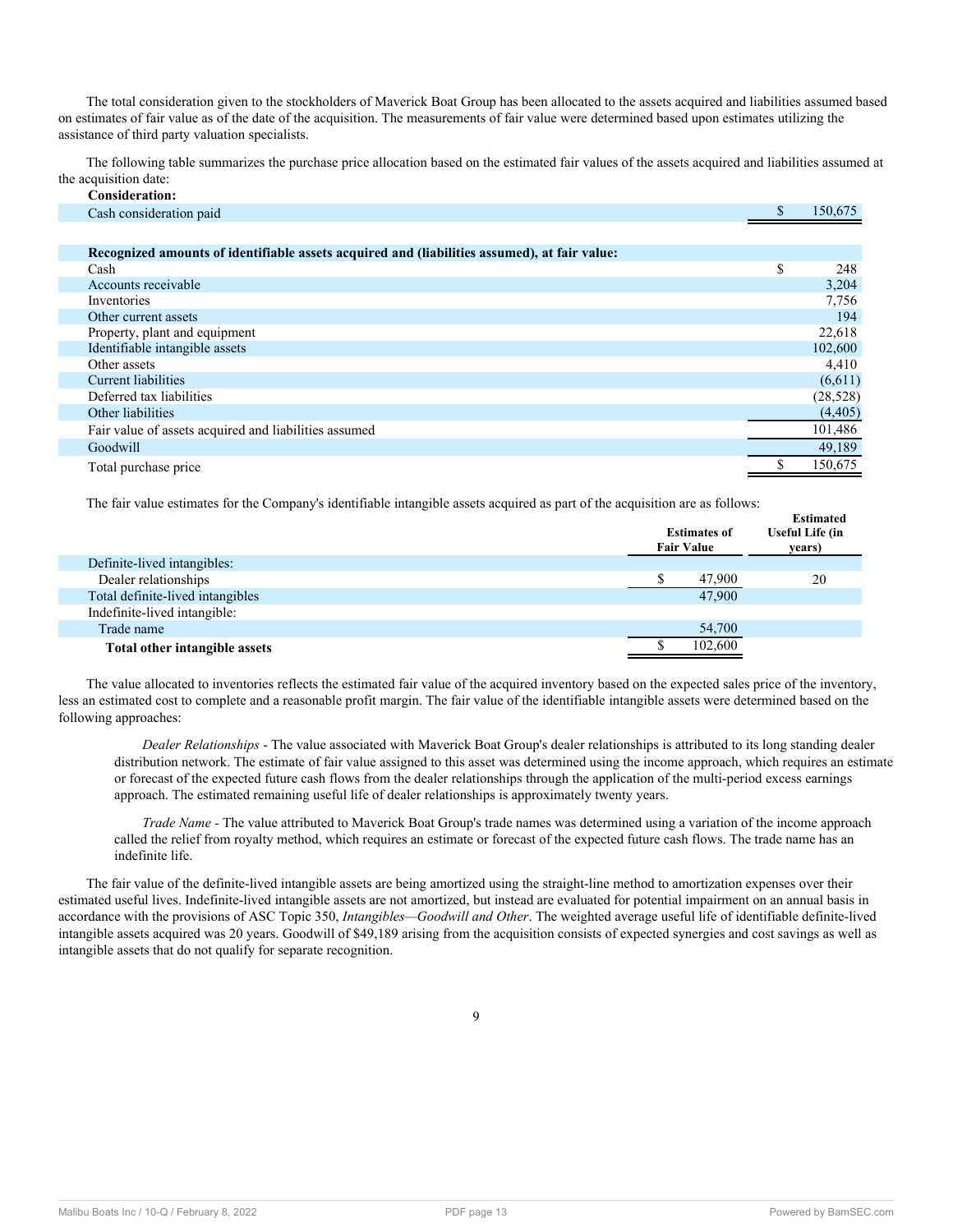## *Pro Forma Financial Information (unaudited):*

The following unaudited pro forma consolidated results of operations for the three and six months ended December 31, 2021 and 2020, assumes that the acquisition of Maverick Boat Group occurred as of July 1, 2020. The unaudited interim pro forma financial information combines historical results of Malibu and Maverick Boat Group, with adjustments for depreciation and amortization attributable to fair value estimates on acquired tangible and intangible assets for the respective periods. Non-recurring pro forma adjustments associated with the fair value step up of inventory were included in the reported pro forma cost of sales and earnings. The unaudited interim pro forma financial information is presented for informational purposes only and is not indicative of the results of operations that would have been achieved if the acquisition had taken place at the beginning of fiscal year 2021 or the results that may occur in the future:

|                                               | <b>Three Months Ended December 31.</b> |         |         | <b>Six Months Ended December 31.</b> |         |  |
|-----------------------------------------------|----------------------------------------|---------|---------|--------------------------------------|---------|--|
|                                               | 2021                                   | 2020    | 2021    |                                      | 2020    |  |
| Net sales                                     | 263.887                                | 224,348 | 517,384 |                                      | 432.651 |  |
| Net income                                    | 30.979                                 | 23,287  | 58,912  |                                      | 46,500  |  |
| Net income attributable to Malibu Boats, Inc. | 29.891                                 | 22,335  | 56,835  |                                      | 44,572  |  |
| Basic earnings per share                      | 1.43                                   | 1.08    | 2.72S   |                                      | 2.16    |  |
| Diluted earnings per share                    | .41                                    | .06     | 2.69    |                                      | 2.13    |  |

#### **5. Inventories**

Inventories, net consisted of the following:

| As of   |                          | As of June 30,<br>2021 |
|---------|--------------------------|------------------------|
| 123.793 |                          | 92,324                 |
| 21,672  |                          | 15,862                 |
| 6.699   |                          | 8.499                  |
| 152.164 |                          | 16,685ء                |
|         | <b>December 31, 2021</b> |                        |

#### **6. Property, Plant and Equipment**

Property, plant and equipment, net consisted of the following:

|                                     |  | As of<br>December 31, 2021 |  | 2021     |  | As of June 30, |
|-------------------------------------|--|----------------------------|--|----------|--|----------------|
| Land                                |  | 4,731                      |  | 4,600    |  |                |
| Building and leasehold improvements |  | 75,197                     |  | 74,622   |  |                |
| Machinery and equipment             |  | 72.541                     |  | 66,792   |  |                |
| Furniture and fixtures              |  | 10,161                     |  | 9,600    |  |                |
| Construction in process             |  | 39,004                     |  | 22,005   |  |                |
|                                     |  | 201,634                    |  | 177,619  |  |                |
| Less: Accumulated depreciation      |  | (51, 582)                  |  | (44,706) |  |                |
| Property, plant and equipment, net  |  | 150.052                    |  | 132.913  |  |                |

Depreciation expense was \$4,613 and \$3,599 for the three months ended December 31, 2021 and 2020, respectively, and \$9,531 and \$7,085 for the six months ended December 31, 2021 and 2020 substantially all of which was recorded in cost of sales.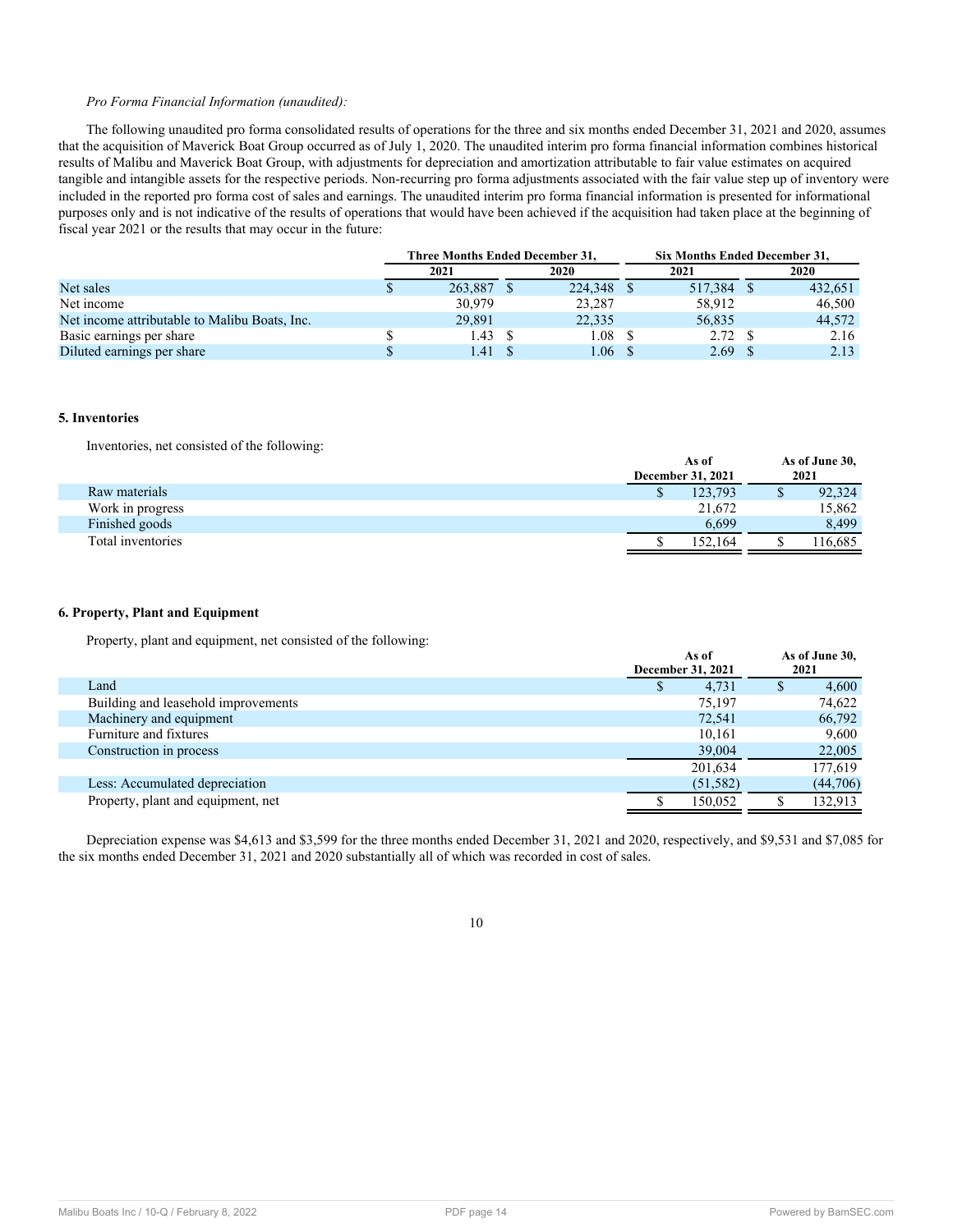## **7. Goodwill and Other Intangible Assets**

Changes in the carrying amount of goodwill for the six months ended December 31, 2021 were as follows:

|                                                |        | Saltwater |        |                      |
|------------------------------------------------|--------|-----------|--------|----------------------|
|                                                | Malibu | Fishing   | ∑obalt | C <b>onsolidated</b> |
| Goodwill as of June 30, 2021                   | 12.528 | 68.714    | 19.791 | 101.033              |
| Effect of foreign currency changes on goodwill | (223)  |           |        | (223)                |
| Goodwill as of December 31, 2021               | 12.305 | 68.714    | 19.791 | 100.810.             |

The components of other intangible assets were as follows:

|                                             | As of<br>December 31, 2021 | As of June 30,<br>2021 | <b>Estimated</b><br><b>Useful Life (in</b><br>years) | Weighted<br><b>Average Remaining</b><br><b>Useful Life</b><br>(in years) |
|---------------------------------------------|----------------------------|------------------------|------------------------------------------------------|--------------------------------------------------------------------------|
| Definite-lived intangibles:                 |                            |                        |                                                      |                                                                          |
| Dealer relationships                        | \$<br>131,924              | \$<br>159,394          | $15 - 20$                                            | 17.1                                                                     |
| Patent                                      | 2.600                      | 3.986                  | 15                                                   | 10.5                                                                     |
| Trade name                                  | 100                        | 24,667                 | 15                                                   | 8.5                                                                      |
| Non-compete agreement                       | 51                         | 53                     | 10                                                   | 2.8                                                                      |
| Total                                       | 134.675                    | 188,100                |                                                      |                                                                          |
| Less: Accumulated amortization              | (21, 130)                  | (70, 937)              |                                                      |                                                                          |
| Total definite-lived intangible assets, net | 113,545                    | 117,163                |                                                      |                                                                          |
| Indefinite-lived intangible:                |                            |                        |                                                      |                                                                          |
| Trade name                                  | 118,200                    | 118,200                |                                                      |                                                                          |
| Total other intangible assets, net          | 231,745                    | 235,363                |                                                      |                                                                          |

Amortization expense recognized on all amortizable intangibles was \$1,719 and \$1,524 for the three months ended December 31, 2021 and 2020, respectively, and \$3,575 and \$3,048 for the six months ended December 31, 2021 and 2020, respectively.

The estimated future amortization of definite-lived intangible assets is as follows:

| <b>Fiscal years ending June 30:</b> | Amount  |
|-------------------------------------|---------|
| Remainder of 2022                   | 3,383   |
| 2023                                | 6,820   |
| 2024                                | 6,820   |
| 2025                                | 6,816   |
| 2026                                | 6,815   |
| 2027 and thereafter                 | 82,891  |
|                                     | 113.545 |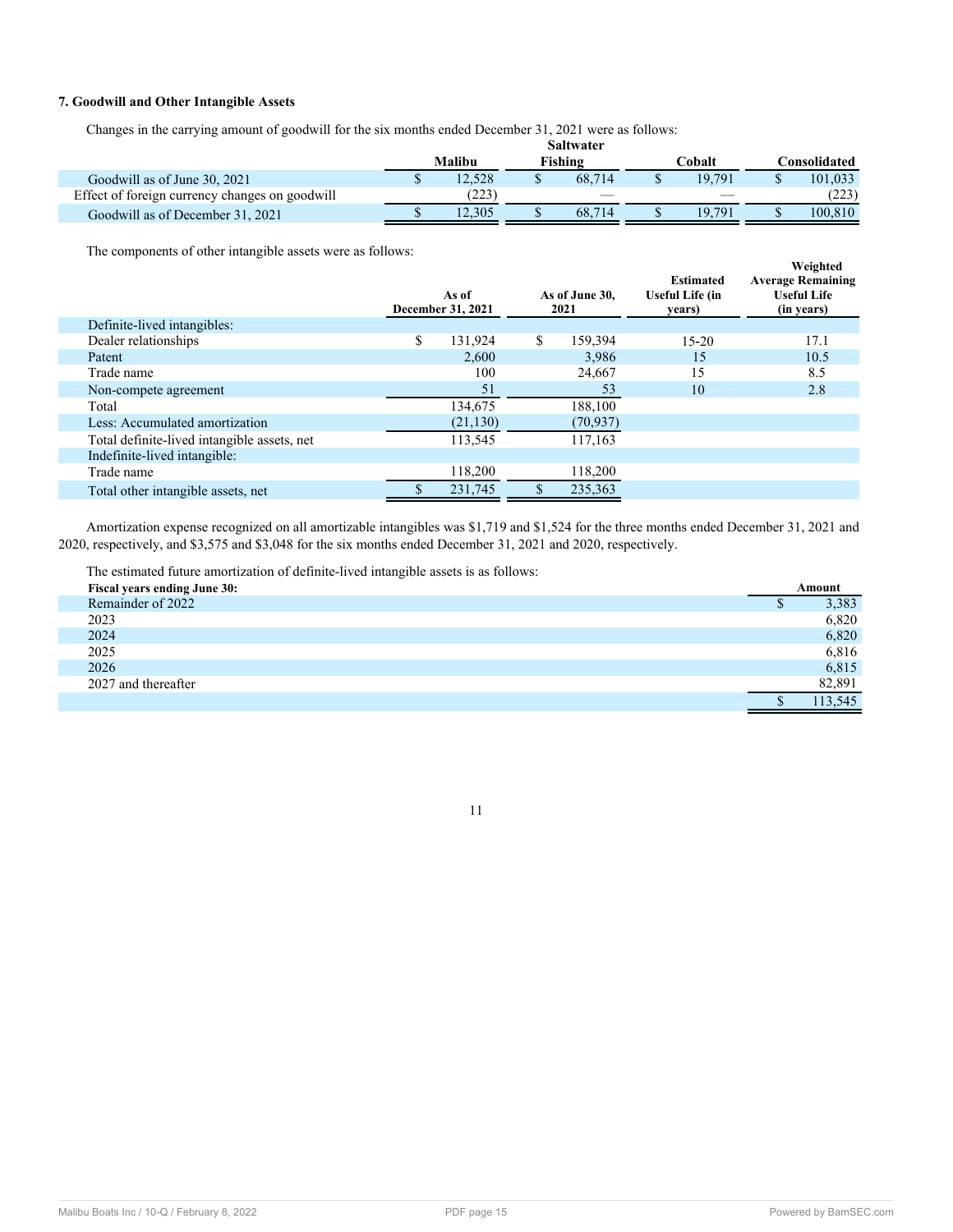## **8. Accrued Expenses**

Accrued expenses consisted of the following:

|                                     |   | As of<br>December 31, 2021 |   | As of June 30,<br>2021 |
|-------------------------------------|---|----------------------------|---|------------------------|
| Warranties                          | D | 36,396                     | D | 35,035                 |
| Dealer incentives                   |   | 12,596                     |   | 12,479                 |
| Accrued compensation                |   | 15,557                     |   | 19,965                 |
| Current operating lease liabilities |   | 2,079                      |   | 2.027                  |
| Accrued legal and professional fees |   | 1,570                      |   | 1,440                  |
| Customer deposits                   |   | 7,208                      |   | 3,449                  |
| Other accrued expenses              |   | 1,999                      |   | 2,784                  |
| Total accrued expenses              |   | 77.405                     |   | 77,179                 |

## <span id="page-15-0"></span>**9. Product Warranties**

Malibu and Axis brand boats have a limited warranty for a period up to five years. Cobalt brand boats have (1) a structural warranty of up to ten years which covers the hull, deck joints, bulkheads, floor, transom, stringers, and motor mount and (2) a five year bow-to-stern warranty on all components manufactured or purchased (excluding hull and deck structural components), including canvas and upholstery. Gelcoat is covered up to three years for Cobalt and one year for Malibu and Axis. Pursuit brand boats have (1) a limited warranty for a period of up to five years on structural components such as the hull, deck and defects in the gelcoat surface of the hull bottom and (2) a bow to stern warranty of two years (excluding hull and deck structural components). Maverick, Pathfinder and Hewes brand boats have (1) a limited warranty for a period of up to five years on structural components such as the hull, deck and defects in the gelcoat surface of the hull bottom and (2) a bow to stern warranty of one year (excluding hull and deck structural components). Cobia brand boats have (1) a limited warranty for a period of up to ten years on structural components such as the hull, deck and defects in the gelcoat surface of the hull bottom and (2) a bow to stern warranty of three years (excluding hull and deck structural components). For each boat brand, there are certain materials, components or parts of the boat that are not covered by the Company's warranty and certain components or parts that are separately warranted by the manufacturer or supplier (such as the engine). Engines that the Company manufactures for Malibu and Axis models have a limited warranty of up to five years or five-hundred hours.

The Company's standard warranties require it or its dealers to repair or replace defective products during the warranty period at no cost to the consumer. The Company estimates warranty costs it expects to incur and records a liability for such costs at the time the product revenue is recognized. The Company utilizes historical claims trends and analytical tools to develop the estimate of its warranty obligation on a per boat basis, by brand and warranty year. Factors that affect the Company's warranty liability include the number of units sold, historical and anticipated rates of warranty claims and cost per claim. The Company assesses the adequacy of its recorded warranty liabilities and adjusts the amounts as necessary. Beginning in model year 2016, the Company increased the term of its limited warranty for Malibu brand boats from three years to five years and for Axis brand boats from two years to five years. Beginning in model year 2018, the Company increased the term of its bow-to-stern warranty for Cobalt brand boats from three years to five years. As a result of these changes, all of the Company's Malibu, Axis and Cobalt brand boats with historical claims experience that are no longer covered under warranty had warranty terms shorter than the current warranty term of five years. Accordingly, the Company has little to no historical claims experience for warranty years four and five, and as such, these estimates give rise to a higher level of estimation uncertainty. Future warranty claims may differ from the Company's estimate of the warranty liability, which could lead to changes in the Company's warranty liability in future periods.

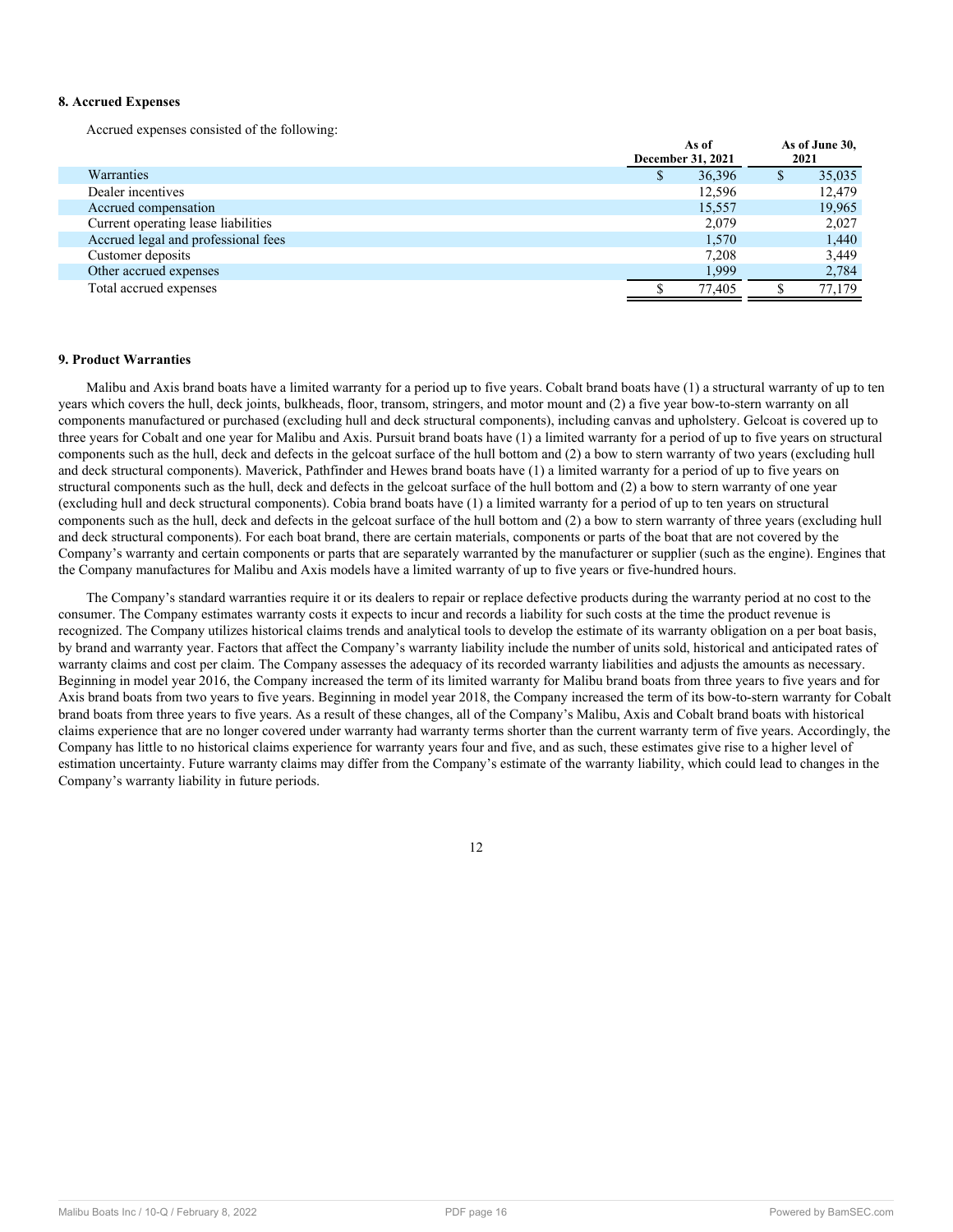Changes in the Company's product warranty liability, which is included in accrued expenses on the unaudited interim condensed consolidated balance sheets, were as follows:

|                            |         | <b>Three Months Ended December 31,</b> | Six Months Ended December 31, |         |
|----------------------------|---------|----------------------------------------|-------------------------------|---------|
|                            | 2021    | 2020                                   | 2021                          | 2020    |
| Beginning balance          | 35,697  | 29,077                                 | 35,035                        | 27,500  |
| Add: Warranty expense      | 4.966   | 4,791                                  | 9.708                         | 9,646   |
| Additions for acquisitions |         | 883                                    |                               | 883     |
| Less: Warranty claims paid | (4,267) | (3.705)                                | (8.347)                       | (6.983) |
| Ending balance             | 36,396  | 31.046                                 | 36,396                        | 31.046  |

#### **10. Financing**

Outstanding debt consisted of the following:

|                                        | AS 01<br><b>December 31, 2021</b> |         | AS 01 JUNE JU,<br>2021 |
|----------------------------------------|-----------------------------------|---------|------------------------|
| Term loans                             |                                   | 98,750  | 99,375                 |
| Revolving credit loan                  |                                   | 25,000  | 45,000                 |
| Less unamortized debt issuance costs   |                                   | (803)   | (1,100)                |
| Total debt                             |                                   | 122,947 | 143,275                |
| Less current maturities                |                                   | 76.250  | 4.250                  |
| Long-term debt less current maturities |                                   | 46.697  | 139,025                |

**As of**

**As of June 30,**

#### *Long-Term Debt*

As of December 31, 2021, the Company has a revolving credit facility with borrowing capacity of up to \$170,000 and term loans with an aggregate principal amount of \$98,750 outstanding. As of December 31, 2021, the Company had \$25,000 outstanding under its revolving credit facility and \$1,310 in outstanding letters of credit, with \$143,690 available for borrowing. The revolving credit facility matures on July 1, 2024, a term loan made on December 30, 2020 in a principal amount of \$25,000, of which \$23,750 is outstanding as of December 31, 2021, (the "Incremental Term Loan") matures on July 1, 2024 and term loans in a principal amount of \$75,000 (the "Existing Term Loans," and together with the Incremental Term Loans, the "Term Loans") mature on July 1, 2022.

On December 30, 2020, Boats LLC entered into the Third Amendment to its Credit Agreement. The Third Amendment added a \$25,000 Incremental Term Loan facility with a maturity date of July 1, 2024 and increased the borrowing capacity of the revolving credit facility by \$50,000 from \$120,000 to \$170,000. The Incremental Term Loan is subject to quarterly amortization at a rate of 5.0% per annum through December 31, 2022 and at a rate of 7.5% per annum through June 30, 2024 and accrues interest at the same interest rate applicable to other loans under the Credit Agreement as described below.

The obligations of Boats LLC under the Credit Agreement are guaranteed by the LLC, and, subject to certain exceptions, the present and future domestic subsidiaries of Boats LLC, and all such obligations are secured by substantially all of the assets of the LLC, Boats LLC and such subsidiary guarantors. Malibu Boats, Inc. is not a party to the Credit Agreement. Borrowings under the Credit Agreement bear interest at a rate equal to either, at the Company's option, (i) the highest of the prime rate, the Federal Funds Rate plus 0.5%, or one-month London Inter-bank Offered Rate ("LIBOR") plus 1% (the "Base Rate") or (ii) LIBOR, in each case plus an applicable margin ranging from 1.25% to 2.25% with respect to LIBOR borrowings and 0.25% to 1.25% with respect to Base Rate borrowings. The applicable margin will be based upon the consolidated leverage ratio of the LLC and its subsidiaries calculated on a consolidated basis. As of December 31, 2021, the interest rate on the Company's term loans and revolving credit facility was 1.35%. The Company is required to pay a commitment fee for any unused portion of the revolving credit facility which will range from 0.20% to 0.40% per annum, depending on the LLC's and its subsidiaries' consolidated leverage ratio.

The Credit Agreement permits prepayment of the Term Loans without any penalties. The Existing Term Loans require an amortization payment of approximately \$3,000 on March 31, 2022 and the balance of the Existing Term Loans is due on the scheduled maturity date of July 1, 2022, each reflected as current maturities of long-term obligations. The Incremental Term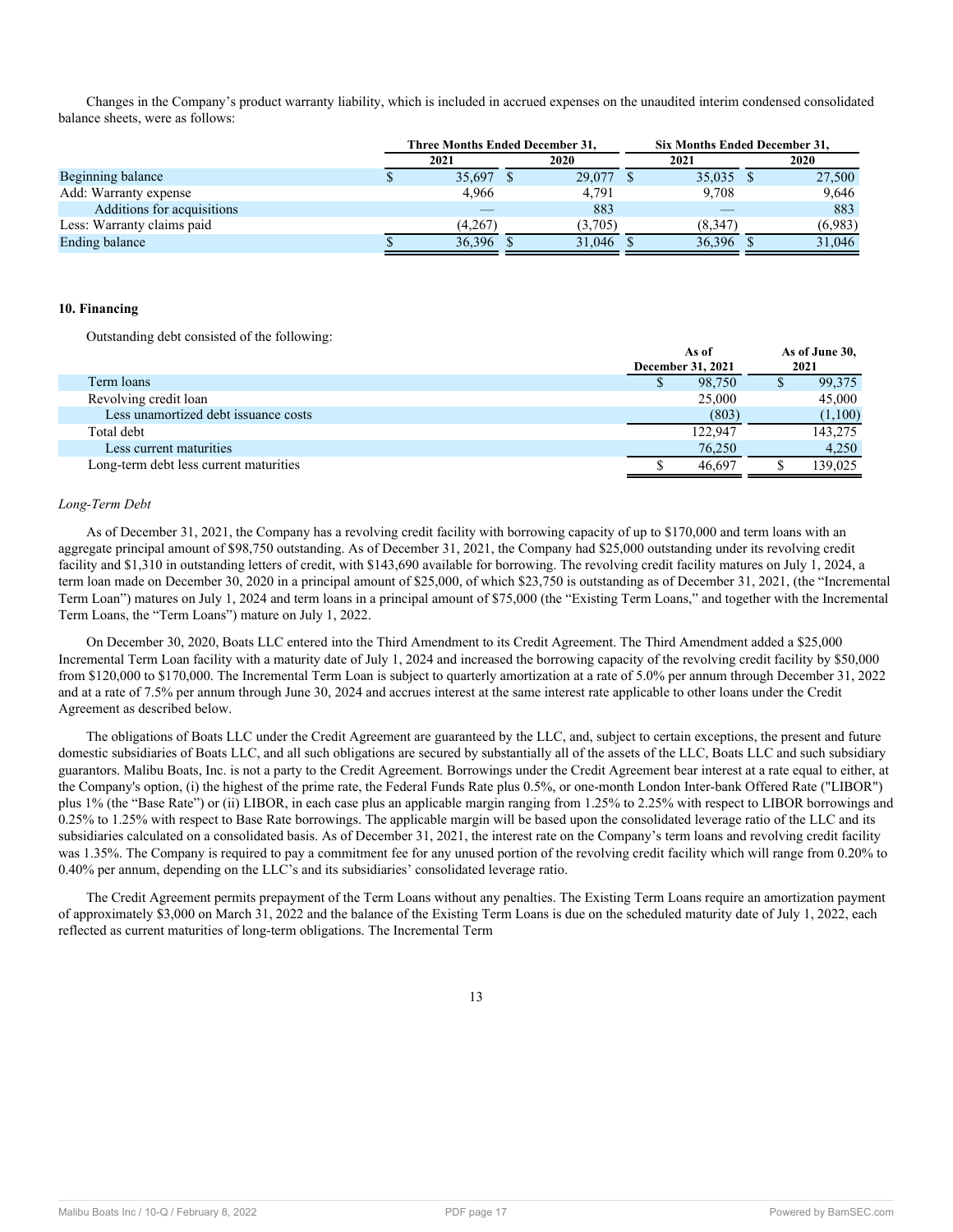Loan of \$25,000 is subject to quarterly amortization at a rate of 5.0% per year through December 31, 2022, resulting in \$1,250 being reflected as current maturities of long-term obligations, 7.5% per year through June 30, 2024 and the balance of the Incremental Term Loan is due on the scheduled maturity date of July 1, 2024. The Credit Agreement also requires prepayments from the net cash proceeds received by Boats LLC or any guarantors from certain asset sales and recovery events, subject to certain reinvestment rights, and from excess cash flow, subject to the terms and conditions of the Credit Agreement.

The Credit Agreement contains certain customary representations and warranties, and notice requirements for the occurrence of specific events such as the occurrence of any event of default, or pending or threatened litigation. The Credit Agreement also requires compliance with certain customary financial covenants, including a minimum ratio of EBITDA to fixed charges and a maximum ratio of total debt to EBITDA. The Credit Agreement contains certain restrictive covenants, which, among other things, place limits on certain activities of the loan parties under the Credit Agreement, such as the incurrence of additional indebtedness and additional liens on property and limit the future payment of dividends or distributions. For example, the Credit Agreement generally prohibits the LLC, Boats LLC and the subsidiary guarantors from paying dividends or making distributions, including to the Company. The credit facility permits, however, (i) distributions based on a member's allocated taxable income, (ii) distributions to fund payments that are required under the LLC's tax receivable agreement, (iii) purchase of stock or stock options of the LLC from former officers, directors or employees of loan parties or payments pursuant to stock option and other benefit plans up to \$3,000 in any fiscal year, and (iv) share repurchase payments up to \$35,000 in any fiscal year subject to one year carry forward and compliance with other financial covenants. In addition, the LLC may make dividends and distributions of up to \$10,000 in any fiscal year, subject to compliance with other financial covenants.

In connection with entering into the Credit Agreement in fiscal year 2017, the Company capitalized \$2,074 in deferred financing costs during fiscal 2017. In connection with Third Amendment entered into in December 2020, the Company capitalized \$638 in deferred financing costs during the six months ended December 31, 2020. These costs, in addition to the unamortized balance related to costs associated with the Company's previous credit facility of \$671, are being amortized over the term of the Credit Agreement into interest expense using the effective interest method and presented as a direct offset to the total debt outstanding on the consolidated balance sheet.

The Company used proceeds from an equity offering on August 24, 2017 to repay \$50,000 on its Existing Term Loans under the Credit Agreement and exercised its option to apply the prepayment to principal installments through December 31, 2021, and a portion of principal installments due on March 31, 2022. The \$50,000 repayment resulted in a write off of deferred financing costs of \$829 in fiscal year 2018, which was included in amortization expense on the consolidated statement of operations and comprehensive income.

## *Covenant Compliance*

As of December 31, 2021, the Company was in compliance with the financial covenants contained in the Credit Agreement.

## **11. Leases**

The Company leases certain manufacturing facilities, warehouses, office space, land, and equipment. The Company determines if a contract is a lease or contains an embedded lease at the inception of the agreement. Leases with an initial term of 12 months or less are not recorded on the unaudited interim condensed consolidated balance sheet. The Company does not separate non-lease components from the lease components to which they relate, and instead accounts for each separate lease and non-lease component associated with that lease component as a single lease component for all underlying asset classes. The Company's lease liabilities do not include future lease payments related to options to extend or terminate lease agreements as it is not reasonably certain those options will be exercised.

Other information concerning the Company's operating leases accounted for under ASC Topic 842, *Leases* is as follows:

| <b>Assets</b>                         | Other information concerning the Company's operating reases accounted for under TWC Topic 0+2, Leases is as follows.<br>As of<br><b>December 31, 2021</b><br><b>Classification</b> |  | As of June 30,<br>2021 |        |        |
|---------------------------------------|------------------------------------------------------------------------------------------------------------------------------------------------------------------------------------|--|------------------------|--------|--------|
| Right-of-use assets                   | Other assets                                                                                                                                                                       |  |                        | 11.677 | 12,606 |
|                                       |                                                                                                                                                                                    |  |                        |        |        |
| <b>Liabilities</b>                    |                                                                                                                                                                                    |  |                        |        |        |
| Current operating lease liabilities   | Accrued expenses                                                                                                                                                                   |  | S                      | 2,079  | 2,027  |
| Long-term operating lease liabilities | Other liabilities                                                                                                                                                                  |  |                        | 11,171 | 12,198 |
| Total lease liabilities               |                                                                                                                                                                                    |  |                        | 13.250 | 14,225 |
|                                       |                                                                                                                                                                                    |  |                        |        |        |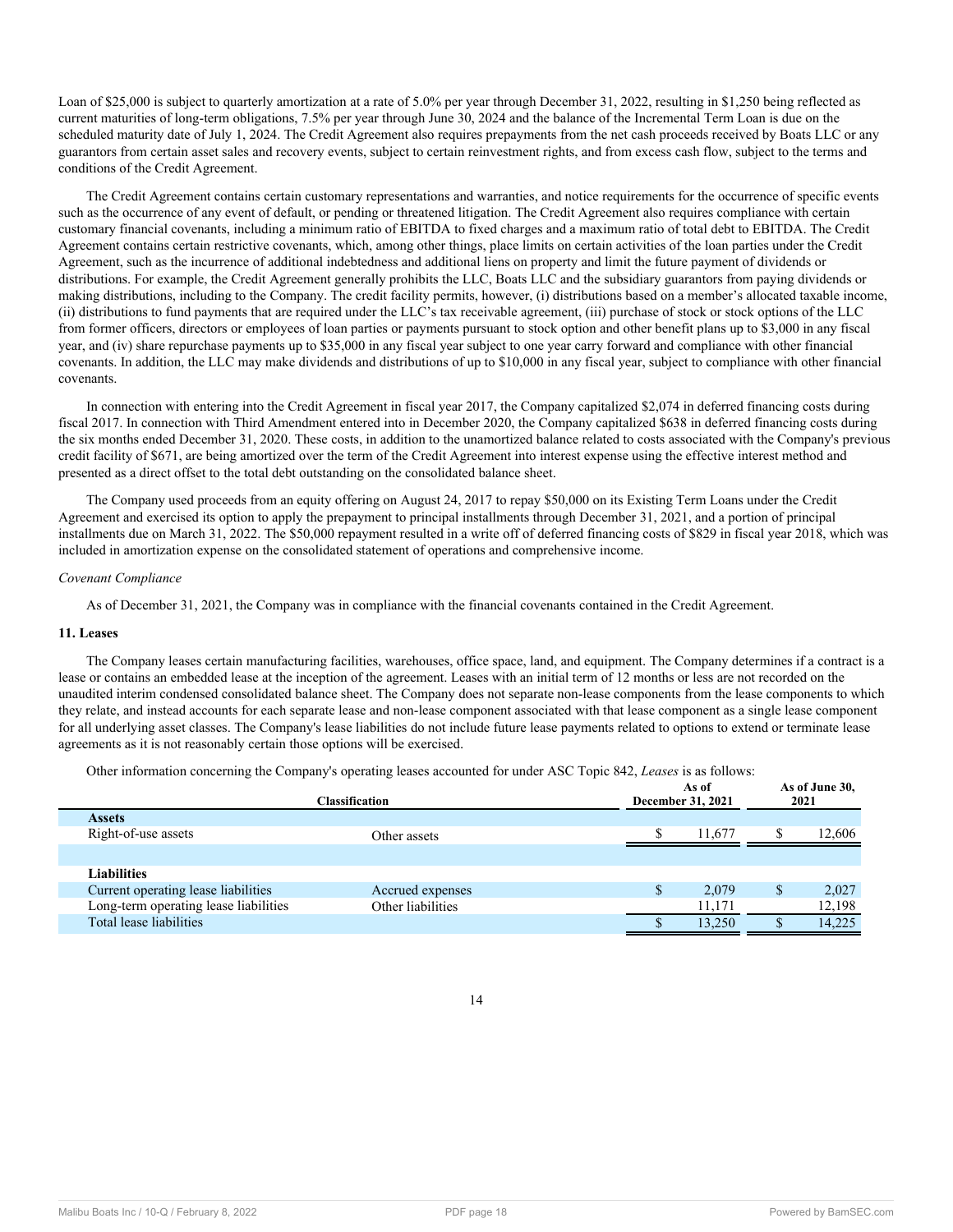|                                                                                           |                                                          | <b>Three Months</b> | <b>Three Months</b>                   |                          |                          |
|-------------------------------------------------------------------------------------------|----------------------------------------------------------|---------------------|---------------------------------------|--------------------------|--------------------------|
|                                                                                           |                                                          |                     | Ended December 31, Ended December 31, | <b>Six Months Ended</b>  | <b>Six Months Ended</b>  |
|                                                                                           | <b>Classification</b>                                    | 2021                | <b>2020</b>                           | <b>December 31, 2021</b> | <b>December 31, 2020</b> |
| Operating lease costs <sup>(1)</sup>                                                      | Cost of sales                                            | 621 \$              | 504                                   | 1,263<br>-S              | 1,012                    |
|                                                                                           | Selling and marketing, and<br>general and administrative | 215                 | 208                                   | 431                      | 422                      |
|                                                                                           |                                                          |                     |                                       |                          |                          |
| Sublease income                                                                           | Other income, net                                        | 9                   | 10                                    | 19                       | 19                       |
|                                                                                           |                                                          |                     |                                       |                          |                          |
| Cash paid for amounts<br>included in the<br>measurement of operating<br>lease liabilities | Cash flows from operating<br>activities                  | 631                 | 652                                   | 1,259                    | 1,309                    |
|                                                                                           |                                                          |                     |                                       |                          |                          |

(1) Includes short-term leases, which are insignificant, and are not included in the lease liability.

The lease liability for operating leases that contain variable escalating rental payments with scheduled increases that are based on the lesser of a stated percentage increase or the cumulative increase in an index, are determined using the stated percentage increase.

The weighted average remaining lease term as of December 31, 2021 and 2020 was 5.97 years and 6.93 years, respectively. As of December 31, 2021 and 2020, the weighted average discount rate determined based on the Company's incremental borrowing rate is 3.62% and 3.65%, respectively.

Future annual minimum lease payments for the following fiscal years as of December 31, 2021 are as follows:

|                                    | Amount  |
|------------------------------------|---------|
| Remainder of 2022                  | 1,260   |
| 2023                               | 2,539   |
| 2024                               | 2,596   |
| 2025                               | 2,311   |
| 2026                               | 2,255   |
| 2027 and thereafter                | 3,759   |
| Total                              | 14,720  |
| Less: imputed interest             | (1,470) |
| Present value of lease liabilities | 13.250  |

## **12. Tax Receivable Agreement Liability**

The Company has a Tax Receivable Agreement with the pre-IPO owners of the LLC that provides for the payment by the Company to the pre-IPO owners (or their permitted assignees) of 85% of the amount of the benefits, if any, that the Company is deemed to realize as a result of (i) increases in tax basis and (ii) certain other tax benefits related to the Company entering into the Tax Receivable Agreement, including those attributable to payments under the Tax Receivable Agreement. These contractual payment obligations are obligations of the Company and not of the LLC. The Company's Tax Receivable Agreement liability was determined on an undiscounted basis in accordance with ASC 450, *Contingencies*, since the contractual payment obligations were deemed to be probable and reasonably estimable.

For purposes of the Tax Receivable Agreement, the benefit deemed realized by the Company is computed by comparing the actual income tax liability of the Company (calculated with certain assumptions) to the amount of such taxes that the Company would have been required to pay had there been no increase to the tax basis of the assets of the LLC as a result of the purchases or exchanges, and had the Company not entered into the Tax Receivable Agreement.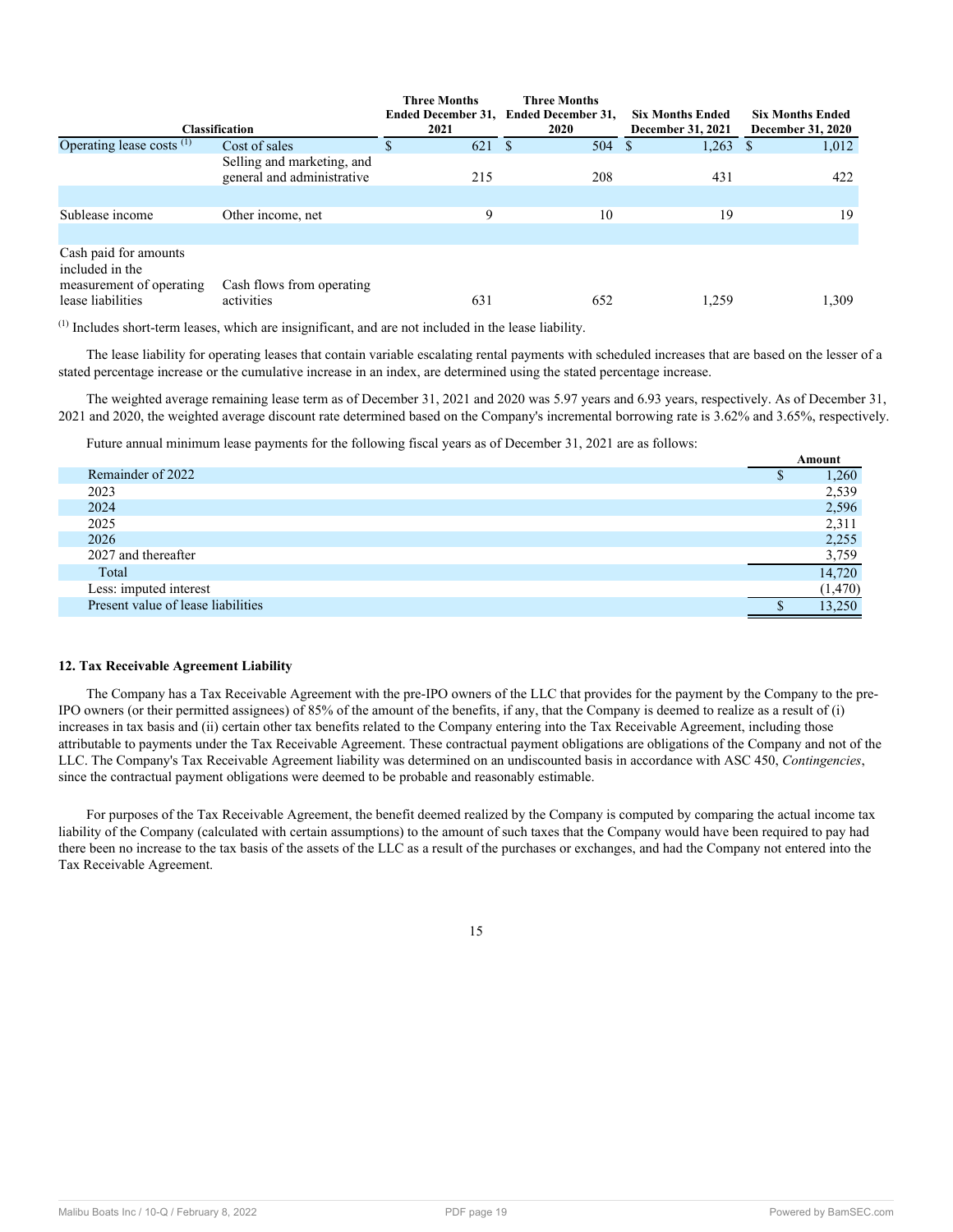The following table reflects the changes to the Company's tax receivable agreement liability:

|                                                      | As of<br><b>December 31, 2021</b> | As of June 30,<br>2021 |
|------------------------------------------------------|-----------------------------------|------------------------|
| Beginning fiscal year balance                        | 48.214                            | 49,665                 |
| Additions (reductions) to tax receivable agreement:  |                                   |                        |
| Exchange of LLC Units for Class A Common Stock       |                                   | 2,142                  |
| Adjustment for change in estimated tax rate          |                                   | (88)                   |
| Payments under tax receivable agreement              |                                   | (3,505)                |
|                                                      | 48.214                            | 48.214                 |
| Less: current portion under tax receivable agreement | (3,773)                           | (3,773)                |
| Ending balance                                       | 44.441                            | 44,441                 |

The Tax Receivable Agreement further provides that, upon certain mergers, asset sales or other forms of business combinations or other changes of control, the Company (or its successor) would owe to the pre-IPO owners of the LLC a lump-sum payment equal to the present value of all forecasted future payments that would have otherwise been made under the Tax Receivable Agreement that would be based on certain assumptions, including a deemed exchange of LLC Units and that the Company would have sufficient taxable income to fully utilize the deductions arising from the increased tax basis and other tax benefits related to entering into the Tax Receivable Agreement. The Company also is entitled to terminate the Tax Receivable Agreement, which, if terminated, would obligate the Company to make early termination payments to the pre-IPO owners of the LLC. In addition, a pre-IPO owner may elect to unilaterally terminate the Tax Receivable Agreement with respect to such pre-IPO owner, which would obligate the Company to pay to such existing owner certain payments for tax benefits received through the taxable year of the election.

When estimating the expected tax rate to use in order to determine the tax benefit expected to be recognized from the Company's increased tax basis as a result of exchanges of LLC Units by the pre-IPO owners of the LLC, the Company continuously monitors changes in its overall tax posture, including changes resulting from new legislation and changes as a result of new jurisdictions in which the Company is subject to tax.

As of December 31, 2021 and June 30, 2021, the Company had deferred tax assets on each date of \$114,242 associated with basis differences in assets upon acquiring an interest in the LLC and pursuant to making an election under Section 754 of the Internal Revenue Code of 1986 (the "Internal Revenue Code"), as amended. The aggregate tax receivable agreement liability represents 85% of the tax benefits that the Company expects to receive in connection with the Section 754 election. In accordance with the tax receivable agreement, the next annual payment is anticipated approximately 75 days after filing the federal tax return due by April 15, 2022.

#### **13. Income Taxes**

The Company is taxed as a C corporation for U.S. income tax purposes and is therefore subject to both federal and state taxation at a corporate level. The LLC continues to operate in the United States as a partnership for U.S. federal income tax purposes.

Income taxes are computed in accordance with ASC Topic 740, *Income Taxes*, and reflect the net tax effects of temporary differences between the financial reporting carrying amounts of assets and liabilities and the corresponding income tax amounts. The Company has deferred tax assets and liabilities and maintains valuation allowances where it is more likely than not that all or a portion of deferred tax assets will not be realized. To the extent the Company determines that it will not realize the benefit of some or all of its deferred tax assets, such deferred tax assets will be adjusted through the Company's provision for income taxes in the period in which this determination is made.

As of December 31, 2021 and June 30, 2021, the Company maintained a total valuation allowance on each date of \$15,279 against deferred tax assets related to state net operating losses and future amortization deductions (with respect to the Section 754 election) that are reported in the Tennessee corporate tax return without offsetting income, which is taxable at the LLC. This also includes a valuation allowance in the amount of \$580 related to foreign tax credit carryforward that is not expected to be utilized in the future.

The Company's consolidated interim effective tax rate is based upon expected annual income from operations, statutory tax rates and tax laws in the various jurisdictions in which the Company operates. Significant or unusual items, including those related to the change in U.S. tax law as well as other adjustments to accruals for tax uncertainties, are recognized in the quarter in which the related event occurs. On March 27, 2020, the Coronavirus Aid, Relief, and Economic Security Act (CARES Act)

<sup>16</sup>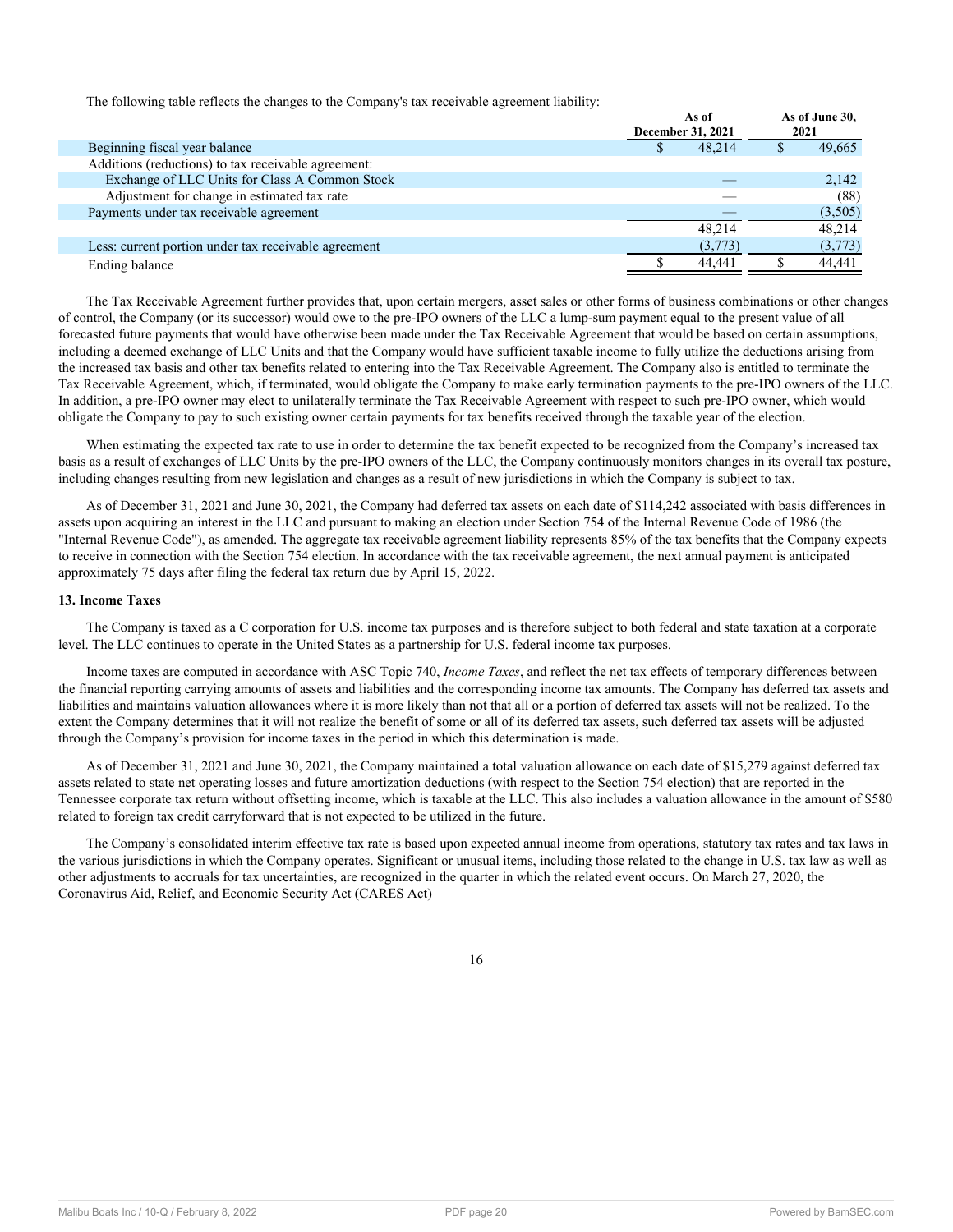was signed into law. The CARES Act contains significant business tax provisions, including modifications to the rules limiting the deductibility of net operating losses (NOLs), expensing of qualified improvement property (QIP) and business interest in Internal Revenue Code Sections 172(a) and 163(j), respectively. The effects of the new legislation are recognized upon enactment. The Company did not recognize any significant impact to income tax expense for the six months ended December 31, 2021 and 2020, respectively, relating to the CARES Act.

For the three months ended December 31, 2021 and 2020, the Company's effective tax rate was 21.7% and 22.3%, respectively. For the six months ended December 31, 2021 and 2020, the Company's effective tax rate on each date was 22.0% and 22.3%, respectively. For the three and six months ended December 31, 2021 and 2020, the Company's effective tax rate exceeded the statutory federal income tax rate of 21% primarily due to the impact of U.S. state taxes. For the three months ended December 31, 2021 and 2020, this increase in tax rate was partially offset by a windfall benefit generated by certain stock based compensation. For the six months ended December 31, 2021 and 2020, this increase in tax rate in both periods was partially offset by the benefits from the foreign derived intangible income deduction, the research and development tax credit, and the impact of non-controlling interests in the LLC.

## <span id="page-20-0"></span>**14. Stock-Based Compensation**

The Company adopted a long term incentive plan which became effective on January 1, 2014, and reserves for issuance up to 1,700,000 shares of Malibu Boats, Inc. Class A Common Stock for the Company's employees, consultants, members of its board of directors and other independent contractors at the discretion of the compensation committee. Incentive stock awards authorized under the Incentive Plan include unrestricted shares of Class A Common Stock, stock options, stock appreciation rights, restricted stock, restricted stock units, dividend equivalent awards and performance awards. As of December 31, 2021, 504,243 shares remain available for future issuance under the long term incentive plan.

On November 3, 2021, under the Incentive Plan, the Company granted approximately 32,000 restricted service based stock units and 23,000 restricted service based stock awards to key employees under the Incentive Plan. The grant date fair value of these awards was \$4,149 based on a stock price of \$74.25 per share on the date of grant. Approximately 58% of the awards vest ratably over three years and approximately 42% of the awards vest ratably over four years. Stock-based compensation expense attributable to the service based units and awards is amortized on a straightline basis over the requisite service period.

On November 3, 2021, under the Incentive Plan, the Company granted to key employees a target amount of approximately 18,000 restricted stock awards with a performance condition. The number of shares that will ultimately be issued, if any, is based on the attainment of a specified amount of earnings during the fiscal year ending June 30, 2024. The maximum number of shares that can be issued if an elevated earnings target is met is approximately 26,000. The grant date fair value of the awards were estimated to be \$1,305, based on a stock price of \$74.25. Compensation costs associated with the performance awards are recognized over the requisite service period based on probability of achievement in accordance with ASC Topic 718, *Compensation—Stock Compensation*.

On November 3, 2021, under the Incentive Plan, the Company granted to key employees a target amount of approximately 18,000 stock awards with a market condition. The number of shares that will ultimately be issued, if any, is based on a total shareholder return ("TSR") computation that involves comparing the movement in the Company's stock price to movement in a market index from the grant date through November 3, 2024. The maximum number of shares that can be issued if an elevated TSR target is met is approximately 35,000. The grant date fair value of the awards were estimated to be \$1,688, which is estimated using a Monte Carlo simulation. The Monte Carlo simulation model utilizes multiple input variables that determine the probability of satisfying the market condition stipulated in the award grant and calculates the fair market value for the stock award. Compensation costs are recognized over the requisite service period based on probability of achievement in accordance with ASC Topic 718, *Compensation—Stock Compensation*.

The following is a summary of the changes in the Company's stock options for the six months ended December 31, 2021:

|                                               | <b>Shares</b> | Weighted<br><b>Average Exercise</b><br><b>Price/Share</b> |
|-----------------------------------------------|---------------|-----------------------------------------------------------|
| Total outstanding options as of June 30, 2021 | 161.723       | 32.64                                                     |
| Options granted                               |               |                                                           |
| Options exercised                             | (34,625)      | 28.04                                                     |
| Outstanding options as of December 31, 2021   | 127.098       | 33.89                                                     |
| Exercisable as of December 31, 2021           | 104.612       | 32.56                                                     |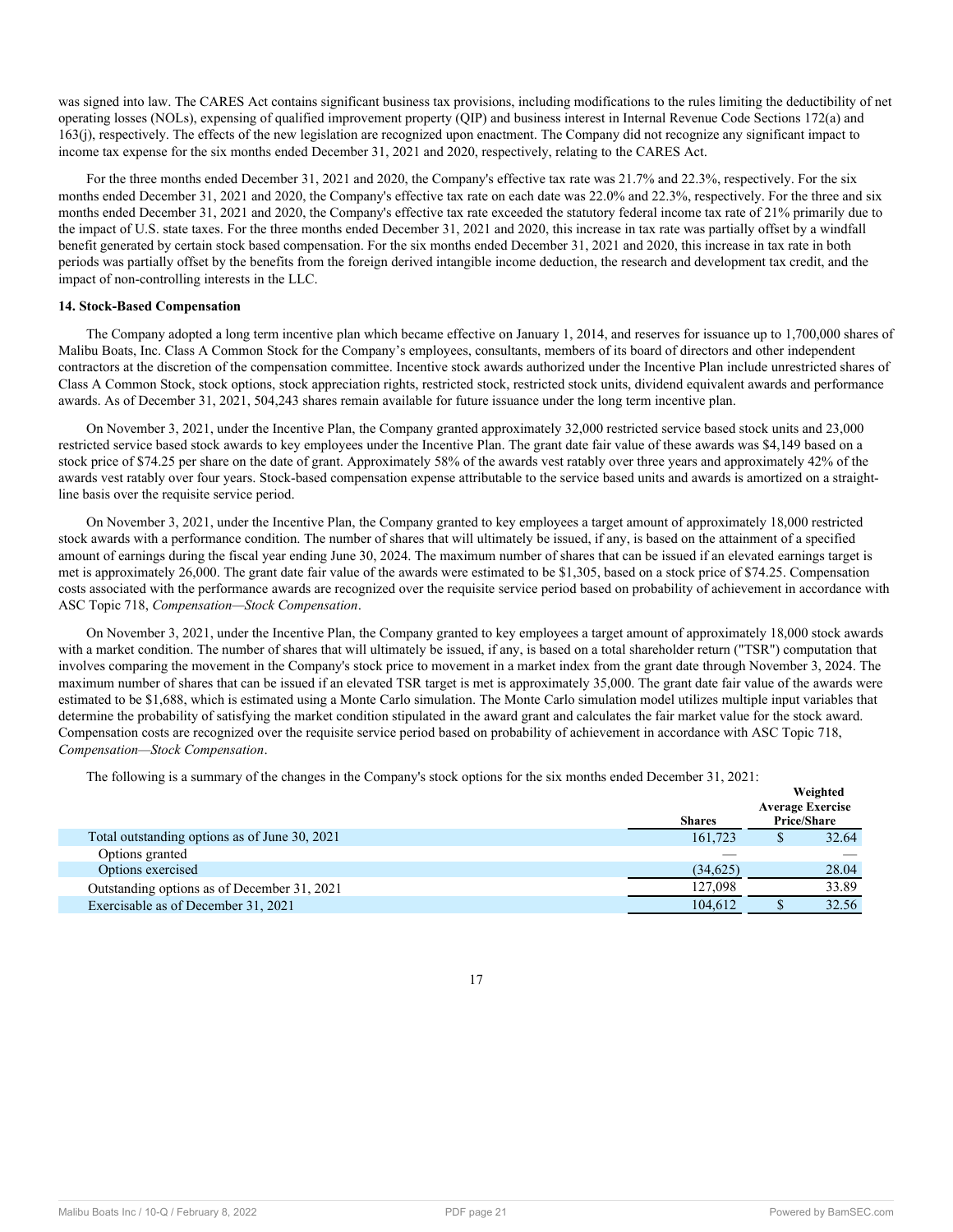The following is a summary of the changes in non-vested restricted stock units and restricted stock awards for the six months ended December 31, 2021:

|                                                                                             | Number of<br><b>Restricted Stock</b>                              |                                                            |
|---------------------------------------------------------------------------------------------|-------------------------------------------------------------------|------------------------------------------------------------|
|                                                                                             | <b>Units and Restricted</b><br><b>Stock Awards</b><br>Outstanding | Weighted<br><b>Average Grant Date</b><br><b>Fair Value</b> |
| Total Non-vested Restricted Stock Units and Restricted Stock Awards as of June 30, 2021     | 314,916                                                           | 44.46                                                      |
| Granted                                                                                     | 135.645                                                           | 74.55                                                      |
| Vested                                                                                      | (96, 649)                                                         | 44.54                                                      |
| Forfeited                                                                                   | (5,982)                                                           | 55.18                                                      |
| Total Non-vested Restricted Stock Units and Restricted Stock Awards as of December 31, 2021 | 347.930                                                           | 55.98                                                      |

Stock compensation expense attributable to the Company's share-based equity awards was \$1,598 and \$1,800 for the three months ended December 31, 2021 and 2020, respectively, and \$2,856 and \$2,611 for the six months ended December 31, 2021 and 2020. Stock compensation expense attributed to share-based equity awards issued under the Incentive Plan is recognized on a straight-line basis over the terms of the respective awards and is included in general and administrative expense in the Company's unaudited interim condensed consolidated statements of operations and comprehensive income. Awards vesting during the three and six months ended December 31, 2021 include 11,335 and 12,131 fully vested restricted stock units issued to non-employee directors for their service as directors for the Company.

## **15. Net Earnings Per Share**

Basic net income per share of Class A Common Stock is computed by dividing net income attributable to the Company's earnings by the weighted average number of shares of Class A Common Stock outstanding during the period. The weighted average number of shares of Class A Common Stock outstanding used in computing basic net income per share includes fully vested restricted stock units awarded to directors that are entitled to participate in distributions to common shareholders through receipt of additional units of equivalent value to the dividends paid to Class A Common Stock holders.

Diluted net income per share of Class A Common Stock is computed similarly to basic net income per share except the weighted average shares outstanding are increased to include additional shares from the assumed exercise of any common stock equivalents using the treasury method, if dilutive. The Company's LLC Units and non-qualified stock options are considered common stock equivalents for this purpose. The number of additional shares of Class A Common Stock related to these common stock equivalents and stock options are calculated using the treasury stock method.

Stock awards with a performance condition that are based on the attainment of a specified amount of earnings are only included in the computation of diluted earnings per share to the extent that the performance condition would be achieved based on the current amount of earnings, and only if the effect would be dilutive.

Stock awards with a market condition that are based on the performance of the Company's stock price in relation to a market index over a specified time period are only included in the computation of diluted earnings per share to the extent that the shares would be issued based on the current market price of the Company's stock in relation to the market index, and only if the effect would be dilutive.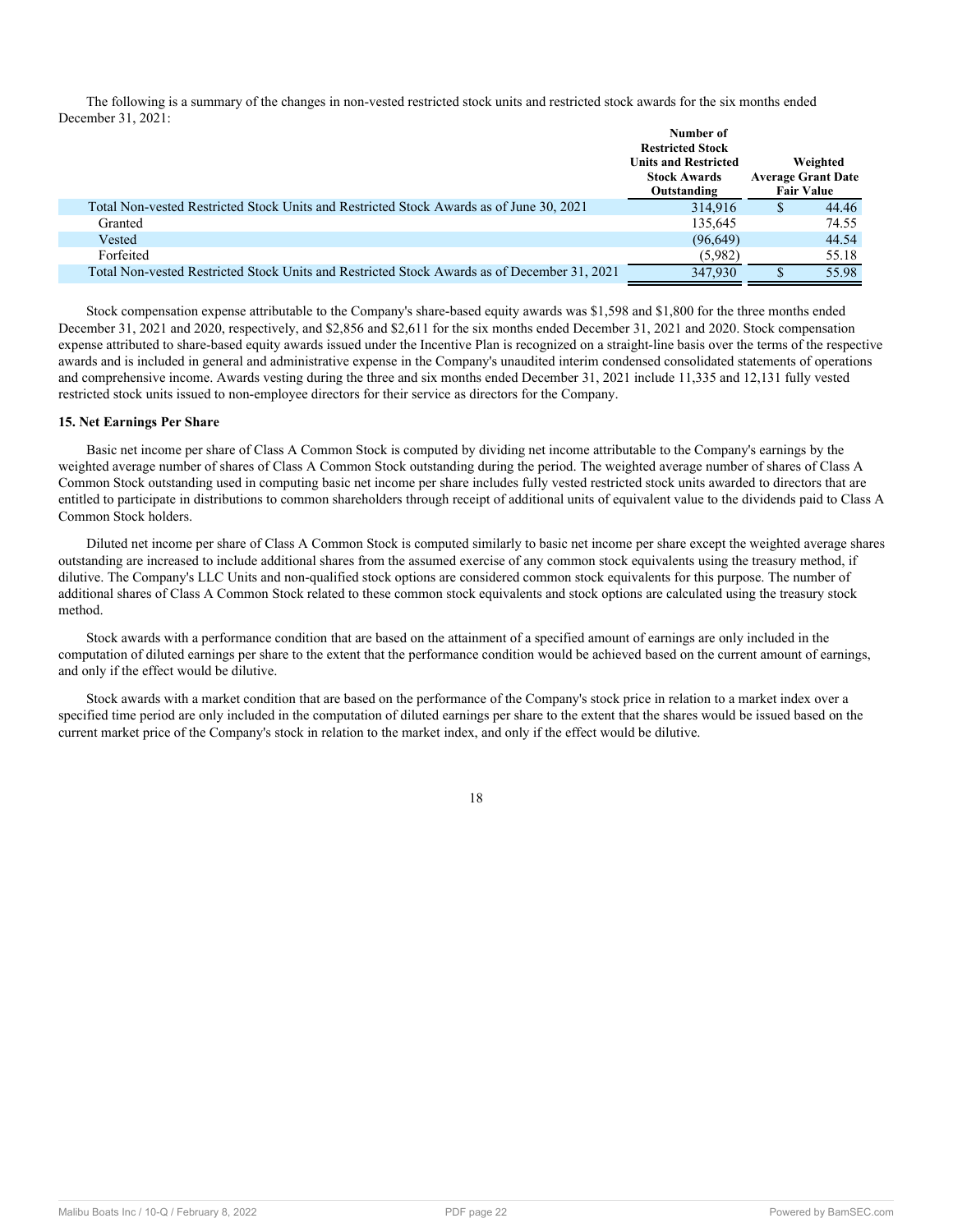Basic and diluted net income per share of Class A Common Stock has been computed as follows (in thousands, except share and per share amounts):

|                                                          |    | <b>Three Months Ended December 31,</b> |    |            | <b>Six Months Ended December 31,</b> |            |    |            |  |
|----------------------------------------------------------|----|----------------------------------------|----|------------|--------------------------------------|------------|----|------------|--|
|                                                          |    | 2021<br>2020                           |    |            |                                      | 2021       |    | 2020       |  |
| <b>Basic:</b>                                            |    |                                        |    |            |                                      |            |    |            |  |
| Net income attributable to Malibu Boats, Inc.            | S. | 29,891                                 | \$ | 21,225     | S                                    | 56,835     | \$ | 42,318     |  |
| Shares used in computing basic net income per            |    |                                        |    |            |                                      |            |    |            |  |
| share:                                                   |    |                                        |    |            |                                      |            |    |            |  |
| Weighted-average Class A Common Stock                    |    | 20,663,227                             |    | 20,493,938 |                                      | 20,641,925 |    | 20,464,902 |  |
| Weighted-average participating restricted stock units    |    |                                        |    |            |                                      |            |    |            |  |
| convertible into Class A Common Stock                    |    | 236,974                                |    | 223,421    |                                      | 233,166    |    | 219,742    |  |
| Basic weighted-average shares outstanding                |    | 20,900,201                             |    | 20,717,359 |                                      | 20,875,091 |    | 20,684,644 |  |
| Basic net income per share                               |    | 1.43                                   | S  | 1.03       |                                      | 2.72       |    | 2.05       |  |
|                                                          |    |                                        |    |            |                                      |            |    |            |  |
| Diluted:                                                 |    |                                        |    |            |                                      |            |    |            |  |
| Net income attributable to Malibu Boats, Inc.            | S  | 29,891                                 | \$ | 21,225     | S                                    | 56,835     | \$ | 42,318     |  |
| Shares used in computing diluted net income per          |    |                                        |    |            |                                      |            |    |            |  |
| share:                                                   |    |                                        |    |            |                                      |            |    |            |  |
| Basic weighted-average shares outstanding                |    | 20,900,201                             |    | 20,717,359 |                                      | 20,875,091 |    | 20,684,644 |  |
| Restricted stock units granted to employees              |    | 105,143                                |    | 153,918    |                                      | 112,896    |    | 159,058    |  |
| Stock options granted to employees                       |    | 72,991                                 |    | 42,361     |                                      | 74,890     |    | 43,834     |  |
| Market performance awards granted to employees           |    | 70,536                                 |    | 59,264     |                                      | 70,536     |    | 59,264     |  |
| Diluted weighted-average shares outstanding <sup>1</sup> |    | 21,148,871                             |    | 20,972,902 |                                      | 21,133,413 |    | 20,946,800 |  |
| Diluted net income per share                             |    | 1.41                                   | S  | 1.01       |                                      | 2.69       |    | 2.02       |  |

<sup>1</sup> The Company excluded (i) 661,162 and 745,055 potentially dilutive shares from the calculation of diluted net income per share for the three months ended December 31, 2021 and 2020, respectively, and (ii) 661,162 and 733,805 potentially dilutive shares from the calculation of diluted net income per share for the six months ended December 31, 2021 and 2020, respectively, as these units would have been antidilutive.

The shares of Class B Common Stock do not share in the earnings or losses of Malibu Boats, Inc. and, therefore, are not included in the calculation. Accordingly, basic and diluted net earnings per share of Class B Common Stock have not been presented.

## <span id="page-22-0"></span>**16. Commitments and Contingencies**

#### *Repurchase Commitments*

In connection with its dealers' wholesale floor plan financing of boats, the Company has entered into repurchase agreements with various lending institutions. The reserve methodology used to record an estimated expense and loss reserve in each accounting period is based upon an analysis of likely repurchases based on current field inventory and likelihood of repurchase. Subsequent to the inception of the repurchase commitment, the Company evaluates the likelihood of repurchase and adjusts the estimated loss reserve accordingly. When a potential loss reserve is recorded it is presented in accrued liabilities in the accompanying unaudited interim condensed consolidated balance sheet. If the Company were obligated to repurchase a significant number of units under any repurchase agreement, its business, operating results and financial condition could be adversely affected. The total amount financed under the floor financing programs with repurchase obligations was \$154,368 and \$79,599 as of December 31, 2021 and June 30, 2021, respectively.

Repurchases and subsequent sales are recorded as a revenue transaction. The net difference between the repurchase price and the resale price is recorded against the loss reserve and presented in cost of sales in the accompanying unaudited interim condensed consolidated statements of operations and comprehensive income. During the three and six months ended December 31, 2021, there were no repurchases and as of December 31, 2021, the Company has not been notified about any probable repossessions. Therefore, the Company did not carry a reserve for repurchases as of December 31, 2021 consistent with June 30, 2021.

The Company has collateralized receivables financing arrangements with a third-party floor plan financing provider for European dealers. Under terms of these arrangements, the Company transfers the right to collect a trade receivable to the financing provider in exchange for cash but agrees to repurchase the receivable if the dealer defaults. Since the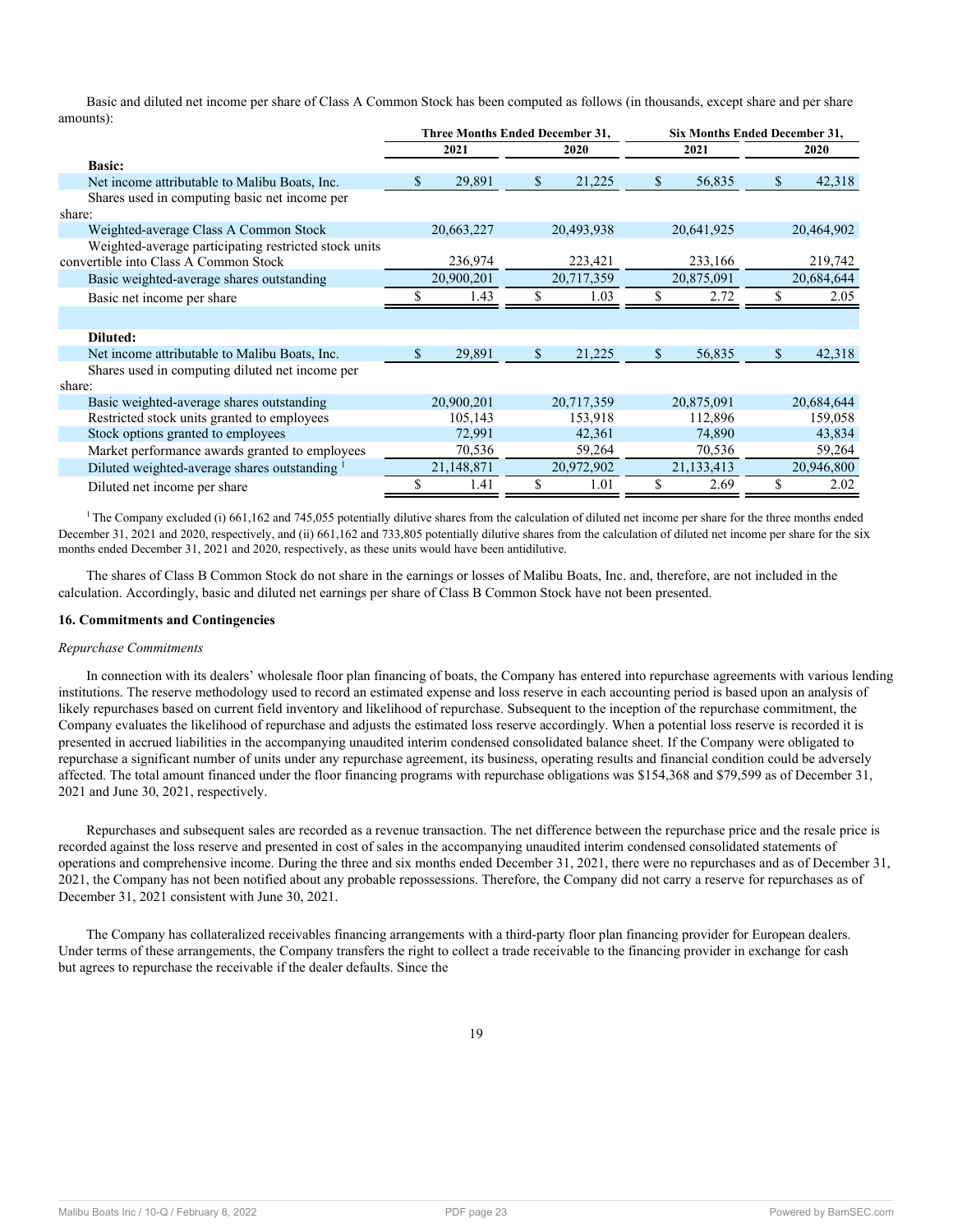transfer of the receivable to the financing provider does not meet the conditions for a sale under ASC Topic 860*, Transfers and Servicing*, the Company continues to report the transferred trade receivable in other current assets with an offsetting balance recorded as a secured obligation in accrued expenses in the Company's unaudited condensed consolidated balance sheets. As of December 31, 2021, the Company had no financing receivables and at June 30, 2021, the Company had \$95 recorded in other current assets and accrued expenses related to these arrangements.

#### *Contingencies*

## *Product Liability*

The Company is engaged in a business that exposes it to claims for product liability and warranty claims in the event the Company's products actually or allegedly fail to perform as expected or the use of the Company's products results, or is alleged to result, in property damage, personal injury or death. Although the Company maintains product and general liability insurance of the types and in the amounts that the Company believes are customary for the industry, the Company is not fully insured against all such potential claims. The Company may have the ability to refer claims to its suppliers and their insurers to pay the costs associated with any claims arising from the suppliers' products. The Company's insurance covers such claims that are not adequately covered by a supplier's insurance and provides for excess secondary coverage above the limits provided by the Company's suppliers.

The Company may experience legal claims in excess of its insurance coverage or claims that are not covered by insurance, either of which could adversely affect its business, financial condition and results of operations. Adverse determination of material product liability and warranty claims made against the Company could have a material adverse effect on its financial condition and harm its reputation. In addition, if any of the Company's products are, or are alleged to be, defective, the Company may be required to participate in a recall of that product if the defect or alleged defect relates to safety. These and other claims that the Company faces could be costly to the Company and require substantial management attention. Refer to [Note 9](#page-15-0) for discussion of warranty claims. The Company insures against product liability claims and except as disclosed below, believes there are no product liability claims as of December 31, 2021 that will have a material adverse impact on the Company's results of operations, financial condition or cash flows, after considering available insurance coverage.

#### *Litigation*

Certain conditions may exist which could result in a loss, but which will only be resolved when future events occur. The Company, in consultation with its legal counsel, assesses such contingent liabilities, and such assessments inherently involve an exercise of judgment. If the assessment of a contingency indicates that it is probable that a loss has been incurred, the Company accrues for such contingent loss when it can be reasonably estimated. If the assessment indicates that a potentially material loss contingency is not probable but reasonably estimable, or is probable but cannot be estimated, the nature of the contingent liability, together with an estimate of the range of possible loss if determinable and material, is disclosed. If the assessment of a contingency deemed to be both probable and reasonably estimable involves a range of possible losses, the amount within the range that appears at the time to be a better estimate than any other amount within the range would be accrued. When no amount within the range is a better estimate than any other amount, the minimum amount in the range is accrued even though the minimum amount in the range is not necessarily the amount of loss that will be ultimately determined. Estimates of potential legal fees and other directly related costs associated with contingencies are not accrued but rather are expensed as incurred. Except as disclosed below, management does not believe there are any pending claims (asserted or unasserted) that would have a material adverse impact on the Company's results of operations at December 31, 2021.

#### *Legal Proceedings*

#### *Batchelder Matter*

The Company and its indirect subsidiary Malibu Boats, LLC ("Boats LLC") are defendants in the product liability case Batchelder et al. v. Malibu Boats, LLC, f/k/a Malibu Boats, Inc.; Malibu Boats West, Inc., et. al., Superior Court of Rabun County, Georgia, Civil Action Case No. 2016-CV-0114-C, brought by, among others, Stephen Paul Batchelder and Margaret Mary Batchelder, and as Administrators of the Estate of Ryan Paul Batchelder, deceased ("Plaintiffs"). Plaintiffs also sued the manufacturer of the boat at issue in the case, Malibu Boats West, Inc. ("West"). West is not, and has never been, a subsidiary of the Company but was a separate legal entity whose assets were purchased by Boats LLC in 2006. The case involves a personal injury accident in 2014 involving a 2000 model year boat that was manufactured by West. On August 28, 2021, the jury rejected the Plaintiffs' design defect claims and found that the driver of the boat was 75% at fault for the accident. Notwithstanding those findings, the jury found that Boats LLC and West negligently failed to warn of a hazard posed by the relevant boat and that such failure was a proximate cause of the death of the decedent. The jury also found that Boats LLC is a legal successor of, and responsible for the liabilities of, West. The jury awarded compensatory damages of \$80 million and apportioned 15% of such damages to Boats LLC and 10% of such damages to West. The jury also awarded \$80 million of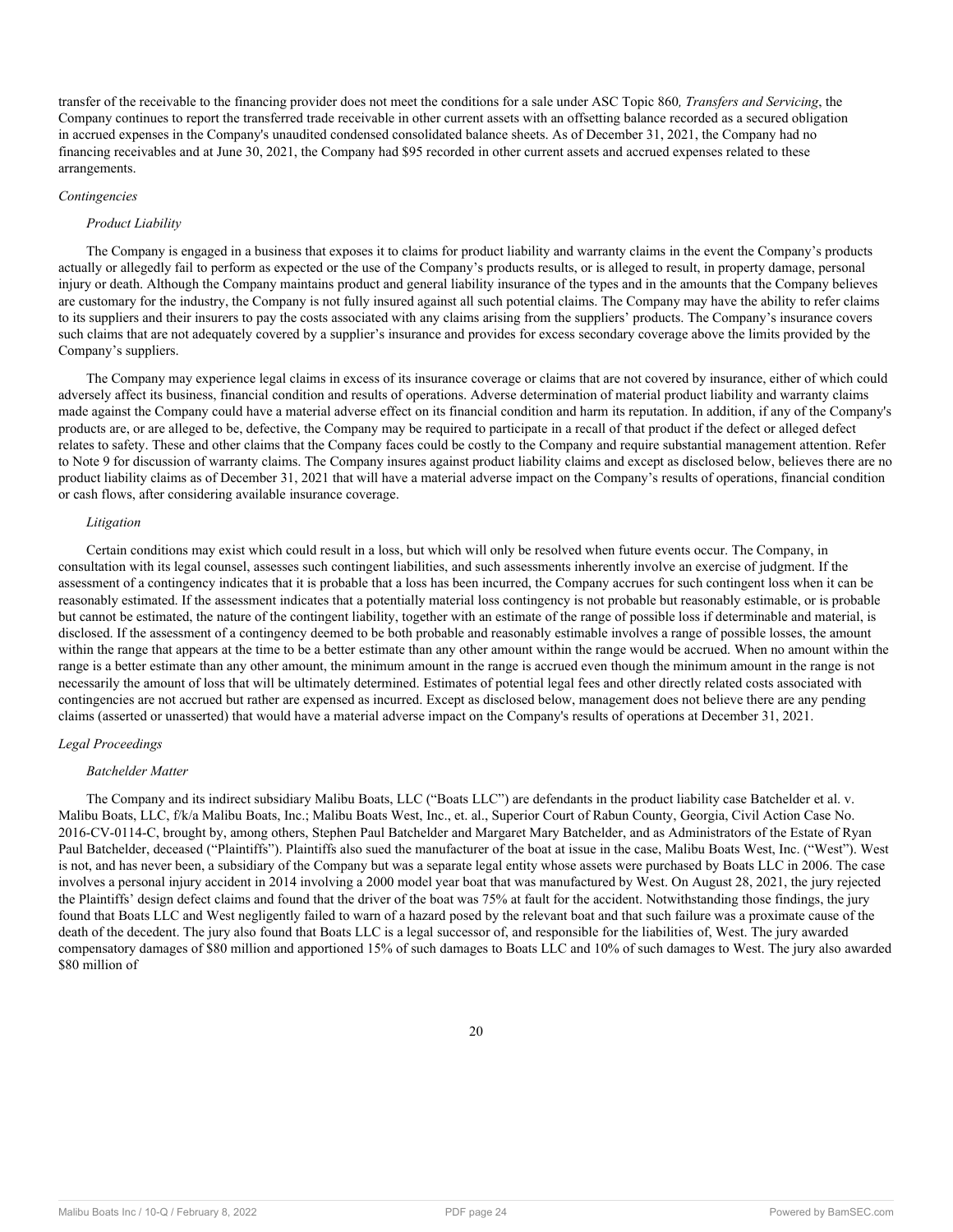punitive damages against Boats LLC and \$40 million of punitive damages against West. Based on the jury's finding of successor liability, which Boats LLC contends is erroneous, immediately after the verdict the trial court entered judgment against West and Boats LLC, with a potential maximum liability to Boats LLC of \$140 million, plus post-judgment interest. The Plaintiffs have also alleged that they have the right to receive prejudgment interest and a portion of their attorney fees, which the Company disagrees with and intends to oppose. While the Company and Boats LLC maintain product liability insurance applicable to this case, such insurance coverage may be limited to \$26 million.

The Company has filed post-trial motions with the trial judge. In addition, the Company intends to appeal in the event that its post-trial motions are unsuccessful. Pending resolution of the post-trial and appeals process, the payment of any damages in this matter is expected to be stayed. Based on the current status of the process, the Company believes a loss is reasonably possible and that the potential range of loss could be from \$0 to \$140 million, plus post-judgment interest. As noted above, the Plaintiffs have also alleged that they have the right to receive pre-judgment interest and a portion of their attorney fees, which the Company disagrees with and intends to oppose. The Company did not carry a reserve for loss as of December 31, 2021.

The Company has been made aware of the potential for additional litigation related to the surviving children involved in the incident. They were plaintiffs in the initial lawsuit, but their claims were dismissed without prejudice prior to the trial in that case. No such litigation has been filed at this time.

#### *Skier's Choice Matter*

On January 12, 2018, the Company filed suit against Skier's Choice, Inc., or "Skier's Choice," in the U.S. District Court for the Eastern District of Tennessee, seeking monetary and injunctive relief. The Company's complaint alleges Skier's Choice's infringement of three utility patents - U.S. Patent Nos. 9,260,161, 8,578,873, and 9,199,695 - related to wake surfing technology. Skier's Choice denied liability arising from the causes of action alleged in the Company's complaint and filed counterclaims alleging invalidity of the asserted patents. On June 19, 2019, the Company filed a second action against Skier's Choice in the U.S. District Court for the Eastern District of Tennessee, seeking monetary and injunctive relief. The Company's complaint alleges Skier's Choice's surf systems on its Moomba and Supra lines of boats infringe U.S. Patent No. 10,322,777, a patent related to wake surfing technology. Skier's Choice denied liability arising from the causes of action alleged in the Company's complaint and filed counterclaims alleging invalidity of the asserted patents. On June 27, 2019, Skier's Choice filed a motion to consolidate these two actions, and to continue deadlines in the earlier case for nine months, which the Company opposed. On August 22, 2019, the motion for consolidation was referred by Judge Thomas Varlan to Magistrate Judge Bruce Guyton, and the two cases were stayed pending resolution of that motion. On November 27, 2019, Judge Guyton ordered the two cases to be consolidated. On January 7, 2020, the consolidated cases were reassigned to Judge Jon McCalla. On January 23, 2020, Judge McCalla issued a Scheduling Order, scheduling trial on the consolidated cases to begin on September 29, 2020. On July 23, 2020, the Company moved to dismiss its allegations of infringement of U.S. Patent No. 9,199,695, which Skier's Choice opposed. On August 25, 2020, Judge McCalla issued a claim construction order and set a scheduling conference for August 27, 2020, for purposes of resetting the pretrial calendar and trial dates. On September 11, 2020, the Court issued a Scheduling Order resetting the trial for the consolidated cases to begin on January 25, 2021. On December 11, 2020, the Court issued an Order resetting the trial for the consolidated cases to begin on May 10, 2021. During the trial, the Court found that Skier's Choice did not infringe one claim of the '873 Patent, and also found that Skier's Choice did infringe one claim of the '777 Patent. On May 21, 2021, a jury returned a verdict finding that Skier's Choice did not infringe three claims from the '777 and '161 Patents, and also found four claims from the '777 and '161 Patents to be invalid. Malibu did not pursue an appeal of the verdict. On June 4, 2021, Skier's Choice filed a motion seeking an award of attorney's fees and costs. Malibu opposed Skier's Choice's motion. On November 9, 2021, the Court denied Skier's Choice's motion.

## <span id="page-24-0"></span>**17. Segment Reporting**

The Company has three reportable segments, Malibu, Saltwater Fishing and Cobalt. The Malibu segment participates in the manufacturing, distribution, marketing and sale of Malibu and Axis performance sports boats throughout the world. The Saltwater Fishing segment participates in the manufacturing, distribution, marketing and sale throughout the world of Pursuit boats and the Maverick Boat Group brand boats (Maverick, Cobia, Pathfinder and Hewes). The Cobalt segment participates in the manufacturing, distribution, marketing and sale of Cobalt boats throughout the world.

There is no country outside of the United States from which we (a) derived net sales equal to 10% of total net sales, or (b) attributed assets equal to 10% of total assets. Net sales are attributed to countries based on the location of the dealer.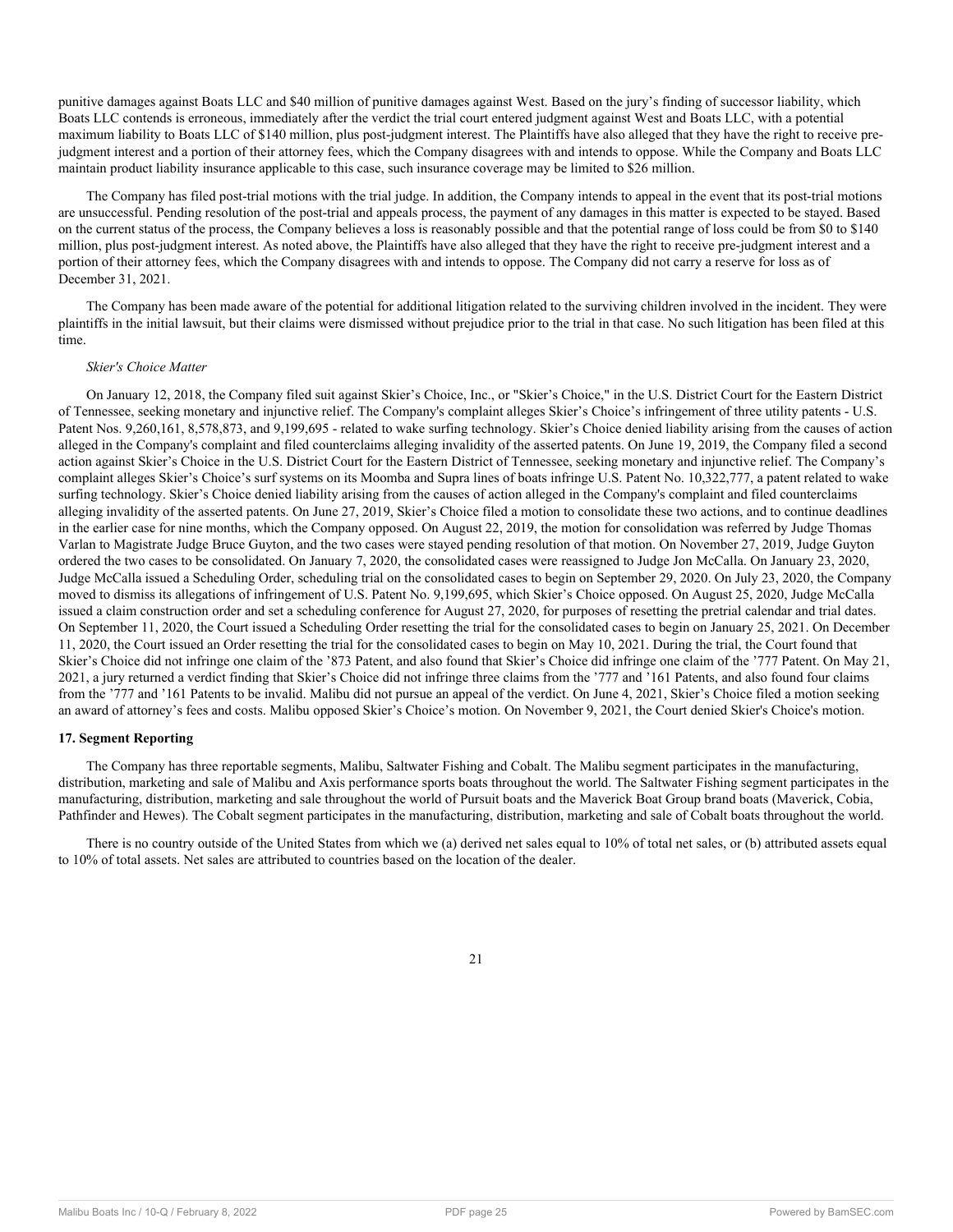| The following tables present financial information for the Company's reportable segments for the three and six months ended December 31, |                                    |
|------------------------------------------------------------------------------------------------------------------------------------------|------------------------------------|
| 2021 and 2020, respectively, and the Company's financial position at December 31, 2021 and June 30, 2021, respectively:                  |                                    |
| Three Months Ended December 31, 2021                                                                                                     | Siv Months Ended December 31, 2021 |

|                            |           | Three Months Ended December 31, 2021 |          |              | Six Months Ended December 31, 2021 |                                    |            |                     |
|----------------------------|-----------|--------------------------------------|----------|--------------|------------------------------------|------------------------------------|------------|---------------------|
|                            |           | <b>Saltwater</b>                     |          |              |                                    | <b>Saltwater</b>                   |            |                     |
|                            | Malibu    | <b>Fishing</b>                       | Cobalt   | Consolidated | Malibu                             | <b>Fishing</b>                     | Cobalt     | Total               |
| Net sales                  | \$133,453 | \$75,241                             | \$55,193 | \$263,887    | \$251,705                          | \$151,968                          | \$113,711  | \$517,384           |
| Income before              |           |                                      |          |              |                                    |                                    |            |                     |
| provision for income taxes | \$27,668  | \$5,348                              | \$6,525  | \$39,541     | \$48,777                           | \$12,340                           | \$14,441   | \$75,558            |
|                            |           | Three Months Ended December 31, 2020 |          |              |                                    | Six Months Ended December 31, 2020 |            |                     |
|                            |           | <b>Saltwater</b>                     |          |              |                                    | <b>Saltwater</b>                   |            |                     |
|                            | Malibu    | Fishing                              | Cobalt   | Consolidated | Malibu                             | Fishing                            | Cobalt     | Total               |
| Net sales                  | \$108,617 | \$39,552                             | \$47,478 | \$195,647    | \$208,448                          | \$76,223                           | \$91,960   | \$376,631           |
| Income before              |           |                                      |          |              |                                    |                                    |            |                     |
| provision for income taxes | \$17,572  | \$5,734                              | \$5,189  | \$28,495     | \$35,127                           | \$11,808                           | \$9,965    | \$56,900            |
|                            |           |                                      |          |              |                                    | As of December 31,                 |            |                     |
|                            |           |                                      |          |              |                                    | 2021                               |            | As of June 30, 2021 |
| Assets                     |           |                                      |          |              |                                    |                                    |            |                     |
| Malibu                     |           |                                      |          |              | \$                                 |                                    | 234,814 \$ | 211,510             |
| Saltwater Fishing          |           |                                      |          |              |                                    | 362,111                            |            | 360,481             |
| Cobalt                     |           |                                      |          |              |                                    | 173,354                            |            | 170,793             |
| Total assets               |           |                                      |          |              |                                    | 770,279                            |            | 742,784             |
|                            |           |                                      |          |              |                                    |                                    |            |                     |

## **18. Subsequent Event**

<span id="page-25-0"></span>On February 1, 2022, Malibu Electronics, LLC, a newly-formed, wholly-owned, direct subsidiary of Boats LLC, entered into an immaterial asset purchase agreement to acquire certain assets of AmTech, LLC, an Alabama limited liability company, and real property of BTR, LLC, an Alabama limited liability company. Boats LLC acquired the assets related to the manufacturing and distribution of wiring harnesses that had previously been sold by Amtech, LLC to Boats LLC and its subsidiaries. The acquisition continues the vertical integration strategy of the Company by acquiring its primary supplier of wiring harnesses for Malibu and Axis boats. The acquisition is expected to close during the third quarter of fiscal year 2022.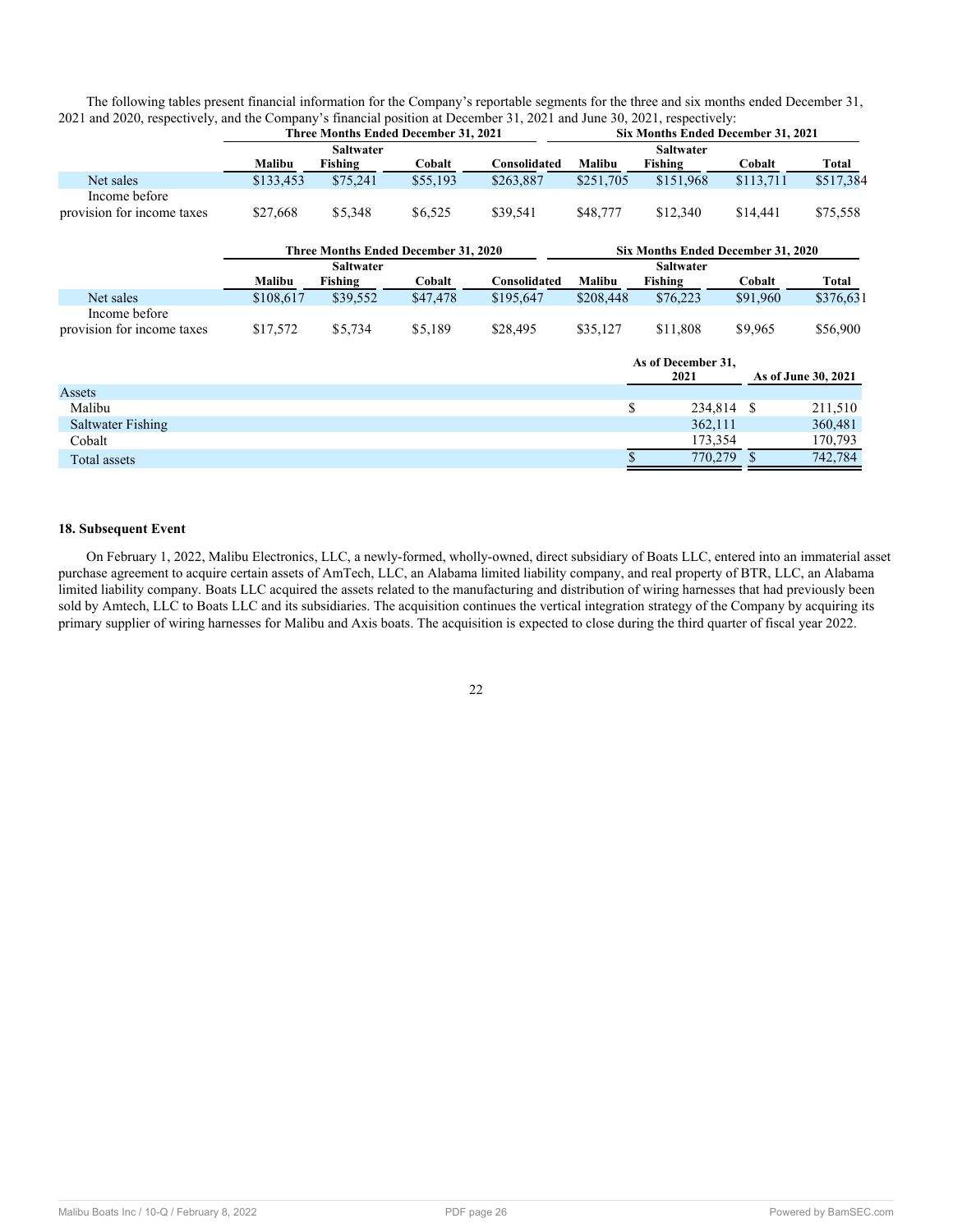## **Item 2. Management's Discussion and Analysis of Financial Condition and Results of Operations**

## **MANAGEMENT'S DISCUSSION AND ANALYSIS OF FINANCIAL CONDITION AND RESULTS OF OPERATIONS**

## *The following discussion and analysis should be read in conjunction with the unaudited interim condensed consolidated financial statements and notes thereto included herein.*

Malibu Boats, Inc. is a Delaware corporation with its principal offices in Loudon, Tennessee. We use the terms "Malibu," the "Company," "we," "us," "our" or similar references to refer to Malibu Boats, Inc., its subsidiary, Malibu Boats Holdings, LLC, or the LLC, and its subsidiary Malibu Boats, LLC, or Boats, LLC and its consolidated subsidiaries, including Cobalt Boats, LLC, PB Holdco, LLC, through which we acquired the assets of Pursuit, and MBG Holdco, Inc., through which we acquired all of the outstanding stock of Maverick Boat Group, Inc.

#### **Overview**

We are a leading designer, manufacturer and marketer of a diverse range of recreational powerboats, including performance sport boats, sterndrive and outboard boats. Our product portfolio of premium brands are used for a broad range of recreational boating activities including, among others, water sports, general recreational boating and fishing. Our passion for consistent innovation, which has led to propriety technology such as Surf Gate, has allowed us to expand the market for our products by introducing consumers to new and exciting recreational activities. We design products that appeal to an expanding range of recreational boaters and water sports enthusiasts whose passion for boating and water sports is a key component of their active lifestyle and provide consumers with a better customer-inspired experience. With performance, quality, value and multipurpose features, our product portfolio has us well positioned to broaden our addressable market and achieve our goal of increasing our market share in the expanding recreational boating industry.

We currently sell our boats under eight brands— (Malibu; Axis; Pursuit; Maverick; Cobia; Pathfinder; Hewes; and Cobalt), and we report our results of operations under three reportable segments, (Malibu, Saltwater Fishing and Cobalt), as shown in the table below. See [Note 17](#page-24-0) to our unaudited interim condensed consolidated financial statements for more information about our reporting segments.

|                      |                                                     | % of Total Revenues                                    |                                              |  |  |  |  |
|----------------------|-----------------------------------------------------|--------------------------------------------------------|----------------------------------------------|--|--|--|--|
| Segment              | <b>Brands</b>                                       | <b>Six Months</b><br><b>Ended December</b><br>31, 2021 | <b>Fiscal year</b><br>ended June 30,<br>2021 |  |  |  |  |
| Malibu               | Malibu<br>Axis                                      | 48.6%                                                  | 52.2%                                        |  |  |  |  |
| Saltwater<br>Fishing | Pursuit<br>Mayerick<br>Cobia<br>Pathfinder<br>Hewes | 29.4%                                                  | 26.2%                                        |  |  |  |  |
| Cobalt               | Cobalt                                              | 22.0%                                                  | 21.6%                                        |  |  |  |  |

Our Malibu segment participates in the manufacturing, distribution, marketing and sale throughout the world of Malibu and Axis performance sports boats. Our flagship Malibu boats offer our latest innovations in performance, comfort and convenience, and are designed for consumers seeking a premium performance sport boat experience. We are the market leader in the United States in the performance sport boat category through our Malibu and Axis Wake Research boat brands. Our Axis boats appeal to consumers who desire a more affordable performance sport boat product but still demand high performance, functional simplicity and the option to upgrade key features. Retail prices of our Malibu and Axis boats typically range from \$65,000 to \$215,000.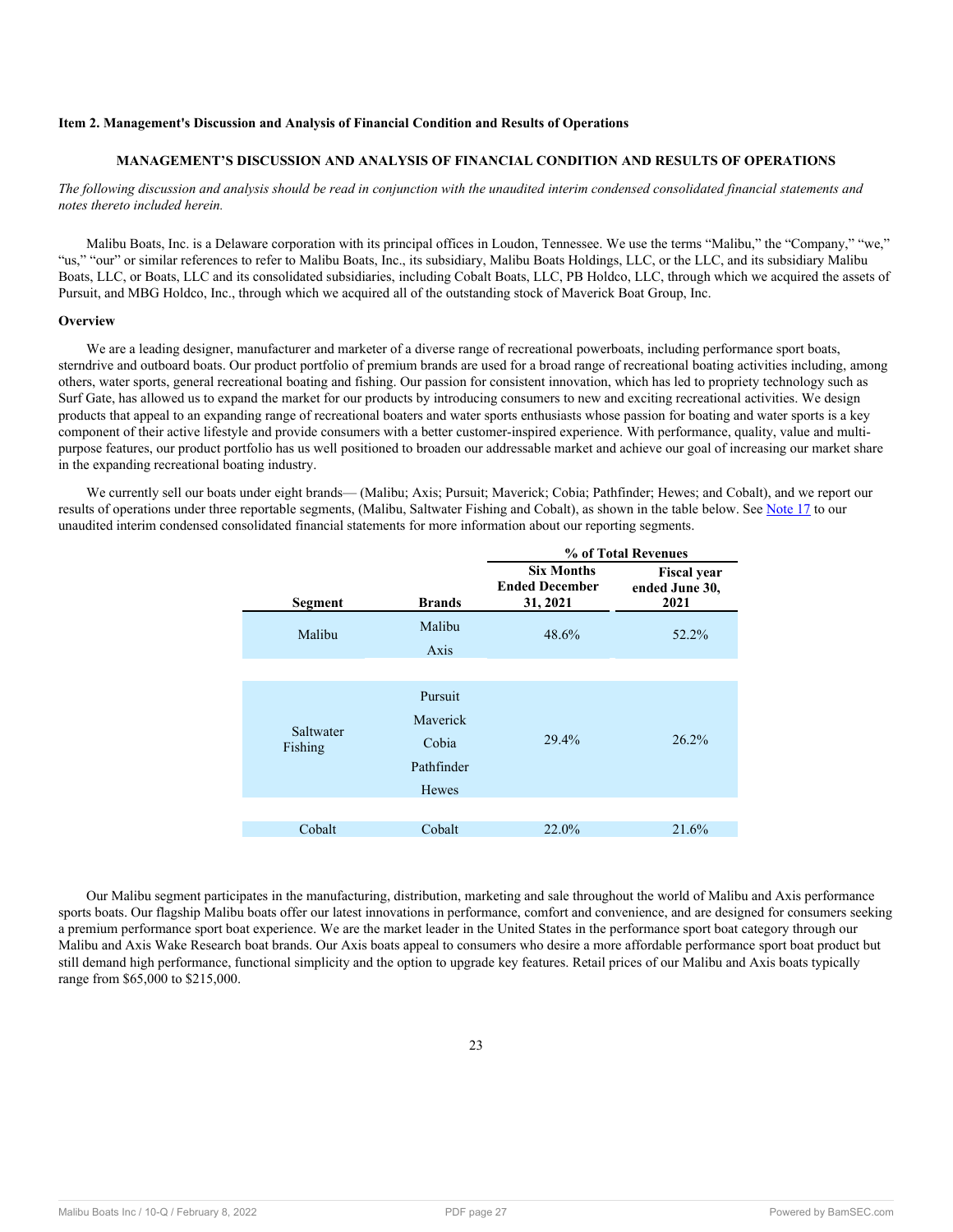Our Saltwater Fishing segment participates in the manufacturing, distribution, marketing and sale throughout the world of Pursuit boats and the Maverick Boat Group family of boats (Maverick, Cobia, Pathfinder and Hewes). Our Pursuit boats expand our product offerings into the saltwater outboard fishing market and include center console, dual console and offshore models. We recently acquired Maverick Boat Group and added Maverick, Cobia, Pathfinder and Hewes to our brands. Our Maverick Boat Group family of boats are highly complementary to Pursuit, expanding our saltwater outboard offerings with a strong focus in length segments under 30 feet. We are among the market leaders in the fiberglass outboard fishing boat category with the brands in our Saltwater Fishing segment. Retail prices for our Saltwater Fishing boats typically range from \$45,000 to \$1,200,000.

Our Cobalt segment participates in the manufacturing, distribution, marketing and sale throughout the world of Cobalt boats. Our Cobalt boats consist of mid to large-sized luxury cruisers and bowriders that we believe offer the ultimate experience in comfort, performance and quality. We are the market leader in the United States in the 20' - 40' segment of the sterndrive boat category through our Cobalt brand. Retail prices for our Cobalt boats typically range from \$65,000 to \$500,000.

We sell our boats through a dealer network that we believe is the strongest in the recreational powerboat category. As of July 1, 2021, our worldwide distribution channel consisted of over 400 dealer locations globally. Our dealer base is an important part of our consumers' experience, our marketing efforts and our brands. We devote significant time and resources to find, develop and improve the performance of our dealers and believe our dealer network gives us a distinct competitive advantage.

Our operations have continued to be impacted by a variety of external factors. The COVID-19 pandemic has impacted our operations and financial results since the third quarter of fiscal year 2020 and continues to have an impact on us. We elected to suspend operations at all of our facilities from March 2020 until late April and early May 2020, depending on the facility. As a result, we were not able to ship boats to our dealers during the period of shut- down, which negatively impacted our net sales for the second half of fiscal year 2020. During the first half of fiscal 2021, we constrained our production levels in an attempt to allow our supply chain to more fully recover from the impacts of COVID-19 in preparation of higher wholesale manufacturing volumes that we planned for the second half of fiscal 2021. While our net sales for fiscal year 2021 were impacted by our lower production levels, retail sales improved during fiscal year 2021 as consumers turned to boating as a form of outdoor, socially distanced recreation during the COVID-19 pandemic. The increase in retail sales during fiscal year 2021 combined with our lower wholesale shipment levels during the second half of fiscal year 2020 and constrained production in the first half of fiscal year 2021 has resulted in lower inventory levels at our dealers.

Additionally, we have experienced supply chain disruptions during the first half of fiscal year 2022 that we believe were driven by numerous factors, including labor shortages, ongoing domestic logistical constraints, West Coast port challenges and rising prices to our suppliers, in part due to inflationary pressures. Such supply chain disruptions along with increased costs for raw materials, shipping and labor, are having industry-wide impacts affecting us and our suppliers, dealers and customers.

The future impact of COVID-19, ongoing supply chain disruptions and increases in costs on our financial condition and results of operations, however, will depend on a number of factors, including factors that we may not be able to forecast at this time. See the risk factors around COVID-19 impact, supply chain disruptions and increases in costs under Part I. Item 1A. on our Form 10- K for the year ended June 30, 2021.

On a consolidated basis, we achieved second quarter fiscal 2022 net sales, gross profit, net income and adjusted EBITDA of \$263.9 million, \$63.6 million, \$31.0 million and \$48.1 million, respectively, compared to \$195.6 million, \$49.5 million, \$22.1 million and \$39.1 million, respectively, for the second quarter of fiscal 2021. For the second quarter of fiscal 2022, net sales increased 34.9%, gross profit increased 28.4%, net income increased 39.9% and adjusted EBITDA increased 23.0% as compared to the second quarter of fiscal 2021. For the definition of adjusted EBITDA and a reconciliation to net income, see "GAAP Reconciliation of Non-GAAP Financial Measures."

## **Outlook**

Industry-wide marine retail registrations continue to recover from the years following the global financial crisis. According to Statistical Surveys, Inc., domestic retail registration volumes of performance sport boats, fiberglass sterndrive and fiberglass outboards increased at a compound annual growth rate of approximately 5.8% between 2011 and 2020, for the 50 reporting states. Within the recreational powerboat categories, the performance sport boats category, which we primarily serve with our Malibu and Axis brands, has produced a double-digit compound annual growth rate between 2011 and 2020. Outboard boats and fiberglass sterndrive boats have seen their combined market grow at a 5.0% compound annual growth rate between 2011 and 2020. This combined growth has been driven primarily by the outboard market. We target the outboard market with our Pursuit, Cobia, Pathfinder, Maverick and Hewes brands, as well as our Cobalt brand, which is a new entrant to the outboard market, and we plan to meaningfully expand our share of the fiberglass outboard category in the future. We cater to the sterndrive market through our Cobalt brand. While the market for sterndrive propulsion, particularly in lower foot length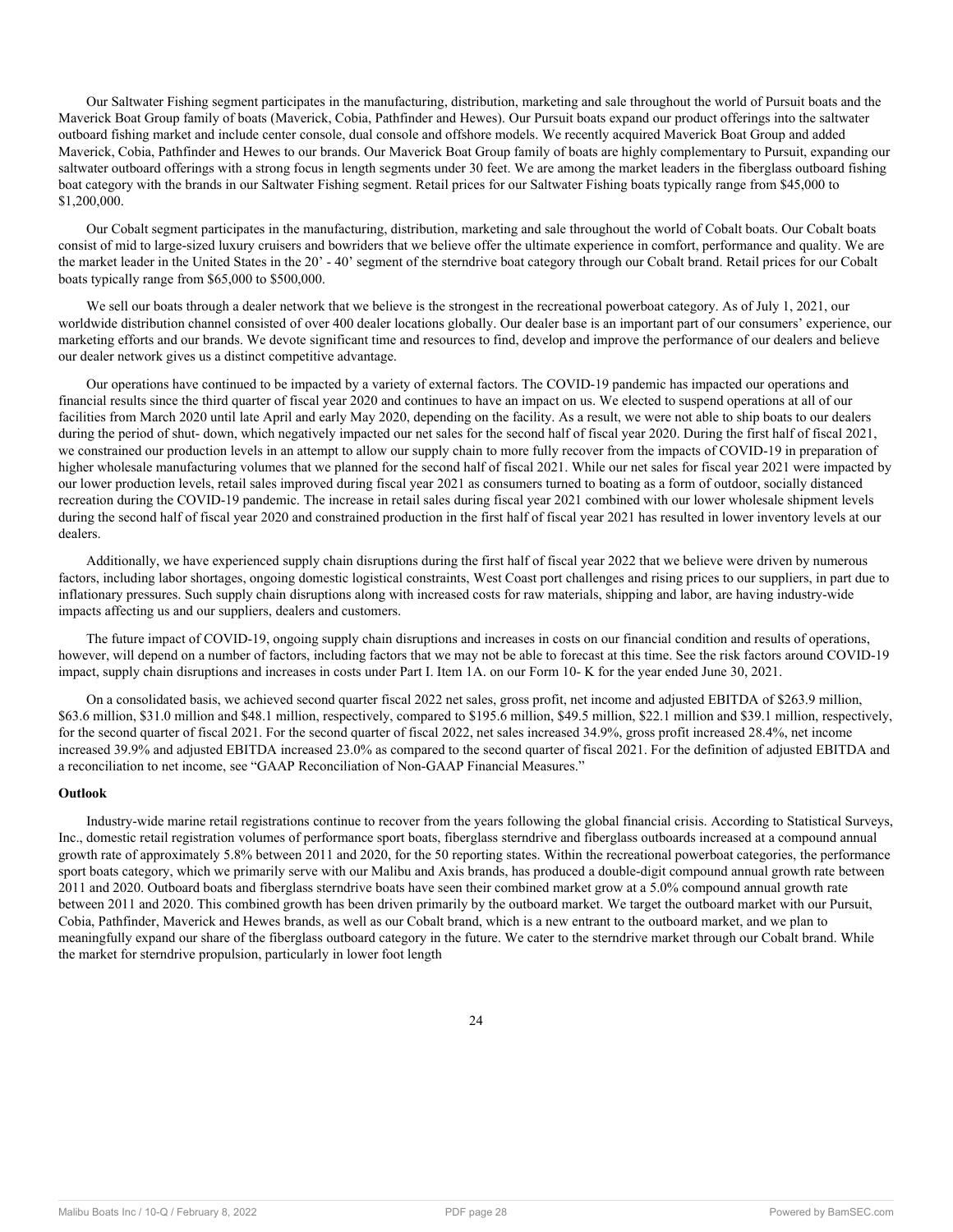products, has been challenged, Cobalt's performance continues to be helped by the higher foot length product market it serves, which has grown and through gains in market share by Cobalt.

Although retail growth in powerboats was negatively impacted by weak retail sales in March and April 2020 due to COVID-19, domestic retail demand growth for powerboats accelerated during calendar year 2020, in part because consumers turned to boating as a form of outdoor, socially distanced recreation during the COVID-19 pandemic. Despite the impact of COVID-19 early in 2020, the increased demand during 2020 was broad based across recreational powerboat categories leading to the highest growth rate the industry has seen in decades. We continued to see strong yearover-year retail growth during the first half of 2021. However, beginning in May 2021, we experienced lower growth and in certain markets yearover-year decreases in retail registrations driven by the lack of available inventory at our dealers and the high growth in those months during 2020. Retail registration activity declined meaningfully during the third calendar quarter of 2021 versus the comparable period in 2020 given the limited available inventory and the strong sales activity and resulting destocking in 2020 and the first half of 2021. Year-over-year domestic retail growth rates for 2021 across the performance sport boat, fiberglass outboard and sterndrive segments are likely to be reported down low single digit to midteen digits, with the majority of the markets we serve in the low single digits range. We believe that despite recent retail registration declines, retail activity at our dealers continues to be strong and but for a lack of inventory would be meaningfully higher.

The combination of continued strong retail market activity through 2020 and into early 2021 and supply chain disruptions experienced in 2021 have depleted our current inventory levels at our dealers below prior year levels. Operational challenges and supply chain constraints created by severe winter weather delayed our ability to add to depleted inventory levels in the second half of fiscal 2021, and we experienced increased challenges with our supply chain in the first half of fiscal 2022 that we believe will continue to challenge our ability to meet our wholesale production goals for fiscal 2022. As a result of these lower dealer inventory levels and lower wholesale production volumes, we expect to see meaningful wholesale demand to restock our dealer inventories through the remainder of fiscal year 2022 and beyond. We expect lower dealer inventory levels will support our wholesale shipments and financial performance through fiscal year 2022, and we believe that strength is likely to continue into fiscal year 2023 and potentially beyond. The duration of our dealer restocking demand may be extended by our suppliers' ability to increase production to match our desired wholesale production targets.

We experienced an increase in supply chain disruptions during the first half of fiscal 2022 that we believe were driven by numerous factors, including labor shortages, ongoing domestic logistical constraints, West Coast port challenges and rising prices to our suppliers, in part due to inflationary pressures. The length and duration of these challenges is unknown, and they may meaningfully impact our ability to restock our dealers' inventories in a timely manner. We anticipate raw material, components and transportation costs will remain at inflated levels into calendar year 2022, and, to combat this, we implemented a surcharge across all brands effective December 1, 2021. These higher prices could negatively impact retail demand, but we believe will not impact our wholesale shipments in fiscal 2022. Numerous other variables also have the potential to impact our volumes, both positively and negatively. For example, we believe a substantial increase or decrease in the price of oil, strength or weakness of the U.S. dollar and tariffs can result in greater or reduced demand for our boats in certain markets. To date, growth in our domestic market has offset the significantly diminished demand from economies that are driven by the oil industry and international markets. Consumer confidence, expanded or eroded, is a variable that can also impact demand for our products in both directions. Other challenges that could impact demand for recreational powerboats include higher interest rates reducing retail consumer appetite for our product, the availability of credit to our dealers and retail consumers, fuel costs, a meaningful reduction in the value of global or domestic equity markets, the continued acceptance of our new products in the recreational boating market, our ability to compete in the competitive power boating industry, and the costs of labor and certain of our raw materials and key components.

Since 2008, we have increased our market share among manufacturers of performance sport boats with new product development, improved distribution, new models, and innovative features. Our market remains highly competitive, however, and our competitors have become more aggressive in their product introductions, increased their distribution and launched surf systems competitive with our patented Surf Gate system. Notwithstanding this increasingly competitive environment, we expanded our market share lead in 2019 in the performance sport boats category over our nearest competitors. We believe decreased dealer inventory levels driven by strong retail growth have led to a reduction in our market share through 2021; however, we continue to maintain the leading market share in the performance sport boat category. In addition, we continue to be the market share leader in both the premium and value-oriented product sub-categories for performance sports boats, we continue to maintain the number one market share position in the United States for the 24'—29' segment of the sterndrive boat category, and we have the number two market share position in the outboard fiberglass fishing market. Our ability to continue to increase inventory levels at our dealers will be important to maintain and grow our market share across our brands. We believe our new product pipeline, strong dealer network and ability to increase production will allow us to maintain and potentially expand our industry leading market position in performance sports boats.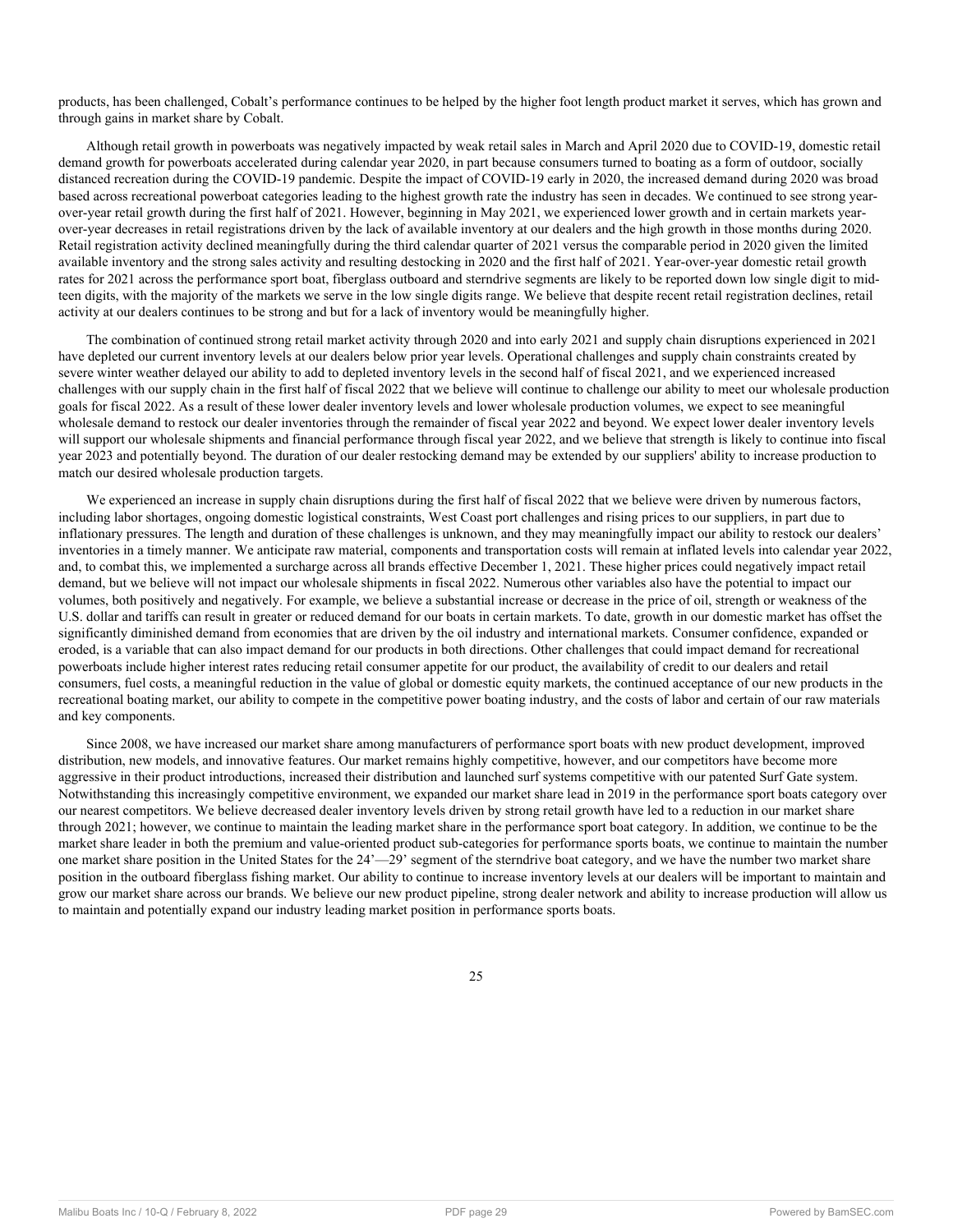We believe that our track record of expanding our market share with our Malibu and Axis brands due to new product development, improved distribution, new models, and innovative features is directly transferable to our Cobalt, Pursuit and Maverick Boat Group acquisitions. We have seen the impact of this strategy at Cobalt as we have realized growing market share with the introduction of nine new products in the last eighteen months. While Cobalt, Pursuit and the Maverick Boat Group brands are market leaders in certain areas, we believe our experience positions us to execute a strategy to drive enhanced share by expanding the Cobalt, Pursuit and Maverick Boat Group product offerings with different foot lengths, different boat types and different propulsion technologies. Our new product development efforts at Pursuit and Maverick Boat Group will take time and our ability to influence near-term model introductions is limited, but we have already begun to execute on this strategy. With respect to Cobalt, we introduced six new models of boats during fiscal year 2021 and three new models in the first half of fiscal year 2022, and we have included Splash and Stow and a new electronic flip down Swim Step for model year 2021 boats. For the Pursuit brand, our focus has been on expanding the awardwinning Dual Console, Sport and Offshore product offerings that continue to combine innovative features and dependable performance in refined designs that accommodate a broad array of activities on the water, including the Electric Sliding Entertainment Center on the new S 378. Our newest acquisition, Maverick Boat Group, is in the very early stages of integration into the business and meaningful product and innovation changes will be developed for coming years. We believe enhancing new product development combined with diligent management of the Cobalt, Pursuit and Maverick Boat Group dealer networks will position us to meaningfully improve our share of the sterndrive and outboard markets over time.

#### **Factors Affecting Our Results of Operations**

We believe that our results of operations and our growth prospects are affected by a number of factors, such as the economic environment and consumer demand for our products, our ability to develop new products and innovate, our product mix, our ability to manage manufacturing costs, sales cycles and inventory levels, the strength of our dealer network, our ability to offer dealer financing and incentives and our vertical integration efforts. We discuss each of these factors in more detail under the heading "Item 2. Management's Discussion and Analysis of Financial Condition and Results of Operations--Factors Affecting Our Results of Operations" in our Form 10-K for the year ended June 30, 2021. While we do not have control of all factors affecting our results from operations, we work diligently to influence and manage those factors which we can impact to enhance our results of operations.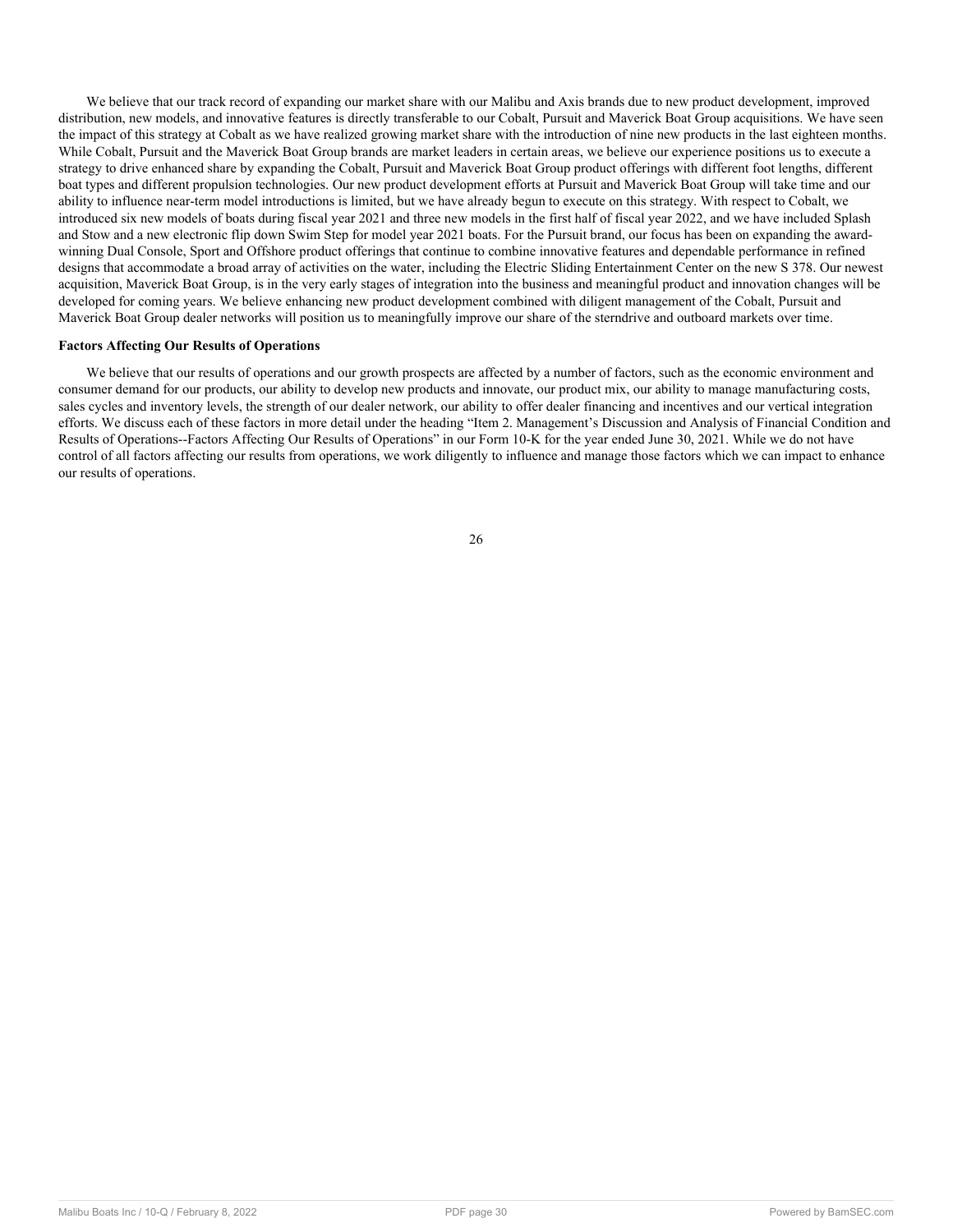## **Components of Results of Operations**

## *Net Sales*

We generate revenue from the sale of boats to our dealers. The substantial majority of our net sales are derived from the sale of boats, including optional features included at the time of the initial wholesale purchase of the boat. Net sales consists of the following:

- Gross sales from:
	- *Boat and trailer sales*—consists of sales of boats and trailers to our dealer network. Nearly all of our boat sales include optional feature upgrades purchased by the consumer, which increase the average selling price of our boats; and
	- *Parts and other sales—*consists of sales of replacement and aftermarket boat parts and accessories to our dealer network; and consists of royalty income earned from license agreements with various boat manufacturers, including Nautique, Chaparral, Mastercraft, and Tige related to the use of our intellectual property.
- Net sales are net of:
	- *Sales returns*—consists primarily of contractual repurchases of boats either repossessed by the floor plan financing provider from the dealer or returned by the dealer under our warranty program; and
	- *Rebates and free flooring*—consists of incentives, rebates and free flooring, we provide to our dealers based on sales of eligible products. For our Malibu and Cobalt segments, if a domestic dealer meets its monthly or quarterly commitment volume, as well as other terms of the dealer performance program, the dealer is entitled to a specified rebate. For our Saltwater Fishing segment, if a dealer meets its quarterly or annual retail volume goals, the dealer is entitled to a specific rebate applied to their wholesale volume purchased. For Malibu, Cobalt and select Saltwater Fishing models, our dealers that take delivery of current model year boats in the offseason, typically July through April in the U.S., are also entitled to have us pay the interest to floor the boat until the earlier of (1) the sale of the unit or (2) a date near the end of the current model year, which incentive we refer to as "free flooring." From time to time, we may extend the flooring program to eligible models beyond the offseason period.

## *Cost of Sales*

Our cost of sales includes all of the costs to manufacture our products, including raw materials, components, supplies, direct labor and factory overhead. For components and accessories manufactured by third-party vendors, such costs represent the amounts invoiced by the vendors. Shipping costs and depreciation expense related to manufacturing equipment and facilities are also included in cost of sales. Warranty costs associated with the repair or replacement of our boats under warranty are also included in cost of sales.

## *Operating Expenses*

Our operating expenses include selling and marketing, general and administrative and amortization costs. Each of these items includes personnel and related expenses, supplies, non-manufacturing overhead, third-party professional fees and various other operating expenses. Further, selling and marketing expenditures include the cost of advertising and various promotional sales incentive programs. General and administrative expenses include, among other things, salaries, benefits and other personnel related expenses for employees engaged in product development, engineering, finance, information technology, human resources and executive management. Other costs include outside legal and accounting fees, investor relations, risk management (insurance) and other administrative costs. General and administrative expenses also include product development expenses associated with our engines vertical integration initiative and acquisition or integration related expenses. Amortization expenses are associated with the amortization of intangibles.

## *Other (Income) Expense, Net*

Other (income) expense, net consists of interest expense and other income or expense, net. Interest expense consists of interest charged under our outstanding debt and amortization of deferred financing costs on our credit facilities. Other income or expense includes adjustments to our tax receivable agreement liability.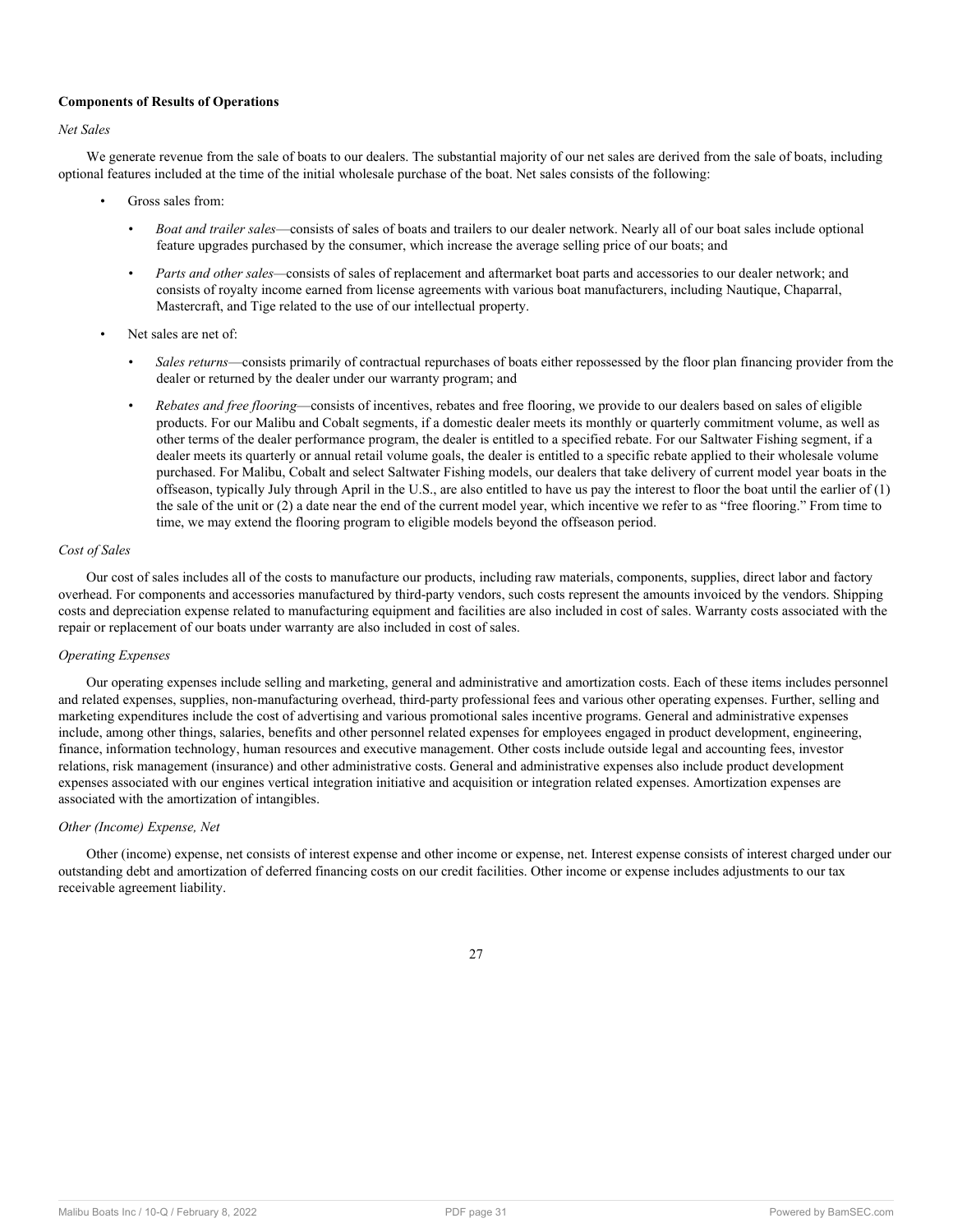## *Income Taxes*

Malibu Boats, Inc. is subject to U.S. federal and state income tax in multiple jurisdictions with respect to our allocable share of any net taxable income of the LLC. The LLC is a pass-through entity for federal purposes but incurs income tax in certain state jurisdictions. Maverick Boat Group is separately subject to U.S. federal and state income tax with respect to its net taxable income.

## *Net Income Attributable to Non-controlling Interest*

As of December 31, 2021 and 2020, we had a 97.2% and 96.8% controlling economic interest, respectively, and 100% voting interest in the LLC and, therefore, we consolidate the LLC's operating results for financial statement purposes. Net income attributable to non-controlling interest represents the portion of net income attributable to the non-controlling LLC members.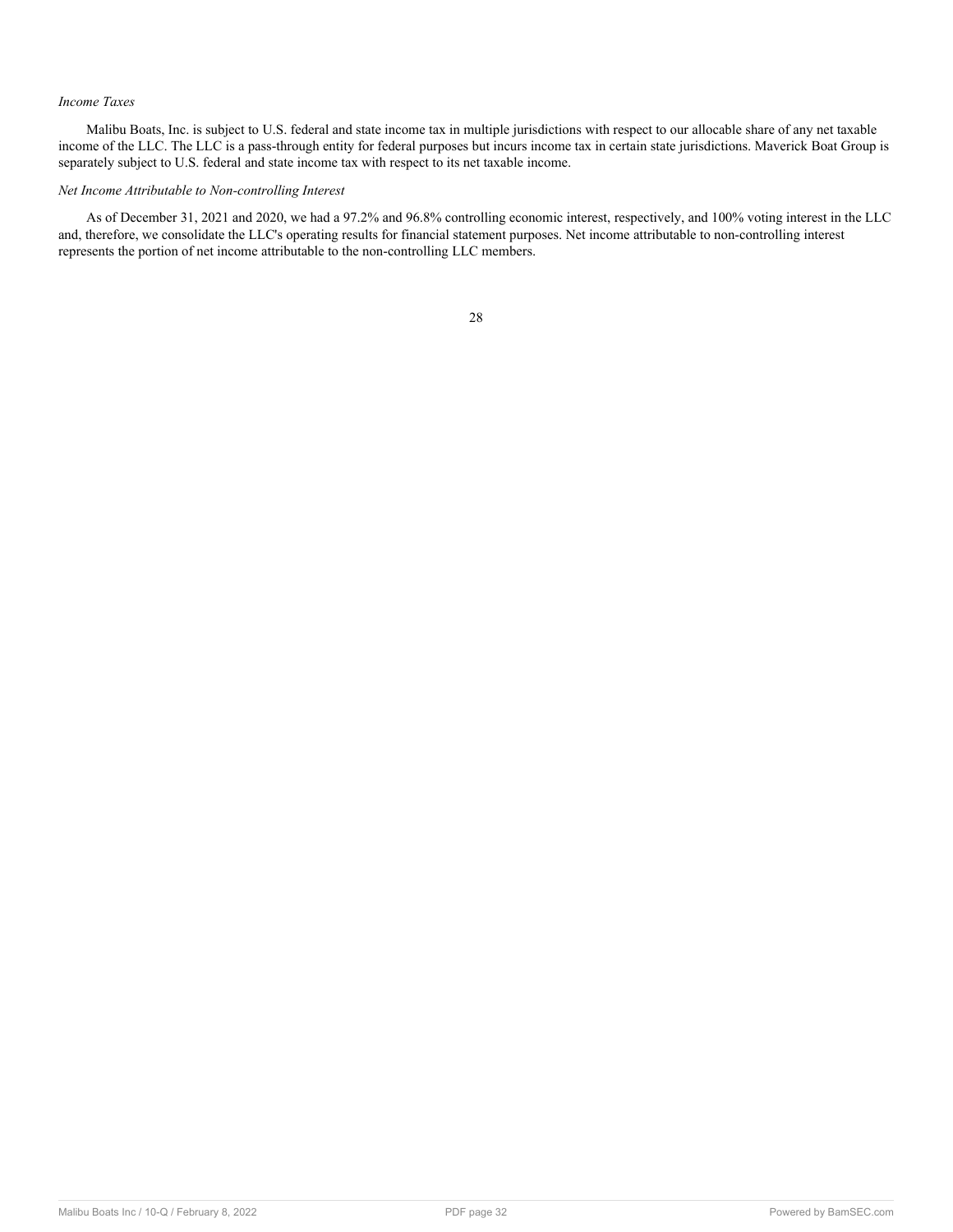## **Results of Operations**

The table below sets forth our unaudited interim consolidated results of operations, expressed in thousands (except unit volume and net sales per unit) and as a percentage of net sales, for the periods presented. Our unaudited interim consolidated financial results for these periods are not necessarily indicative of the consolidated financial results that we will achieve in future periods. Certain totals for the table below will not sum to exactly 100% due to rounding.

|                            |         | <b>Three Months Ended December 31,</b> |               |           |               | Six Months Ended December 31, |             |                          |               |            |               |               |
|----------------------------|---------|----------------------------------------|---------------|-----------|---------------|-------------------------------|-------------|--------------------------|---------------|------------|---------------|---------------|
|                            |         | 2021                                   |               |           | 2020          |                               |             | 2021                     |               |            | 2020          |               |
|                            |         | $\overline{\frac{0}{0}}$               |               |           | $\frac{0}{0}$ |                               |             | $\overline{\frac{0}{0}}$ |               |            | $\frac{0}{0}$ |               |
|                            | S       | Revenue                                |               | \$        | Revenue       |                               | S           | Revenue                  |               | S          | Revenue       |               |
| Net sales                  | 263,887 | 100.0                                  |               | % 195,647 | 100.0         | $\frac{0}{0}$                 | 517,384     | 100.0                    |               | % 376,631  | 100.0         | $\frac{0}{0}$ |
| Cost of sales              | 200,336 | 75.9                                   |               | % 146,158 | 74.7          | $\frac{0}{0}$                 | 394,081     | 76.2                     |               | % 281,401  | 74.7          | $\frac{0}{0}$ |
| Gross profit               | 63,551  | 24.1                                   |               | % 49,489  | 25.3          | $\%$                          | 123,303     | 23.8                     |               | %95,230    | 25.3          | $\frac{0}{0}$ |
| Operating expenses:        |         |                                        |               |           |               |                               |             |                          |               |            |               |               |
| Selling and marketing      | 5,658   | 2.1                                    |               | % 4,001   | 2.0           | $\%$                          | 10,775      | 2.1                      |               | $\%$ 7,613 | 2.0           | $\frac{0}{0}$ |
| General and                |         |                                        |               |           |               |                               |             |                          |               |            |               |               |
| administrative             | 15,987  | 6.1                                    |               | % 15,036  | 7.7           | $\frac{0}{0}$                 | 32,078      | 6.2                      | $\%$          | 26,690     | 7.1           | $\frac{0}{0}$ |
| Amortization               | 1,719   | 0.7                                    |               | % 1,524   | 0.8           | $\frac{0}{0}$                 | 3,575       | 0.7                      |               | $\%$ 3,048 | 0.8           | $\frac{0}{0}$ |
| Operating income           | 40,187  | 15.2                                   |               | % 28,928  | 14.8          | $\%$                          | 76,875      | 14.8                     |               | % 57,879   | 15.4          | $\frac{0}{0}$ |
| Other expense, net:        |         |                                        |               |           |               |                               |             |                          |               |            |               |               |
| Other income, net          | (10)    |                                        | $\frac{0}{0}$ | (12)      |               | $\frac{0}{0}$                 | (23)        |                          | $\frac{0}{0}$ | (22)       |               | $\frac{0}{0}$ |
| Interest expense           | 656     | 0.2                                    | $\frac{0}{0}$ | 445       | 0.2           | $\frac{0}{0}$                 | 1,340       | 0.2                      | $\frac{0}{0}$ | 1,001      | 0.3           | $\frac{0}{0}$ |
| Other expense, net         | 646     | 0.2                                    | $\frac{0}{0}$ | 433       | 0.2           | $\%$                          | 1,317       | 0.2                      | $\%$          | 979        | 0.3           | $\frac{0}{0}$ |
| Income before              |         |                                        |               |           |               |                               |             |                          |               |            |               |               |
| provision for income taxes | 39,541  | 15.0                                   |               | % 28,495  | 14.6          | $\%$                          | 75,558      | 14.6                     |               | % 56,900   | 15.1          | $\frac{0}{0}$ |
| Provision for income       |         |                                        |               |           |               |                               |             |                          |               |            |               |               |
| taxes                      | 8,562   | 3.3                                    |               | % 6,348   | 3.2           |                               | $\%$ 16,646 | 3.2                      |               | % 12,715   | 3.4           | $\frac{0}{0}$ |
| Net income                 | 30,979  | 11.7                                   |               | % 22,147  | 11.4          | $\%$                          | 58,912      | 11.4                     |               | % 44,185   | 11.7          | $\frac{0}{0}$ |
| Net income                 |         |                                        |               |           |               |                               |             |                          |               |            |               |               |
| attributable to non-       |         |                                        |               |           |               |                               |             |                          |               |            |               |               |
| controlling interest       | 1,088   | 0.4                                    | $\frac{0}{0}$ | 922       | 0.5           | $\%$                          | 2,077       | 0.4                      | $\%$          | 1,867      | 0.5           | $\frac{0}{0}$ |
| Net income                 |         |                                        |               |           |               |                               |             |                          |               |            |               |               |
| attributable to Malibu     |         |                                        |               |           |               |                               |             |                          |               |            |               |               |
| Boats, Inc.                | 29,891  | 11.3                                   |               | % 21,225  | 10.9          | $\%$                          | 56,835      | 11.0                     |               | % 42,318   | 11.2          | $\frac{0}{0}$ |
|                            |         |                                        |               |           |               |                               |             |                          |               |            |               |               |

|                          |                 | <b>Three Months Ended December 31,</b> |               |                 |         |               |                        | <b>Six Months Ended December 31.</b> |               |                 |         |  |  |
|--------------------------|-----------------|----------------------------------------|---------------|-----------------|---------|---------------|------------------------|--------------------------------------|---------------|-----------------|---------|--|--|
|                          | 2021            |                                        | 2020          |                 |         |               | 2021                   |                                      |               | 2020            |         |  |  |
|                          | Unit<br>Volumes | % Total                                |               | Unit<br>Volumes | % Total |               | Unit<br><b>Volumes</b> | % Total                              |               | Unit<br>Volumes | % Total |  |  |
| <i>Volume by Segment</i> |                 |                                        |               |                 |         |               |                        |                                      |               |                 |         |  |  |
| Malibu                   | 1,179           | 56.9                                   | $\frac{0}{6}$ | 1,101           | 63.2    | $\%$          | 2,238                  | 54.6                                 | $\%$          | 2,132           | 63.1    |  |  |
| Saltwater Fishing        | 469             | 22.6                                   | $\%$          | 152             | 8.7     | $\%$          | 954                    | 23.3                                 | $\frac{0}{0}$ | 298             | 8.8     |  |  |
| Cobalt                   | 425             | 20.5                                   | $\frac{0}{0}$ | 489             | 28.1    | $\frac{0}{0}$ | 905                    | 22.1                                 | $\frac{0}{0}$ | 947             | 28.0    |  |  |
| Total units              | 2.073           | 100.0                                  | $\%$          | 1,742           | 100.0   | $\%$          | 4.097                  | 100                                  | $\frac{0}{0}$ | 3,377           | 100     |  |  |
| Net sales per unit       | \$127,297       |                                        |               | \$112,312       |         |               | \$126,284              |                                      |               | \$111,528       |         |  |  |

*Comparison of the Three Months Ended December 31, 2021 to the Three Months Ended December 31, 2020*

## *Net Sales*

Net sales for the three months ended December 31, 2021 increased \$68.2 million, or 34.9%, to \$263.9 million as compared to the three months ended December 31, 2020. The increase in net sales was driven primarily by a favorable model mix and increased unit volumes primarily due to the acquisition of Maverick Boat Group on December 31, 2020. We recognized an increase in net sales across all three segments and increase in volumes at our Malibu and Saltwater Fishing segments during the three months ended December 31, 2021. Unit volume for the three months ended December 31, 2021, increased 331 units, or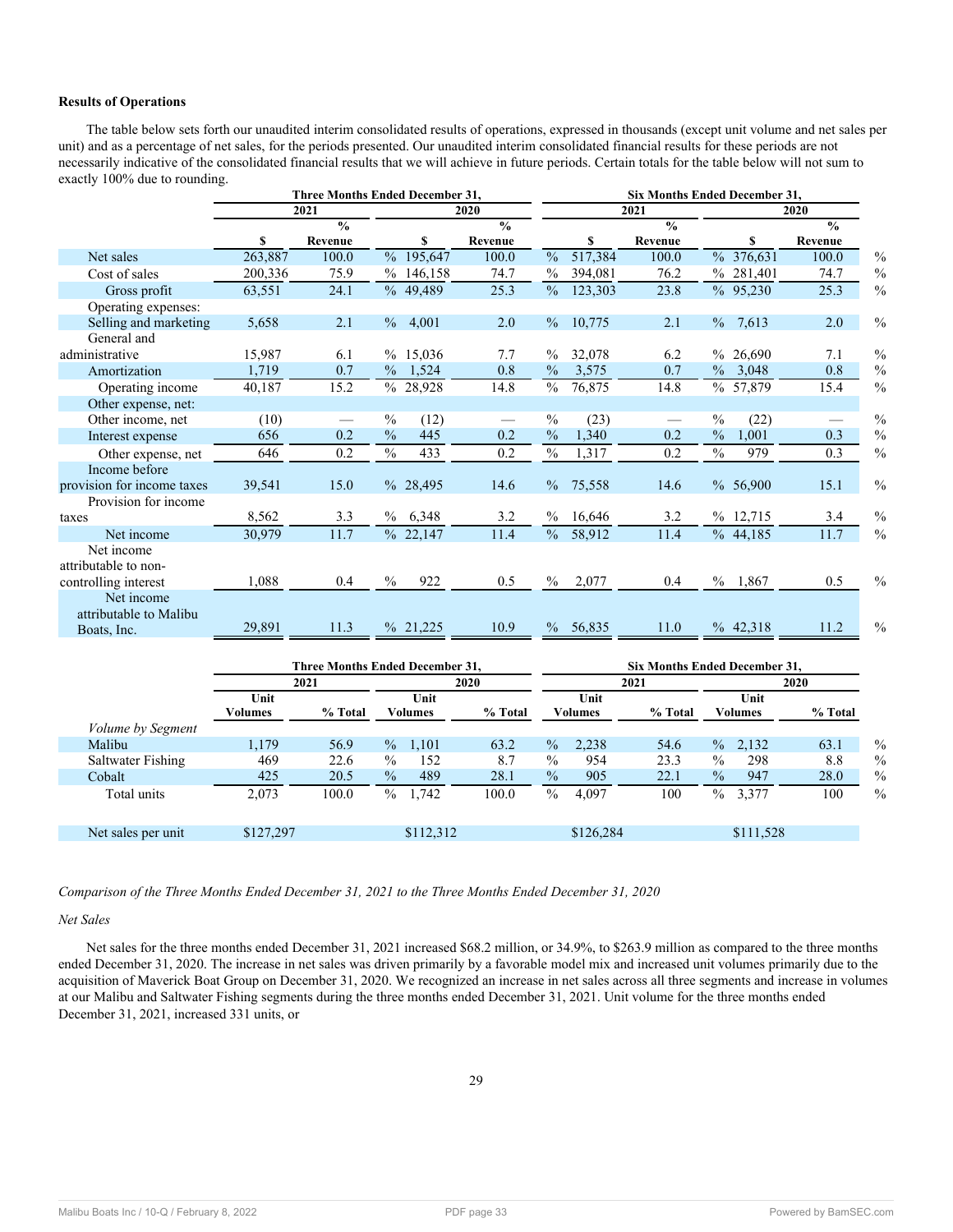19.0%, to 2,073 units as compared to the three months ended December 31, 2020. Our unit volume increased primarily due to the acquisition of Maverick Boat Group on December 31, 2020.

Net sales attributable to our Malibu segment increased \$24.8 million, or 22.9%, to \$133.5 million for the three months ended December 31, 2021, compared to the three months ended December 31, 2020. Unit volumes attributable to our Malibu segment increased 78 units for the three months ended December 31, 2021, compared to the three months ended December 31, 2020. The increase in net sales was driven by increased volume, a favorable model mix and year over year price increases.

Net sales attributable to our Saltwater Fishing segment increased \$35.7 million, or 90.2%, to \$75.2 million, for the three months ended December 31, 2021, compared to the three months ended December 31, 2020. Unit volume increased 317 units for the three months ended December 31, 2021 compared to the three months ended December 31, 2020. The increase in net sales was driven primarily by the acquisition of Maverick Boat Group on December 31, 2020 and favorable model mix.

Net sales attributable to our Cobalt segment increased \$7.7 million, or 16.2%, to \$55.2 million for the three months ended December 31, 2021, compared to the three months ended December 31, 2020. Unit volumes attributable to Cobalt decreased 64 units for the three months ended December 31, 2021 compared to the three months ended December 31, 2020. The increase in net sales was driven primarily by a favorable model mix partially offset by a decrease in volumes due to production of larger, more complex boats and ongoing supply chain constraints.

Overall consolidated net sales per unit increased 13.3% to \$127,297 per unit for the three months ended December 31, 2021, compared to the three months ended December 31, 2020. Net sales per unit for our Malibu segment increased 14.7% to \$113,192 per unit for the three months ended December 31, 2021, compared to the three months ended December 31, 2020, driven primarily by a favorable model mix and year over year price increases. Net sales per unit for our Saltwater Fishing segment decreased 38.3% to \$160,429 per unit for the three months ended December 31, 2021 driven primarily by mix of models due mostly to the inclusion of lower priced models from our acquisition of Maverick Boat Group on December 31, 2020. Net sales per unit for our Cobalt segment increased 33.8% to \$129,866 per unit for the three months ended December 31, 2021, compared to the three months ended December 31, 2020, driven primarily by a favorable model mix.

#### *Cost of Sales*

Cost of sales for the three months ended December 31, 2021 increased \$54.2 million, or 37.1%, to \$200.3 million as compared to the three months ended December 31, 2020. The increase in cost of sales was driven by higher costs related to higher net sales in all our segments, increased prices due to supply chain disruptions and inflationary pressures that have increased prices on parts and components (as discussed above in "Outlook"). In the Malibu segment, higher per unit material and labor costs contributed \$13.8 million to the increase in cost of sales and were driven by an increased mix of larger product that corresponded with higher net sales per unit. Within our Saltwater Fishing segment, higher volumes, primarily related to the acquisition of Maverick Boat Group, drove \$27.5 million of increase in cost of sales which was also modestly impacted by higher per unit costs. In the Cobalt segment, higher per unit material and labor costs contributed \$5.3 million to the increase in cost of sales and were driven by an increased mix of larger product that corresponded with higher net sales per unit.

## *Gross Profit*

Gross profit for the three months ended December 31, 2021 increased \$14.1 million, or 28.4%, to \$63.6 million compared to the three months ended December 31, 2020. The increase in gross profit was driven primarily by higher sales revenue partially offset by the increased cost of sales for the reasons noted above. Gross margin for the three months ended December 31, 2021 decreased 120 basis points from 25.3% to 24.1% driven primarily by mix of models due mostly to the inclusion of lower priced models from the Maverick Boat Group, which we acquired on December 31, 2020.

## *Operating Expenses*

Selling and marketing expenses for the three months ended December 31, 2021 increased \$1.7 million, or 41.4% to \$5.7 million compared to the three months ended December 31, 2020. The increase was driven primarily by incremental selling and marketing expenses from the acquisition of Maverick Boat Group, increased compensation and personnel related expenses and by increased travel and promotional events that have since resumed in the three months ended December 31, 2021 after being suspended for COVID-19 during the three months ended December 31, 2020. As a percentage of sales, selling and marketing expenses increased 10 basis points to 2.1% for the three months ended December 31, 2021 compared to 2.0% for the three months ended December 31, 2020. General and administrative expenses for the three months ended December 31, 2021 increased \$1.0 million, or 6.3%, to \$16.0 million as compared to the three months ended December 31, 2020 driven primarily by an increase in compensation and personnel related expenses, information technology infrastructure expenses and incremental general and administrative expenses due to the acquisition of Maverick Boat Group offset by a decrease in acquisition expenses related to the acquisition of Maverick Boat Group on December 31, 2020. As a percentage of sales, general and administrative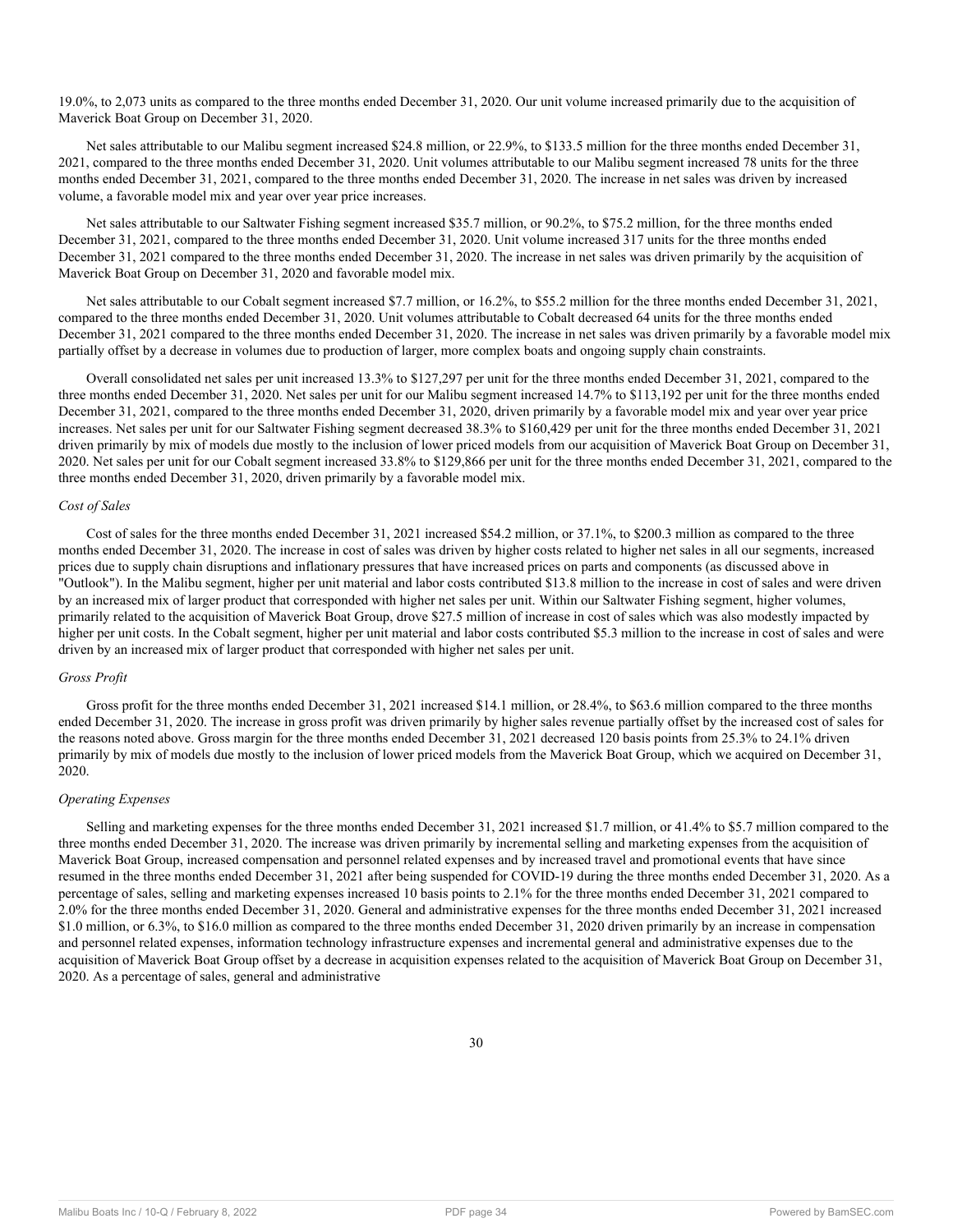expenses decreased 160 basis points to 6.1% for the three months ended December 31, 2021 compared to 7.7% for the three months ended December 31, 2020. Amortization expense for the three months ended December 31, 2021 increased \$0.2 million, or 12.8% to \$1.7 million compared to the three months ended December 31, 2020. The increase is due to amortization of intangibles acquired as part of the acquisition of Maverick Boat Group on December 31, 2020 offset by a decrease of amortization expense related to fully amortized intangibles.

#### *Other Expense, Net*

Other expense, net for the three months ended December 31, 2021 increased by \$0.2 million, or 49.2% to \$0.6 million, compared to the three months ended December 31, 2020. The increase in other expense resulted primarily from increased interest expense due to higher average outstanding debt during the three months ended December 31, 2021 compared to the three months ended December 31, 2020.

#### *Provision for Income Taxes*

Our provision for income taxes for the three months ended December 31, 2021, increased \$2.2 million, or 34.9%, to \$8.6 million compared to the three months ended December 31, 2020. The increase primarily resulted from increased pre-tax earnings. For the three months ended December 31, 2021 and 2020, our effective tax rate of 21.7% and 22.3%, respectively, exceeded the statutory federal income tax rate of 21% primarily due to the impact of U.S. state taxes. This increase in tax rate in both periods was partially offset by a windfall benefit generated by certain stock based compensation, as well as the benefits of the foreign derived intangible income deduction, the research and development tax credit, and the impact of non-controlling interests in the LLC.

#### *Non-controlling Interest*

Non-controlling interest represents the ownership interests of the members of the LLC other than us and the amount recorded as non-controlling interest in our unaudited interim condensed consolidated statements of operations and comprehensive income is computed by multiplying pre-tax income for the applicable period, by the percentage ownership in the LLC not directly attributable to us. For the three months ended December 31, 2021 and 2020, the weighted average non-controlling interest attributable to ownership interests in the LLC not directly attributable to us was 2.8% and 3.3%, respectively.

#### *Comparison of the Six Months Ended December 31, 2021 to the Six Months Ended December 31, 2020*

#### *Net Sales*

Net sales for the six months ended December 31, 2021 increased \$140.8 million, or 37.4%, to \$517.4 million as compared to the six months ended December 31, 2020. The increase in net sales was driven primarily by a favorable model mix and increased unit volumes primarily due to the acquisition of Maverick Boat Group on December 31, 2020. We recognized an increase in net sales across all three segments and increase in volumes at our Malibu and Saltwater segments during the six months ended December 31, 2021. Unit volume for the six months ended December 31, 2021, increased 720 units, or 21.3%, to 4,097 units as compared to the six months ended December 31, 2020. Our unit volume increased primarily due to the acquisition of Maverick Boat Group on December 31, 2020.

Net sales attributable to our Malibu segment increased \$43.3 million, or 20.8%, to \$251.7 million for the six months ended December 31, 2021, compared to the six months ended December 31, 2020. Unit volumes attributable to our Malibu segment increased 106 units for the six months ended December 31, 2021, compared to the six months ended December 31, 2020. The increase in net sales was driven by increased volume, favorable model mix and year over year price increases.

Net sales attributable to our Saltwater Fishing segment increased \$75.7 million, or 99.4%, to \$152.0 million, for the six months ended December 31, 2021, compared to the six months ended December 31, 2020. Unit volume increased 656 units for the six months ended December 31, 2021 compared to the six months ended December 31, 2020. The increase in net sales was driven primarily by the acquisition of Maverick Boat Group on December 31, 2020 and favorable model mix.

Net sales attributable to our Cobalt segment increased \$21.8 million, or 23.7%, to \$113.7 million for the six months ended December 31, 2021, compared to the six months ended December 31, 2020. Unit volumes attributable to Cobalt decreased 42 units for the six months ended December 31, 2021 compared to the six months ended December 31, 2020. The increase in net sales was driven primarily by a favorable model mix partially offset by a decrease in volumes due to production of larger, more complex boats and ongoing supply chain constraints.

Overall consolidated net sales per unit increased 13.2% to \$126,284 per unit for the six months ended December 31, 2021, compared to the six months ended December 31, 2020. Net sales per unit for our Malibu segment increased 15.0% to \$112,469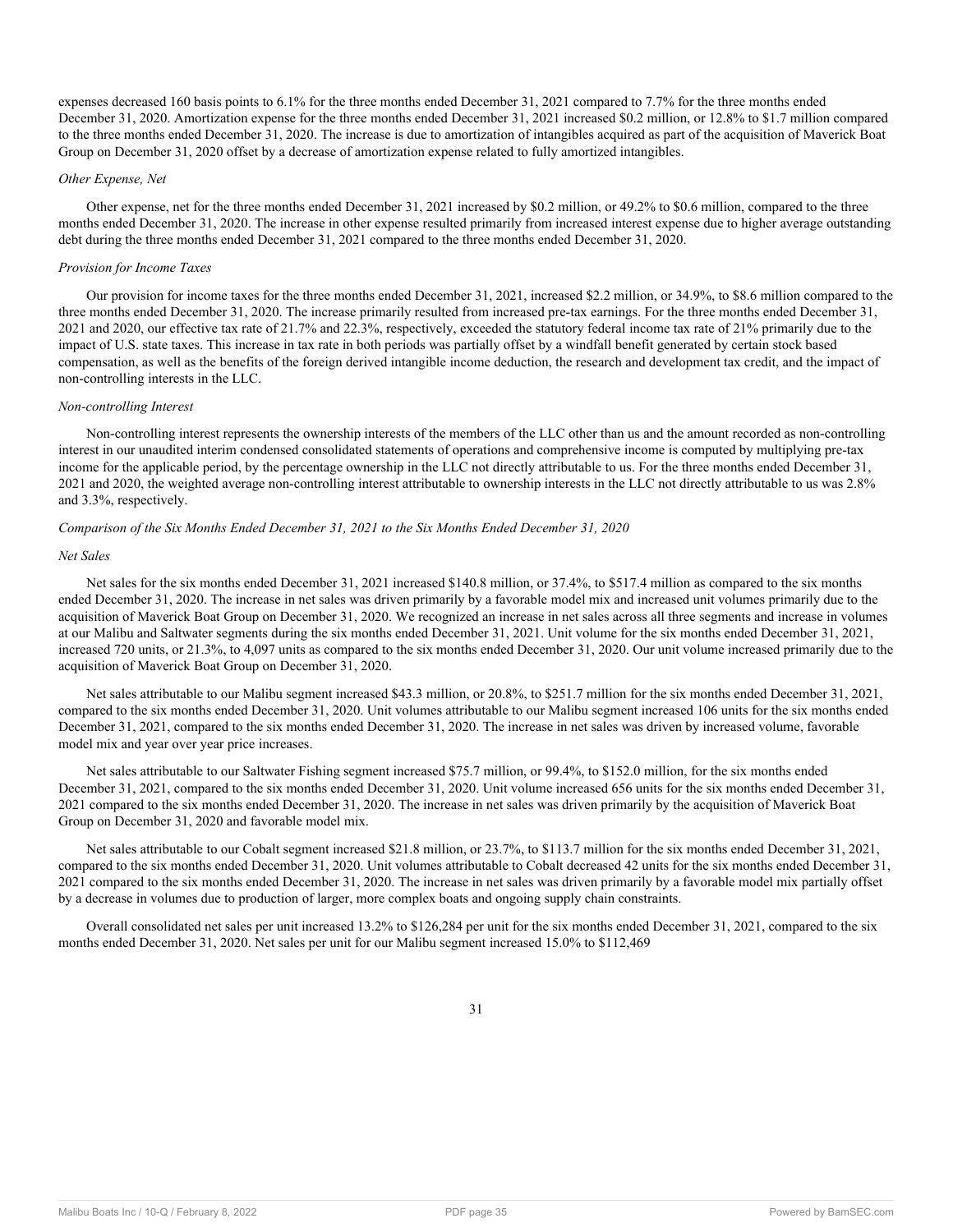per unit for the six months ended December 31, 2021, compared to the six months ended December 31, 2020, driven primarily by a favorable model mix and year over year price increases. Net sales per unit for our Saltwater Fishing segment decreased 37.7% to \$159,296 per unit for the six months ended December 31, 2021 driven primarily by mix of models due mostly to the inclusion of lower priced models from our acquisition of Maverick Boat Group on December 31, 2020. Net sales per unit for our Cobalt segment increased 29.4% to \$125,648 per unit for the six months ended December 31, 2021, compared to the six months ended December 31, 2020, driven primarily by a favorable model mix.

#### *Cost of Sales*

Cost of sales for the six months ended December 31, 2021 increased \$112.7 million, or 40.0%, to \$394.1 million as compared to the six months ended December 31, 2020. The increase in cost of sales was driven by higher costs related to higher net sales in all our segments, increased prices due to supply chain disruptions and inflationary pressures that have increased prices on parts and components (as discussed above in "Outlook"). In the Malibu segment, higher per unit material and labor costs contributed \$24.7 million to the increase in cost of sales and were driven by an increased mix of larger product that corresponded with higher net sales per unit. Within our Saltwater Fishing segment, higher volumes, primarily related to the acquisition of Maverick Boat Group, drove \$57.5 million of increase in cost of sales which was also modestly impacted by higher per unit costs. In the Cobalt segment, higher per unit material and labor costs contributed \$15.1 million to the increase in cost of sales and were driven by an increased mix of larger product that corresponded with higher net sales per unit.

#### *Gross Profit*

Gross profit for the six months ended December 31, 2021 increased \$28.1 million, or 29.5%, to \$123.3 million compared to the six months ended December 31, 2020. The increase in gross profit was driven primarily by higher sales revenue partially offset by the increased cost of sales for the reasons noted above. Gross margin for the six months ended December 31, 2021 decreased 150 basis points from 25.3% to 23.8% driven primarily by mix of models due mostly to the inclusion of lower priced models from the Maverick Boat Group, which we acquired on December 31, 2020.

## *Operating Expenses*

Selling and marketing expenses for the six months ended December 31, 2021 increased \$3.2 million, or 41.5% to \$10.8 million compared to the six months ended December 31, 2020. The increase was driven primarily by incremental selling and marketing expenses from the acquisition of Maverick Boat Group, increased compensation and personnel related expenses and increased travel and promotional events that have since resumed in the six months ended December 31, 2021 after being suspended for COVID-19 during the six months ended December 31, 2020. As a percentage of sales, selling and marketing expenses increased 10 basis points to 2.1% for the six months ended December 31, 2021 compared to 2.0% for the six months ended December 31, 2020. General and administrative expenses for the six months ended December 31, 2021 increased \$5.4 million, or 20.2%, to \$32.1 million as compared to the six months ended December 31, 2020 driven primarily by an increase in compensation and personnel related expenses, travel related expenses, information technology infrastructure expenses and incremental general and administrative expenses due to the acquisition of Maverick Boat Group offset by lower professional fees and a decrease in acquisition expenses related to the acquisition of Maverick Boat Group on December 31, 2020. As a percentage of sales, general and administrative expenses decreased 90 basis points to 6.2% for the six months ended December 31, 2021 compared to 7.1% for the six months ended December 31, 2020. Amortization expense for the six months ended December 31, 2021 increased \$0.5 million, or 17.3% to \$3.6 million compared to the six months ended December 31, 2020. The increase is due to amortization of intangibles acquired as part of the acquisition of Maverick Boat Group on December 31, 2020 offset by a decrease of amortization expense related to fully amortized intangibles.

#### *Other Expense, Net*

Other expense, net for the six months ended December 31, 2021 increased by \$0.3 million, or 34.5% to \$1.3 million compared to the six months ended December 31, 2020. The increase in other expense resulted primarily from increased interest expense due to higher average outstanding debt during the six months ended December 31, 2021 compared to the six months ended December 31, 2020.

## *Provision for Income Taxes*

Our provision for income taxes for the six months ended December 31, 2021, increased \$3.9 million, or 30.9%, to \$16.6 million compared to the six months ended December 31, 2020. The increase primarily resulted from increased pre-tax earnings. For the six months ended December 31, 2021 and 2020, our effective tax rate of 22.0% and 22.3%, respectively, exceeded the statutory federal income tax rate of 21% primarily due to the impact of U.S. state taxes. This increase in tax rate was partially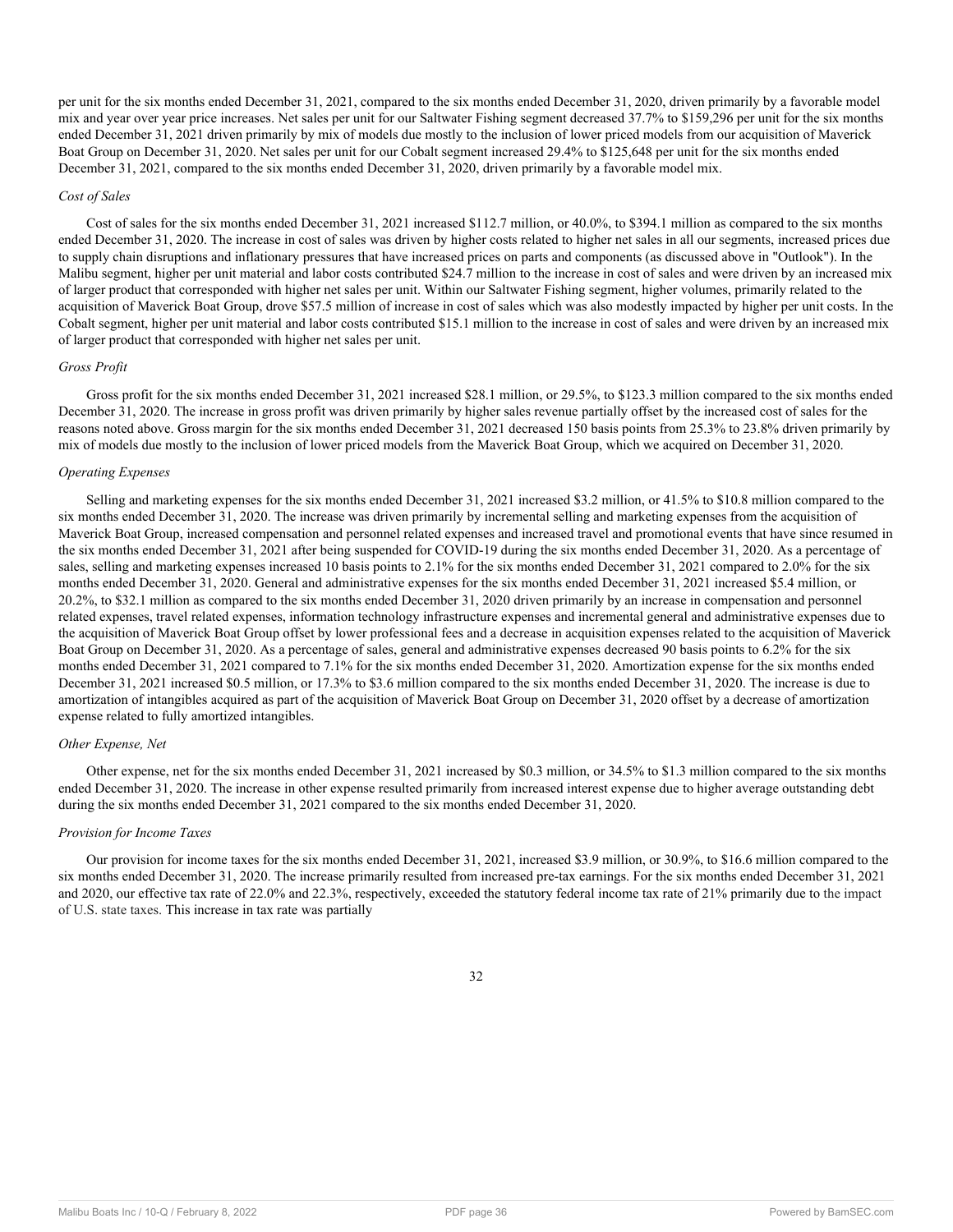offset by the benefits of the foreign derived intangible income deduction, the research and development tax credit, and the impact of non-controlling interests in the LLC.

## *Non-controlling Interest*

Non-controlling interest represents the ownership interests of the members of the LLC other than us and the amount recorded as non-controlling interest in our unaudited interim condensed consolidated statements of operations and comprehensive income is computed by multiplying pre-tax income for the applicable period, by the percentage ownership in the LLC not directly attributable to us. For the six months ended December 31, 2021 and 2020, the weighted average non-controlling interest attributable to ownership interests in the LLC not directly attributable to us was 2.8% and 3.3%, respectively.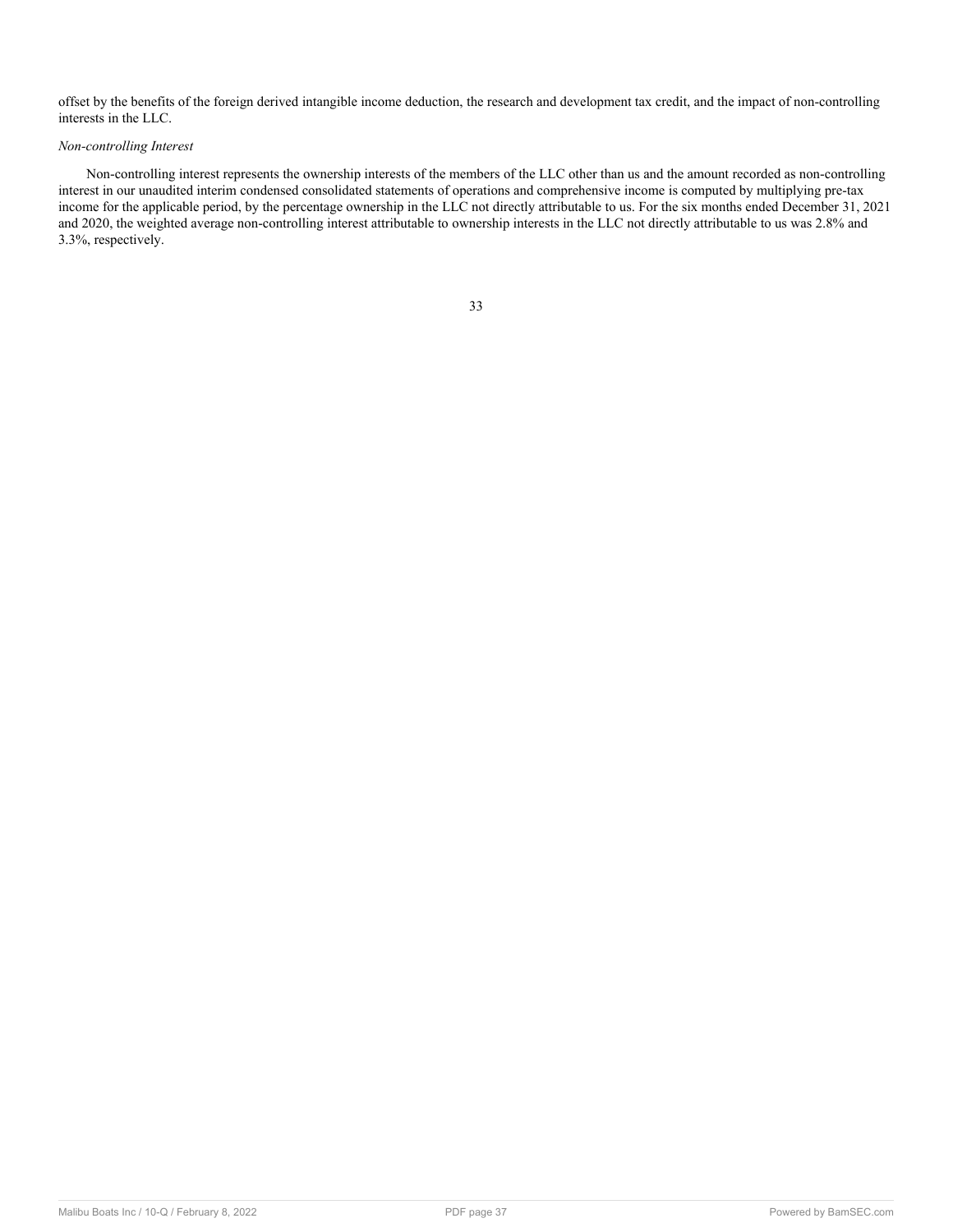## **GAAP Reconciliation of Non-GAAP Financial Measures**

## *Adjusted EBITDA*

Adjusted EBITDA and adjusted EBITDA margin are non-GAAP financial measures that are used by management as well as by investors, commercial bankers, industry analysts and other users of our financial statements.

We define adjusted EBITDA as net income before interest expense, income taxes, depreciation, amortization and non-cash, non-recurring or nonoperating expenses, including certain professional fees, acquisition and integration-related expenses and non-cash compensation expense. We define adjusted EBITDA margin as adjusted EBITDA divided by net sales. Adjusted EBITDA and adjusted EBITDA margin are not measures of net income as determined by GAAP. Management believes adjusted EBITDA and adjusted EBITDA margin allow investors to evaluate the Company's operating performance and compare our results of operations from period to period on a consistent basis by excluding items that management does not believe are indicative of our core operating performance. Management uses Adjusted EBITDA to assist in highlighting trends in our operating results without regard to our financing methods, capital structure and non-recurring or non-operating expenses. We exclude the items listed above from net income in arriving at adjusted EBITDA because these amounts can vary substantially from company to company within our industry depending upon accounting methods and book values of assets, capital structures, the methods by which assets were acquired and other factors. Adjusted EBITDA has limitations as an analytical tool and should not be considered as an alternative to, or more meaningful than, net income as determined in accordance with GAAP or as an indicator of our liquidity. Certain items excluded from adjusted EBITDA are significant components in understanding and assessing a company's financial performance, such as a company's cost of capital and tax structure, as well as the historical costs of depreciable assets. Our presentation of adjusted EBITDA and adjusted EBITDA margin should not be construed as an inference that our results will be unaffected by unusual or non-recurring items. Our computations of adjusted EBITDA and adjusted EBITDA margin may not be comparable to other similarly titled measures of other companies.

The following table sets forth a reconciliation of net income as determined in accordance with GAAP to adjusted EBITDA and presentation of net income margin and adjusted EBITDA margin for the periods indicated (dollars in thousands):

|                                                           | <b>Three Months Ended December 31,</b> |         |               |         |               | <b>Six Months Ended December 31,</b> |               |         |  |  |  |
|-----------------------------------------------------------|----------------------------------------|---------|---------------|---------|---------------|--------------------------------------|---------------|---------|--|--|--|
|                                                           |                                        | 2021    | <b>2020</b>   |         |               | 2021                                 |               | 2020    |  |  |  |
| Net income                                                |                                        | 30,979  |               | 22.147  | \$            | 58,912                               | \$            | 44,185  |  |  |  |
| Provision for income taxes                                |                                        | 8,562   |               | 6,348   |               | 16,646                               |               | 12,715  |  |  |  |
| Interest expense                                          |                                        | 656     |               | 445     |               | 1,340                                |               | 1,001   |  |  |  |
| Depreciation                                              |                                        | 4,613   |               | 3,599   |               | 9,531                                |               | 7,085   |  |  |  |
| Amortization                                              |                                        | 1,719   |               | 1,524   |               | 3,575                                |               | 3,048   |  |  |  |
| Professional fees $1$                                     |                                        |         |               | 673     |               |                                      |               | 2,238   |  |  |  |
| Acquisition and integration related expenses <sup>2</sup> |                                        |         |               | 2,577   |               |                                      |               | 2,577   |  |  |  |
| Stock-based compensation expense <sup>3</sup>             |                                        | 1.598   |               | 1,800   |               | 2,856                                |               | 2,611   |  |  |  |
| Adjusted EBITDA                                           |                                        | 48,127  |               | 39,113  |               | 92,860                               |               | 75,460  |  |  |  |
| Net Sales                                                 |                                        | 263,887 |               | 195,647 |               | 517,384                              |               | 376,631 |  |  |  |
| Net Income Margin <sup>4</sup>                            |                                        | 11.7    | $\frac{0}{0}$ | 11.4    | $\frac{0}{0}$ | 11.4                                 | $\%$          | 11.7    |  |  |  |
| Adjusted EBITDA Margin <sup>4</sup>                       |                                        | 18.2    | $\frac{0}{0}$ | 20.0    | $\frac{0}{0}$ | 17.9                                 | $\frac{0}{0}$ | 20.0    |  |  |  |
|                                                           |                                        |         |               |         |               |                                      |               |         |  |  |  |

(1) For the three and six months ended December 31, 2020, represents legal and advisory fees related to our litigation with Skier's Choice, Inc. See [Note 16](#page-22-0) to our unaudited interim condensed consolidated financial statements included elsewhere in this Quarterly Report.

(2) For the three and six months ended December 31, 2020, represents legal and advisory fees incurred in connection with our acquisition of Maverick Boat Group on December 31, 2020. Integration related expenses for the three and six months ended December 31, 2020, include post-acquisition adjustments to cost of goods sold of \$0.9 million for the fair value step up of inventory acquired from Maverick Boat Group, which was sold during the third quarter of fiscal 2021.

(3) Represents equity-based incentives awarded to certain of our employees under the Malibu Boats, Inc. Long-Term Incentive Plan and profit interests issued under the previously existing limited liability company agreement of the LLC. See [Note 14](#page-20-0) to our unaudited interim condensed consolidated financial statements included elsewhere in this Quarterly Report.

(4) We calculate net income margin as net income divided by net sales and we define adjusted EBITDA margin as adjusted EBITDA divided by net sales.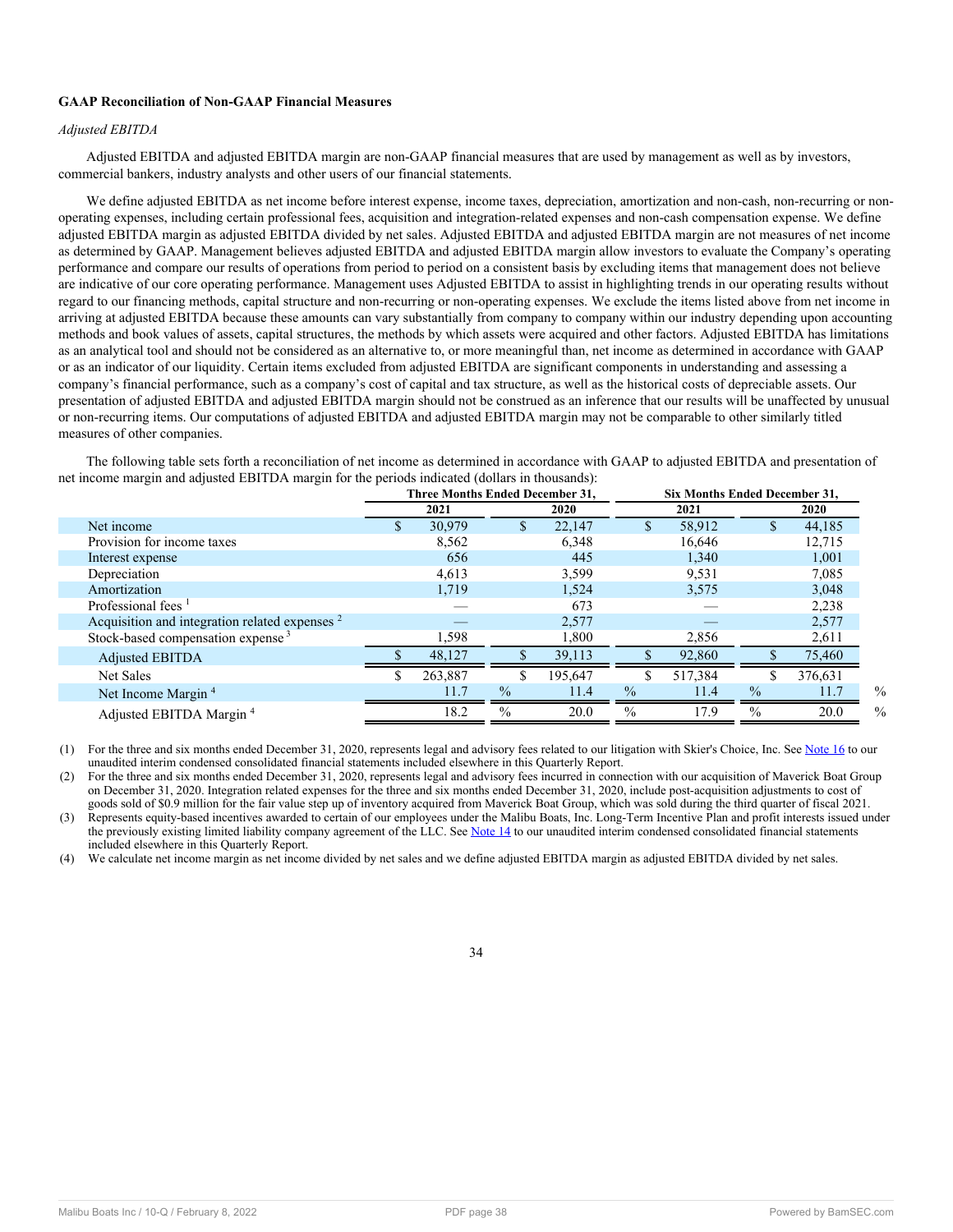## *Adjusted Fully Distributed Net Income*

We define Adjusted Fully Distributed Net Income as net income attributable to Malibu Boats, Inc. (i) excluding income tax expense, (ii) excluding the effect of non-recurring or non-cash items, (iii) assuming the exchange of all LLC Units into shares of Class A Common Stock, which results in the elimination of non-controlling interest in the LLC, and (iv) reflecting an adjustment for income tax expense on fully distributed net income before income taxes at our estimated effective income tax rate. Adjusted Fully Distributed Net Income is a non-GAAP financial measure because it represents net income attributable to Malibu Boats, Inc., before non-recurring or non-cash items and the effects of non-controlling interests in the LLC.

We use Adjusted Fully Distributed Net Income to facilitate a comparison of our operating performance on a consistent basis from period to period that, when viewed in combination with our results prepared in accordance with GAAP, provides a more complete understanding of factors and trends affecting our business than GAAP measures alone.

We believe Adjusted Fully Distributed Net Income assists our board of directors, management and investors in comparing our net income on a consistent basis from period to period because it removes non-cash or non-recurring items, and eliminates the variability of non-controlling interest as a result of member owner exchanges of LLC Units into shares of Class A Common Stock.

In addition, because Adjusted Fully Distributed Net Income is susceptible to varying calculations, the Adjusted Fully Distributed Net Income measures, as presented in this Quarterly Report, may differ from and may, therefore, not be comparable to similarly titled measures used by other companies.

The following table shows the reconciliation of the numerator and denominator for net income available to Class A Common Stock per share to Adjusted Fully Distributed Net Income per Share of Class A Common Stock for the periods presented (in thousands except share and per share data):

|                                                                                                                                                                                           | Three Months Ended December 31, |        |    |        |               | Six Months Ended December 31, |    |             |  |  |
|-------------------------------------------------------------------------------------------------------------------------------------------------------------------------------------------|---------------------------------|--------|----|--------|---------------|-------------------------------|----|-------------|--|--|
|                                                                                                                                                                                           | 2021                            |        |    | 2020   |               | 2021                          |    | <b>2020</b> |  |  |
| Reconciliation of numerator for net income<br>available to Class A Common Stock per share to<br><b>Adjusted Fully Distributed Net Income per Share of</b><br><b>Class A Common Stock:</b> |                                 |        |    |        |               |                               |    |             |  |  |
| Net income attributable to Malibu Boats, Inc.                                                                                                                                             | \$.                             | 29,891 | \$ | 21,225 | <sup>\$</sup> | 56,835                        | S. | 42,318      |  |  |
| Provision for income taxes                                                                                                                                                                |                                 | 8,562  |    | 6,348  |               | 16,646                        |    | 12,715      |  |  |
| Professional fees $1$                                                                                                                                                                     |                                 |        |    | 673    |               |                               |    | 2,238       |  |  |
| Acquisition and integration related expenses <sup>2</sup>                                                                                                                                 |                                 | 1,677  |    | 3,651  |               | 3,354                         |    | 4,724       |  |  |
| Stock-based compensation expense <sup>3</sup>                                                                                                                                             |                                 | 1,598  |    | 1,800  |               | 2,856                         |    | 2,611       |  |  |
| Net income attributable to non-controlling interest <sup>4</sup>                                                                                                                          |                                 | 1,088  |    | 922    |               | 2,077                         |    | 1,867       |  |  |
| Fully distributed net income before income taxes                                                                                                                                          |                                 | 42,816 |    | 34,619 |               | 81,768                        |    | 66,473      |  |  |
| Income tax expense on fully distributed income<br>before income taxes <sup>5</sup>                                                                                                        |                                 | 10,190 |    | 8,170  |               | 19,461                        |    | 15,688      |  |  |
| Adjusted fully distributed net income                                                                                                                                                     |                                 | 32,626 |    | 26,449 |               | 62,307                        |    | 50,785      |  |  |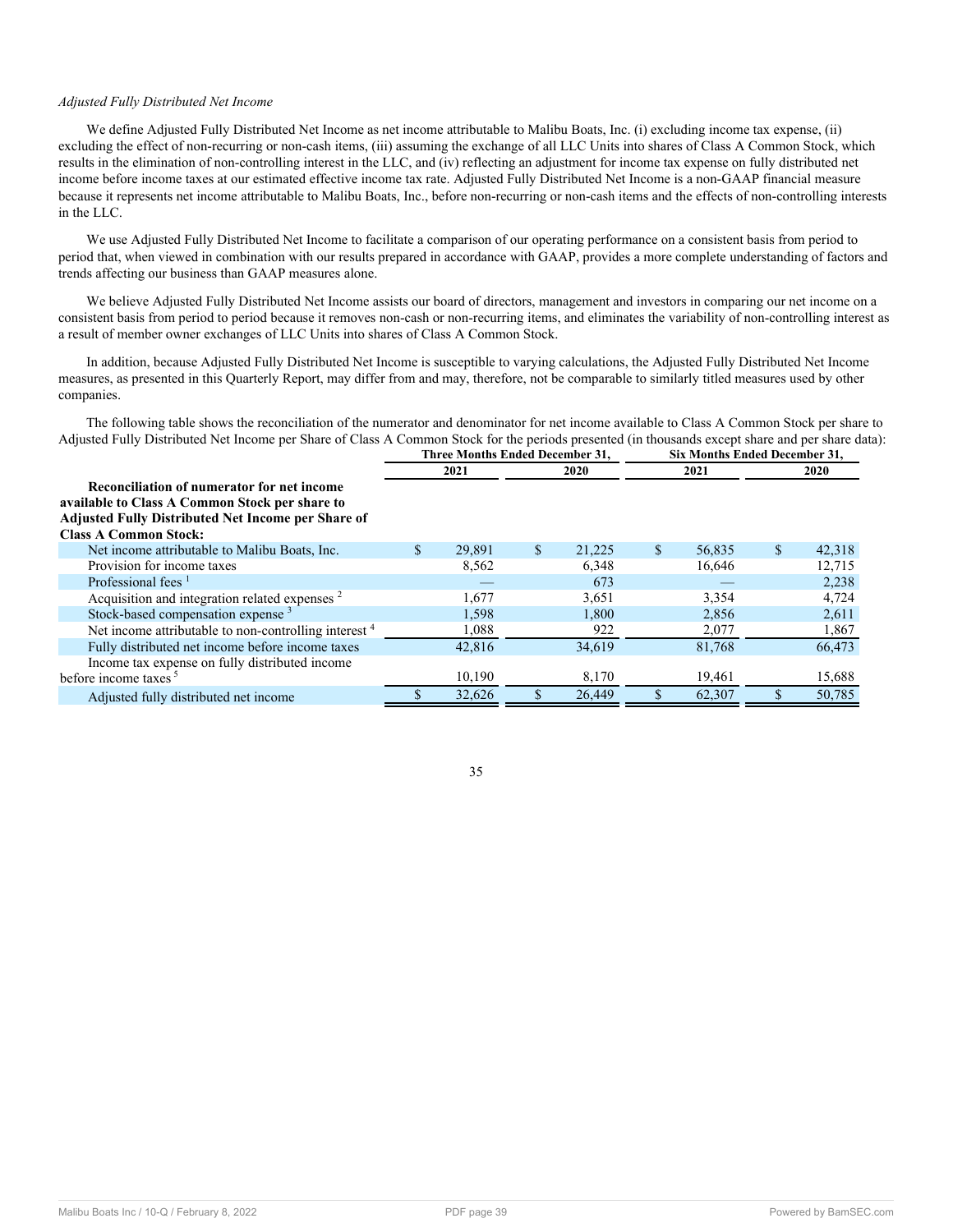|                                                           | <b>Three Months Ended December 31,</b> |            | <b>Six Months Ended December 31,</b> |            |  |
|-----------------------------------------------------------|----------------------------------------|------------|--------------------------------------|------------|--|
|                                                           | 2021                                   | 2020       | 2021                                 | 2020       |  |
| Reconciliation of denominator for net income              |                                        |            |                                      |            |  |
| available to Class A Common Stock per share to            |                                        |            |                                      |            |  |
| <b>Adjusted Fully Distributed Net Income per Share of</b> |                                        |            |                                      |            |  |
| <b>Class A Common Stock:</b>                              |                                        |            |                                      |            |  |
| Weighted average shares outstanding of Class A Common     |                                        |            |                                      |            |  |
| Stock used for basic net income per share:                | 20,900,201                             | 20,717,359 | 20,875,091                           | 20,684,644 |  |
| Adjustments to weighted average shares of Class A         |                                        |            |                                      |            |  |
| Common Stock:                                             |                                        |            |                                      |            |  |
| Weighted-average LLC Units held by non-controlling        |                                        |            |                                      |            |  |
| unit holders <sup>6</sup>                                 | 600,919                                | 700,732    | 600,919                              | 707,497    |  |
| Weighted-average unvested restricted stock awards         |                                        |            |                                      |            |  |
| issued to management <sup>7</sup>                         | 248,129                                | 209,544    | 236,147                              | 194,296    |  |
| Adjusted weighted average shares of Class A Common        |                                        |            |                                      |            |  |
| Stock outstanding used in computing Adjusted Fully        |                                        |            |                                      |            |  |
| Distributed Net Income per Share of Class A Common        |                                        |            |                                      |            |  |
| Stock:                                                    | 21,749,249                             | 21,627,635 | 21,712,157                           | 21,586,437 |  |

The following table shows the reconciliation of net income available to Class A Common Stock per share to Adjusted Fully Distributed Net Income per Share of Class A Common Stock for the periods presented:

|                                                           | Three Months Ended December 31, |        |   | Six Months Ended December 31, |    |        |    |             |  |
|-----------------------------------------------------------|---------------------------------|--------|---|-------------------------------|----|--------|----|-------------|--|
|                                                           | 2021                            |        |   | 2020                          |    | 2021   |    | <b>2020</b> |  |
| Net income available to Class A Common Stock per          |                                 |        |   |                               |    |        |    |             |  |
| share                                                     | \$.                             | 1.43   | S | 1.03                          | \$ | 2.72   | \$ | 2.05        |  |
| Impact of adjustments:                                    |                                 |        |   |                               |    |        |    |             |  |
| Provision for income taxes                                |                                 | 0.41   |   | 0.30                          |    | 0.80   |    | 0.61        |  |
| Professional fees <sup>1</sup>                            |                                 |        |   | 0.03                          |    |        |    | 0.11        |  |
| Acquisition and integration related expenses <sup>2</sup> |                                 | 0.08   |   | 0.18                          |    | 0.16   |    | 0.23        |  |
| Stock-based compensation expense <sup>3</sup>             |                                 | 0.08   |   | 0.09                          |    | 0.14   |    | 0.13        |  |
| Net income attributable to non-controlling interest       |                                 |        |   |                               |    |        |    |             |  |
|                                                           |                                 | 0.05   |   | 0.04                          |    | 0.10   |    | 0.09        |  |
| Fully distributed net income per share before income      |                                 |        |   |                               |    |        |    |             |  |
| taxes                                                     |                                 | 2.05   |   | 1.67                          |    | 3.92   |    | 3.22        |  |
| Impact of income tax expense on fully distributed         |                                 |        |   |                               |    |        |    |             |  |
| income before income taxes <sup>5</sup>                   |                                 | (0.49) |   | (0.39)                        |    | (0.93) |    | (0.75)      |  |
| Impact of increased share count <sup>8</sup>              |                                 | (0.06) |   | (0.06)                        |    | (0.12) |    | (0.12)      |  |
| Adjusted Fully Distributed Net Income per Share of        |                                 |        |   |                               |    |        |    |             |  |
| <b>Class A Common Stock</b>                               |                                 | 1.50   |   | 1.22                          |    | 2.87   |    | 2.35        |  |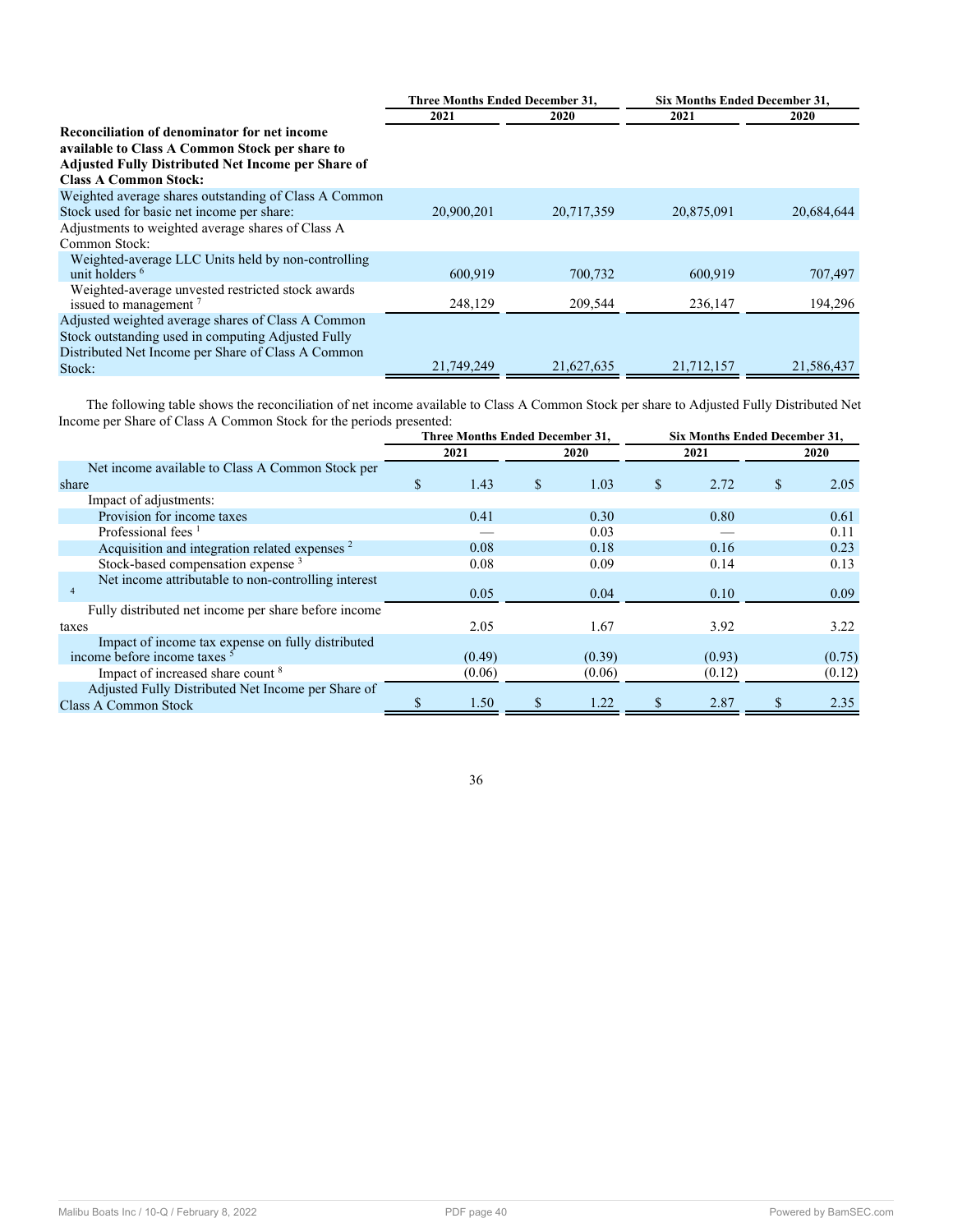- (1) For the three and six months ended December 31, 2020, represents legal and advisory fees related to our litigation with Skier's Choice, Inc. See [Note 16](#page-22-0) to our unaudited interim condensed consolidated financial statements included elsewhere in this Quarterly Report.
- (2) For the three and six months ended December 31, 2021, represents amortization of intangibles acquired in connection with the acquisitions of Maverick Boat Group, Pursuit and Cobalt. For the three and six months ended December 31, 2020, represents, legal and advisory fees incurred in connection with the acquisition of Maverick Boat Group and the amortization of intangibles acquired in connection with the acquisitions of Pursuit and Cobalt.
- (3) Represents equity-based incentives awarded to certain of our employees under the Malibu Boats, Inc. Long-Term Incentive Plan and profit interests issued under the previously existing limited liability company agreement of the LLC. See [Note 14](#page-20-0) to our unaudited interim condensed consolidated financial statements included elsewhere in this Quarterly Report.
- (4) Reflects the elimination of the non-controlling interest in the LLC as if all LLC members had fully exchanged their LLC Units for shares of Class A Common Stock.
- (5) Reflects income tax expense at an estimated normalized annual effective income tax rate of 23.8% and 23.6% of income before income taxes for the three and six month periods ended December 31, 2021 and 2020, respectively, assuming the conversion of all LLC Units into shares of Class A Common Stock. The estimated normalized annual effective income tax rate for fiscal year 2022 is based on the federal statutory rate plus a blended state rate adjusted for the research and development tax credit, the foreign derived intangible income deduction, and foreign income taxes attributable to our Australian subsidiary.
- (6) Represents the weighted average shares outstanding of LLC Units held by non-controlling interests assuming they were exchanged into Class A Common Stock on a one-for-one basis.
- (7) Represents the weighted average unvested restricted stock awards included in outstanding shares during the applicable period that were convertible into Class A Common Stock and granted to members of management.
- (8) Reflects impact of increased share counts assuming the exchange of all weighted average shares outstanding of LLC Units into shares of Class A Common Stock and the conversion of all weighted average unvested restricted stock awards included in outstanding shares granted to members of management.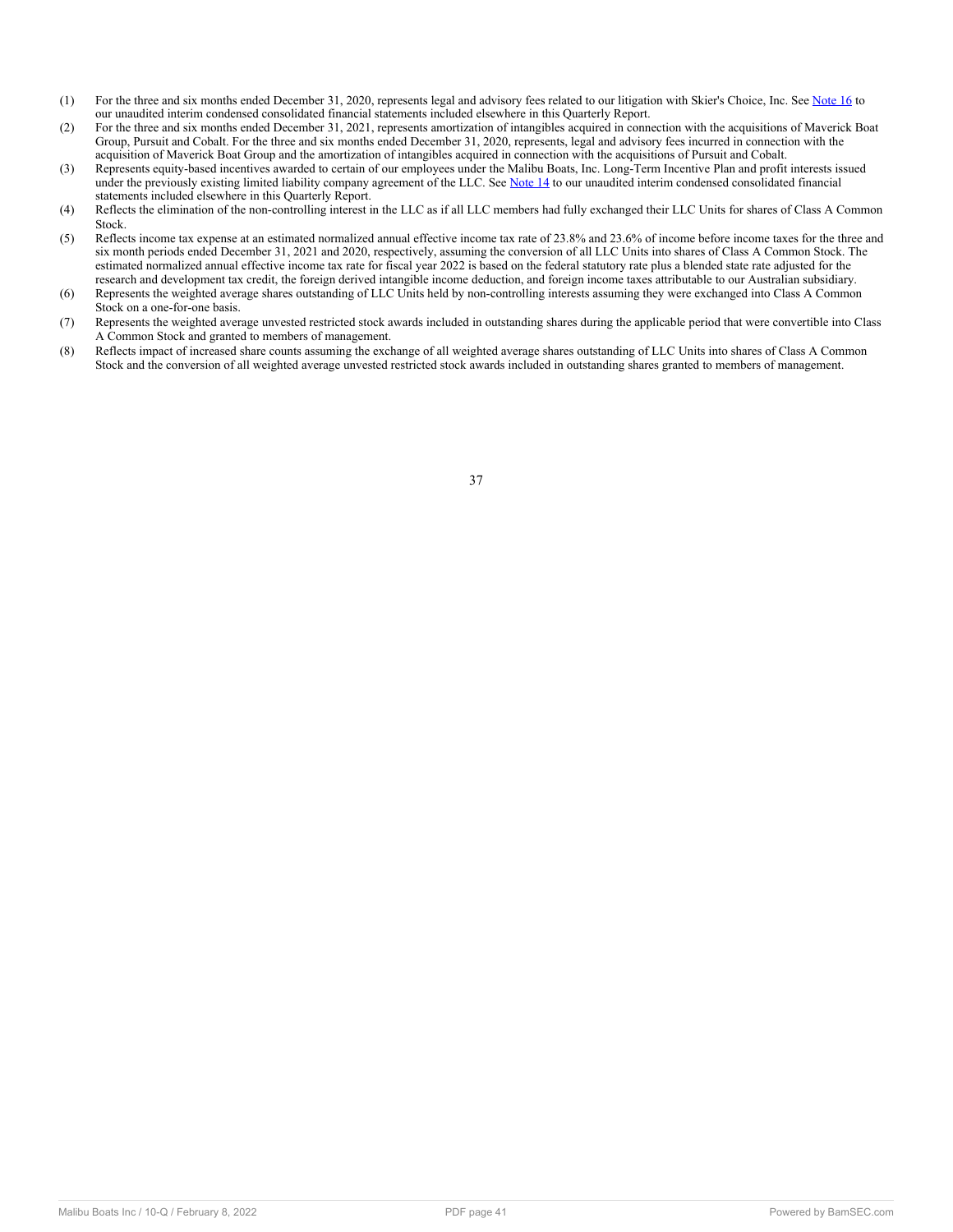## **Liquidity and Capital Resources**

Our primary sources of funds are cash provided by operating activities and borrowings under our credit agreement. Our primary use of funds has been for capital investments, repayments under our debt arrangements, acquisitions and cash payments under our tax receivable agreement. The following table summarizes the cash flows from operating, investing and financing activities (dollars in thousands):

|                                                    | Six Months Ended December 31, |  |            |  |
|----------------------------------------------------|-------------------------------|--|------------|--|
|                                                    | 2021                          |  | 2020       |  |
| Total cash provided by (used in):                  |                               |  |            |  |
| Operating activities                               | 57,966                        |  | 72.601     |  |
| Investing activities                               | (26, 226)                     |  | (161, 952) |  |
| Financing activities                               | (28, 153)                     |  | 79,138     |  |
| Impact of currency exchange rates on cash balances | (231)                         |  | 155        |  |
| Increase (decrease) in cash                        | 3,356                         |  | (10, 058)  |  |
|                                                    |                               |  |            |  |

#### *Operating Activities*

Net cash provided by operating activities was \$58.0 million for the six months ended December 31, 2021, compared to \$72.6 million for the six months ended December 31, 2020, a decrease of \$14.6 million. The decrease in cash provided by operating activities primarily resulted from a net decrease in operating assets and liabilities of \$33.0 million related to the timing of collections of accounts receivables, payments for accruals and payables, and purchases of inventory offset by an increase of \$18.4 million in net income (after consideration of non-cash items included in net income, primarily related to depreciation, amortization, deferred tax assets and non-cash compensation).

#### *Investing Activities*

Net cash used in investing activities was \$26.2 million for the six months ended December 31, 2021, and \$162.0 million for the six months ended December 31, 2020, Net cash used for investing activities for the six months ended December 31, 2021 was primarily for general capital expenditures and expansion projects at our Saltwater Fishing facilities. Net cash used for investing activities for the six months ended December 31, 2020 was primarily related to the acquisition of Maverick Boat Group on December 31, 2020.

#### *Financing Activities*

Net cash used in financing activities was \$28.2 million for the six months ended December 31, 2021, compared to net cash provided by financing activities of \$79.1 million for the six months ended December 31, 2020, a change of \$107.3 million. During the six months ended December 31, 2021, we repaid \$20 million of borrowings under our revolving credit facility, we repurchased \$5.2 million of our Class A Common Stock under our previously announced stock repurchase program. We repaid \$0.6 million on our term loan, paid \$2.0 million on taxes for shares withheld upon the vesting of restricted stock awards, and paid \$1.2 million in distributions to LLC Unit holders and we received \$1.0 million in proceeds from the exercise of stock options. During the six months ended December 31, 2020, we received proceeds of \$25.0 million from a new incremental term loan and \$65.0 million from additional borrowings under our revolving credit facility to fund the acquisition of Maverick Boat Group. During the six months ended December 31, 2020, we also repaid \$8.8 million of borrowings under our revolving credit facility, paid \$1.2 million on taxes for shares withheld upon the vesting of restricted stock awards, paid \$0.6 million in deferred financing costs, paid \$0.6 million in distributions to LLC unit holders and received \$0.3 million in proceeds from the exercise of stock options.

## *Loans and Commitments*

We amended our existing credit agreement on December 30, 2020 in connection with our acquisition of Maverick Boat Group. As a result of that amendment, we currently have a revolving credit facility with borrowing capacity of up to \$170.0 million and \$98.8 million aggregate principal amount of term loans outstanding. As of December 31, 2021, we had \$25.0 million outstanding under our revolving credit facility and \$1.3 million in outstanding letters of credit, with \$143.7 million available for borrowing. Our revolving credit facility matures on July 1, 2024, our term loan in a principal amount of \$25.0 million, of which \$23.8 million is outstanding as of December 31, 2021 (which we refer to as the incremental term loan) matures on July 1, 2024 and our term loans in a principal amount of \$75.0 million (which we refer to as the existing term loans, and together with the incremental term loan, the term loans) mature on July 1, 2022. The revolving credit facility and term loans are governed by a credit agreement with Boats LLC as the borrower and Truist Bank, as the administrative agent, swingline lender and issuing bank. The obligations of Boats LLC under the credit agreement are guaranteed by the LLC and, subject to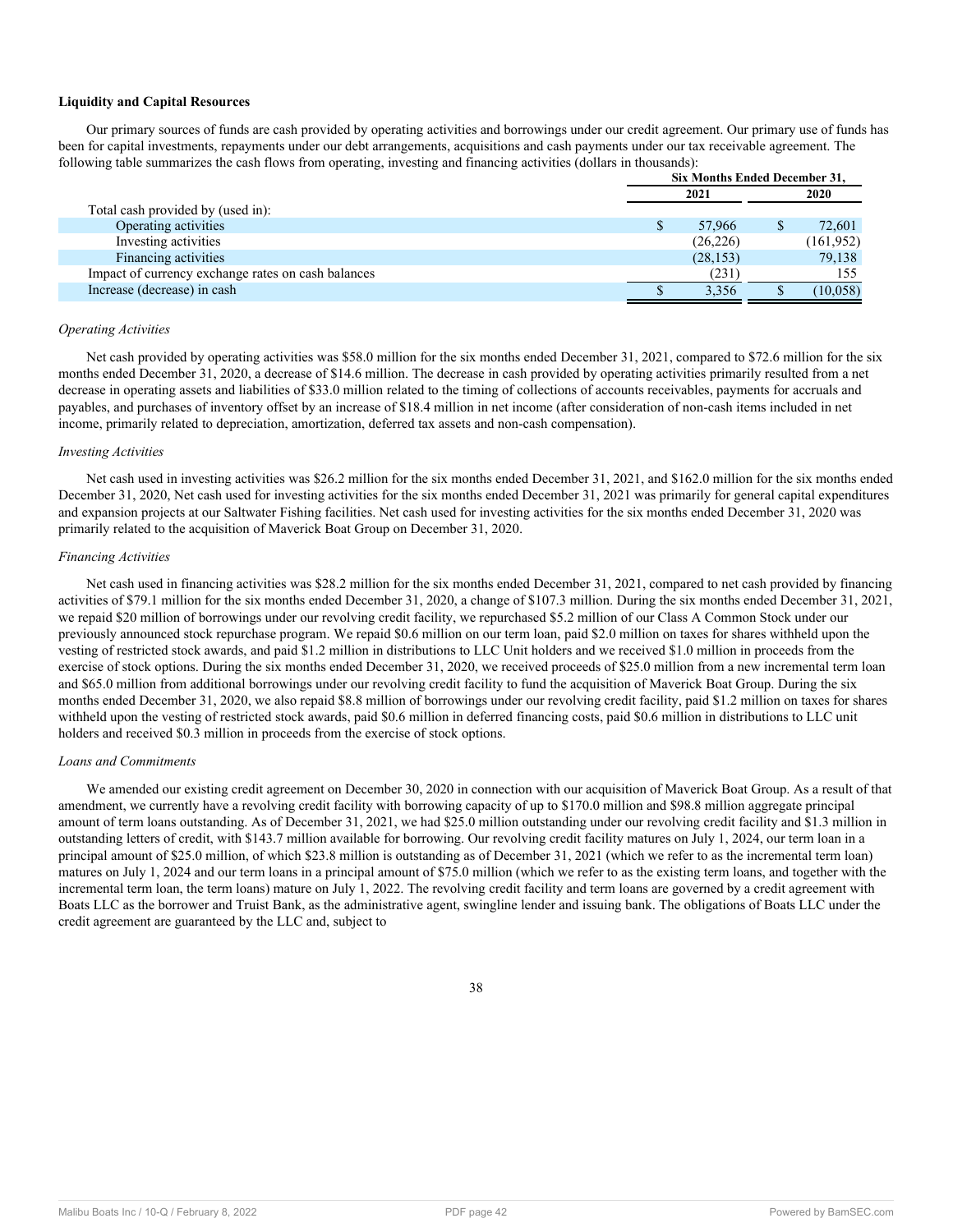certain exceptions, the present and future domestic subsidiaries of Boats LLC, and all such obligations are secured by substantially all of the assets of the LLC, Boats LLC and such subsidiary guarantors. Malibu Boats, Inc. is not a party to the credit agreement.

Borrowings under our credit agreement bear interest at a rate equal to either, at our option, (i) the highest of the prime rate, the Federal Funds Rate plus 0.5%, or one-month LIBOR plus 1% (the "Base Rate") or (ii) LIBOR, in each case plus an applicable margin ranging from 1.25% to 2.25% with respect to LIBOR borrowings and 0.25% to 1.25% with respect to Base Rate borrowings. The applicable margin will be based upon the consolidated leverage ratio of the LLC and its subsidiaries calculated on a consolidated basis. As of December 31, 2021, the interest rate on our term loans and revolving credit facility was 1.35%. We are required to pay a commitment fee for the unused portion of the revolving credit facility, which will range from 0.20% to 0.40% per annum, depending on the LLC's and its subsidiaries' consolidated leverage ratio.

The credit agreement permits prepayment of the term loans without any penalties. The existing term loans require an amortization payment of approximately \$3.0 million on March 31, 2022 and the balance of the existing term loans are due on the scheduled maturity date of July 1, 2022. The incremental term loan of \$25.0 million is subject to quarterly amortization at a rate of 5.0% per year through December 31, 2022, 7.5% per year through June 30, 2024 and the balance of the incremental term loan is due on the scheduled maturity date of July 1, 2024. The credit agreement also requires prepayments from the net cash proceeds received by Boats LLC or any guarantors from certain asset sales and recovery events, subject to certain reinvestment rights, and from excess cash flow, subject to the terms and conditions of the credit agreement.

The credit agreement contains certain customary representations and warranties, and notice requirements for the occurrence of specific events such as the occurrence of any event of default, or pending or threatened litigation. The credit agreement also requires compliance with certain customary financial covenants, including a minimum ratio of EBITDA to fixed charges and a maximum ratio of total debt to EBITDA. The credit agreement contains certain restrictive covenants, which, among other things, place limits on certain activities of the loan parties under the credit agreement, such as the incurrence of additional indebtedness and additional liens on property and limit the future payment of dividends or distributions. For example, the credit agreement generally prohibits the LLC, Boats LLC and the subsidiary guarantors from paying dividends or making distributions, including to us. The credit facility permits, however, (i) distributions based on a member's allocated taxable income, (ii) distributions to fund payments that are required under the LLC's tax receivable agreement, (iii) purchase of stock or stock options of the LLC from former officers, directors or employees of loan parties or payments pursuant to stock option and other benefit plans up to \$3.0 million in any fiscal year, and (iv) share repurchase payments up to \$35.0 million in any fiscal year subject to one-year carry forward and compliance with other financial covenants. In addition, the LLC may make dividends and distributions of up to \$10.0 million in any fiscal year, subject to compliance with other financial covenants.

#### *Potential Impact of LIBOR Transition*

The Chief Executive of the U.K. Financial Conduct Authority (the "FCA"), which regulates the London Interbank Offered Rate, or LIBOR, has announced that the FCA will no longer persuade or compel banks to submit rates for the calculation of LIBOR after 2021. However, for U.S dollar LIBOR, the relevant date has been deferred to at least June 30, 2023 for certain tenors (including overnight and one, three, six and 12 months), at which time the LIBOR administrator has indicated that it intends to cease publication of U.S. dollar LIBOR. Despite this deferral, the LIBOR administrator has advised that no new contracts using U.S. dollar LIBOR should be entered into after December 31, 2021. These actions indicate that the continuation of U.S. LIBOR on the current basis cannot and will not be guaranteed after June 30, 2023. Moreover, it is possible that U.S. LIBOR will be discontinued or modified prior to June 30, 2023.

All of our \$123.8 million of debt outstanding under our credit agreement as of December 31, 2021 bears interest at a floating rate that uses LIBOR as the applicable reference rate to calculate the interest. Our credit agreement provides that, if it is publicly announced that the administrator of LIBOR has ceased or will cease to provide LIBOR, if it is publicly announced by the applicable regulatory supervisor that LIBOR is no longer representative or if either the administrative agent or lenders holding 50% of the aggregate principal amount of our revolving commitments and term loans elect, we and the administrative agent may amend our credit agreement to replace LIBOR with an alternative benchmark rate. This alternative benchmark rate may include a forward-looking term rate that is based on the secured overnight financing rate, also known as SOFR, published by the Federal Reserve Bank of New York.

In addition, our tax receivable agreement provides that, if for any reason the LLC is not able to make a tax distribution in an amount that is sufficient to make any required payment under the tax receivable agreement or we otherwise lack sufficient funds, interest would accrue on any unpaid amounts at LIBOR plus 500 basis points until they are paid. Our tax receivable agreement, however, does not provide for an alternative reference rate to LIBOR and, while we do not currently anticipate failing to pay any amounts owed under our tax receivable agreement, it is unclear how we would determine interest on any such amounts should we fail to pay as required under our tax receivable agreement.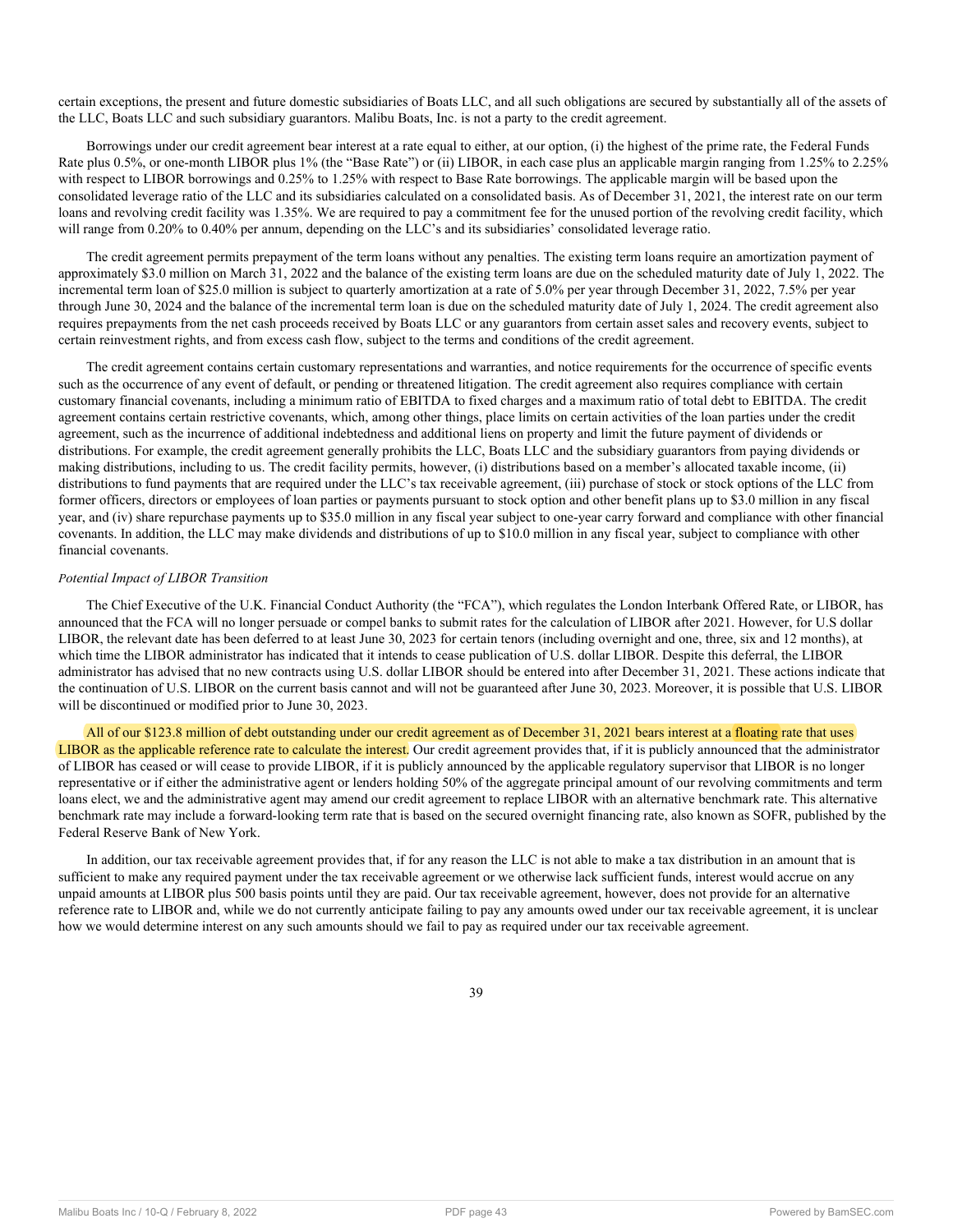If the rate used to calculate interest on our outstanding floating rate debt under our credit agreement that currently uses LIBOR were to increase by 1.0% either as a result of an increase in LIBOR or the result of the use of the alternative benchmark rate, we would expect to incur additional interest expense on such indebtedness as of December 31, 2021 of approximately \$1.2 million on an annualized basis. While we do not expect the potential impact of any LIBOR transition to have a material effect on our financial results based on our currently outstanding debt, uncertainty as to the nature of potential changes to LIBOR, fallback provisions, alternative reference rates or other reforms could adversely impact our interest expense on our floating rate debt that currently uses LIBOR as the applicable reference rate. In addition, any alternative reference rates to LIBOR may result in interest that does not correlate over time with the payments that would have been made on our indebtedness if LIBOR was available in its current form. Further, the discontinuance or modification of LIBOR and uncertainty of an alternative reference rate may result in the increase in the cost of future indebtedness, which could have a material adverse effect on our financial condition, cash flow and results of operations. We intend to closely monitor the financial markets and the use of fallback provisions and alternative reference rates in anticipation of the discontinuance or modification of U.S. LIBOR by June 30, 2023.

## *Future Liquidity Needs and Capital Expenditures*

Management believes that our existing cash and cash flows from operations will be sufficient to fund our operations for the next 12 months. We estimate that approximately \$3.8 million will be due under the tax receivable agreement within the next 12 months. In accordance with the tax receivable agreement, the next payment is anticipated to occur approximately 75 days after filing the federal tax return which is due on April 15, 2022. We expect to repay \$76.3 million due on our term loans in the next 12 months with cash from operations.

Our future capital requirements will depend on many factors, including the general economic environment in which we operate and our ability to generate cash flow from operations, which are more uncertain as a result of the COVID-19 pandemic and ongoing supply chain disruptions and the impact on the general economy. Our liquidity needs during this uncertain time will depend on multiple factors, including our ability to continue operations and production of boats, the COVID-19 pandemic's effects on our dealers, suppliers and retail customers, the availability of sufficient amounts of financing, and our operating performance.

#### *Stock Repurchase Program*

On November 3, 2021, our Board of Directors authorized a stock repurchase program to allow for the repurchase of up to \$70.0 million of our Class A Common Stock and the LLC's LLC Units (the "Repurchase Program") for the period from November 8, 2021 to November 8, 2022. We intend to fund repurchases under the Repurchase Program from cash on hand. During the six months ended December 31, 2021, we repurchased 77,735 shares of Class A Common Stock for \$5.2 million in cash including related fees and expenses. As of December 31, 2021, we may repurchase up to an additional \$64.8 million in shares of Class A Common Stock and LLC Units under the program.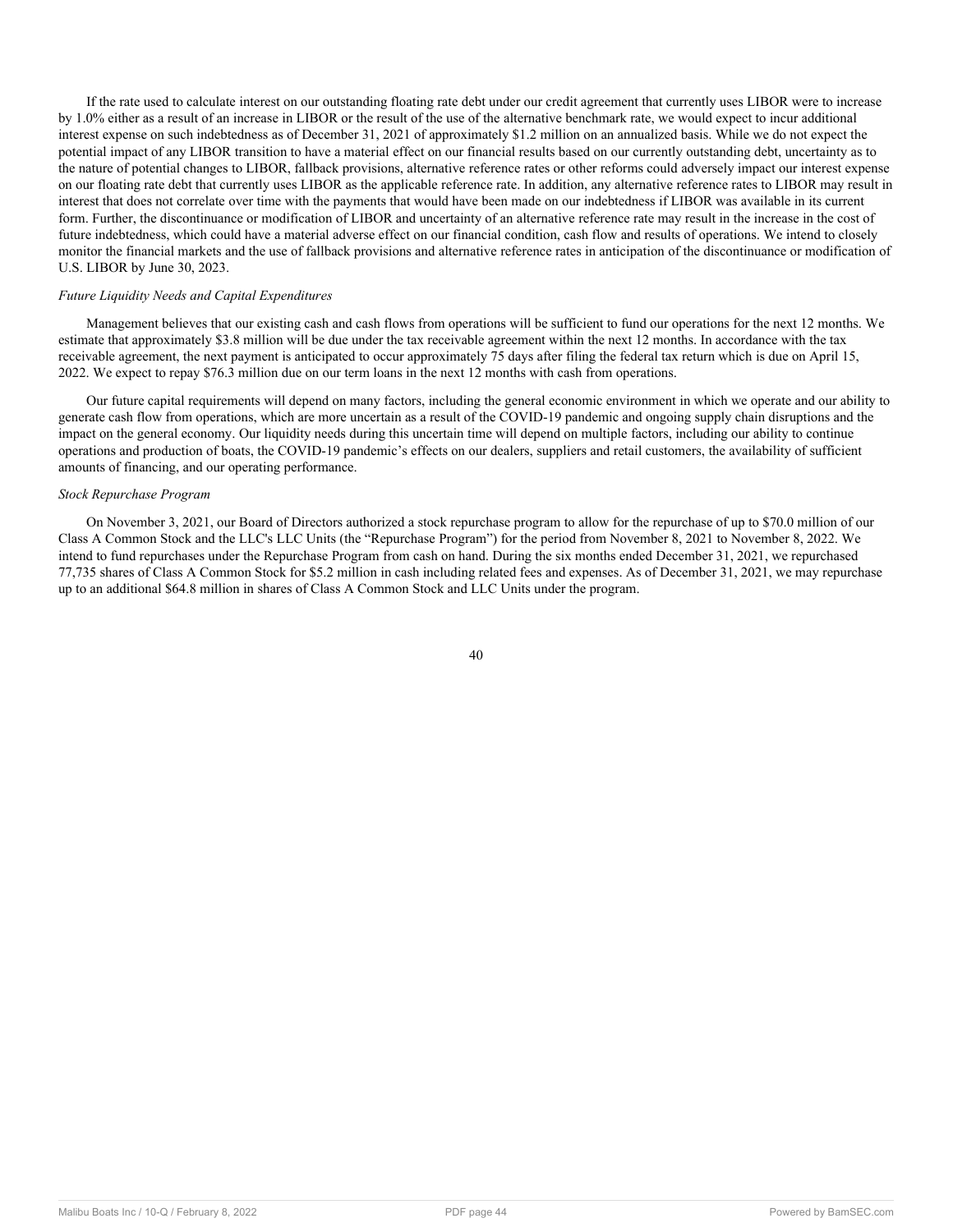## **Contractual Obligations and Commitments**

| <b>Payments Due by Period</b> |         |       |         |              |        |             |        |           |        |  |
|-------------------------------|---------|-------|---------|--------------|--------|-------------|--------|-----------|--------|--|
| Less than 1                   |         |       |         |              |        | More than 5 |        |           |        |  |
|                               |         |       |         |              |        |             |        |           | Years  |  |
| D.                            | 123,750 | ъ     | 76,250  | <sup>S</sup> | 47,500 | Ъ.          |        |           |        |  |
|                               | 2,113   |       | 1,160   |              | 953    |             |        |           |        |  |
|                               | 14,720  |       | 2,518   |              | 5,060  |             | 4,511  |           | 2,631  |  |
|                               | 164,917 |       | 164.917 |              |        |             |        |           |        |  |
|                               |         |       |         |              |        |             |        |           |        |  |
|                               | 48,214  |       | 3,773   |              | 8,006  |             | 8,581  |           | 27,854 |  |
|                               | 353,714 |       | 248.618 |              | 61,519 |             | 13,092 |           | 30,485 |  |
|                               |         | Total |         | Year         |        | 1-3 Years   |        | 3-5 Years |        |  |

As of December 31, 2021, our continuing contractual obligations were as follows:

(1) Principal payments on our outstanding bank debt per terms of our credit agreement, which is comprised of term loans, of which \$98.8 million is outstanding as of December 31, 2021 and \$170.0 million revolving credit facility, of which \$25.0 million was outstanding as of December 31, 2021. Assumes no additional borrowings or repayments under our revolving credit facility prior to its maturity. The balance of outstanding term loans matures on July 1, 2022, the incremental term loan matures on July 1, 2024 and the revolving credit facility matures on July 1, 2024.

(2) Interest payments on our outstanding term loans under our credit agreement. Our term loan bears interest at variable rates. We have calculated future interest obligations based on the interest rate as of December 31, 2021.

(3) Pursuant to the adoption of ASC Topic 842, *Leases*, as of July 1, 2019 our lease liability for all leases with terms greater than 12 months as represented on the balance sheet respective of maturity.

(4) As part of the normal course of business, we enter into purchase orders from a variety of suppliers, primarily for raw materials, in order to manage our various operating needs. The orders are expected to be purchased throughout fiscal year 2022 and 2023.

(5) Reflects amounts owed under our tax receivables agreement that we entered into with our pre-IPO owners at the time of our IPO. Under the tax receivables agreement, we pay the pre-IPO owners (or any permitted assignees) 85% of the amount of cash savings, if any, in U.S. federal, state and local income tax or franchise tax that we actually realize, or in some circumstances are deemed to realize, as a result of an expected increase in our share of tax basis in LLC's tangible and intangible assets, including increases attributable to payments made under the tax receivable agreement. These obligations will not be paid if we do not realize cash tax savings.

#### **Off Balance Sheet Arrangements**

In connection with our dealers' wholesale floor plan financing of boats, we have entered into repurchase arrangements with various lending institutions. The repurchase commitment is on an individual unit basis with a term from the date it is financed by the lending institution through payment date by the dealer, generally not exceeding two and a half years. Such arrangements are customary in the industry and our exposure to loss under such arrangements is limited by the resale value of the inventory which is required to be repurchased. Refer to [Note 16](#page-22-0) of our unaudited interim condensed consolidated financial statements included elsewhere in this Quarterly Report for further information on repurchase commitments.

#### **Seasonality**

Our dealers experience seasonality in their business. Retail demand for boats is seasonal, with a significant majority of sales occurring during peak boating season, which coincides with our first and fourth fiscal quarters. In order to minimize the impact of this seasonality on our business, we manage our manufacturing processes and structure dealer incentives to tie our annual volume rebates program to consistent ordering patterns, encouraging dealers to purchase our products throughout the year. In this regard, we may offer free flooring incentives to dealers from the beginning of our model year through April 30 of each year. Further, in the event that a dealer does not consistently order units throughout the year, such dealer's rebate is materially reduced. We may offer off-season retail promotions to our dealers in seasonally slow months, during and ahead of boat shows, to encourage retail demand.

## **Critical Accounting Policies**

<span id="page-44-0"></span>As of December 31, 2021, there were no other significant changes in the application of our critical accounting policies or estimation procedures from those presented in our Annual Report on Form 10-K for the fiscal year ended June 30, 2021.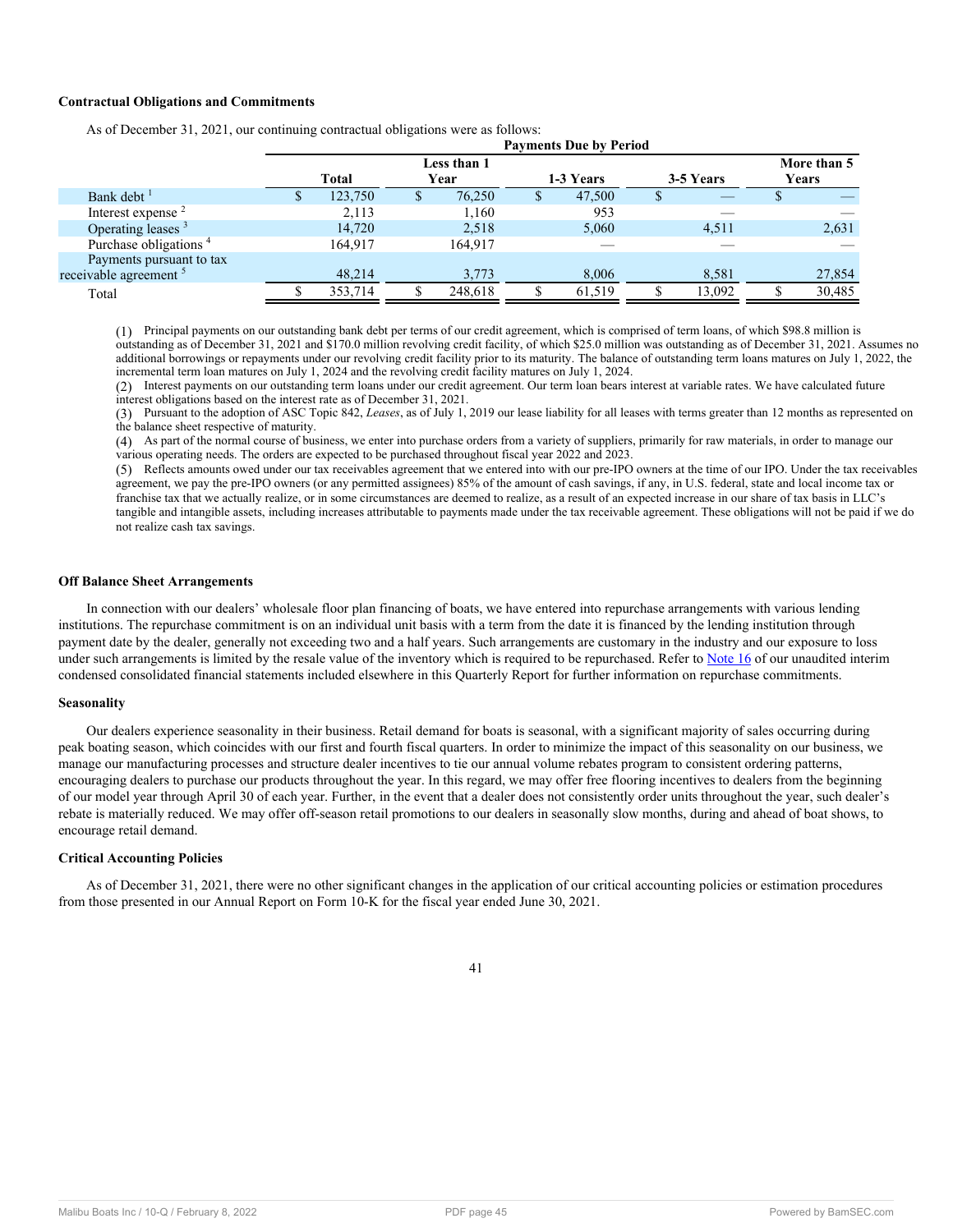## **Item 3. Quantitative and Qualitative Disclosures About Market Risk**

Refer to our Annual Report on Form 10-K for the year ended June 30, 2021, for a complete discussion on the Company's market risk. There have been no material changes in market risk from those disclosed in the Company's Form 10-K for the year ended June 30, 2021.

## <span id="page-45-0"></span>**Item 4. Controls and Procedures**

## *Evaluation of Disclosure Controls and Procedures*

We maintain disclosure controls and procedures (as defined in Rule 13a-15(e) of the Exchange Act) that are designed to ensure that information required to be disclosed by us in the reports that we file or submit under the Exchange Act is recorded, processed, summarized and reported within the time periods specified in the SEC's rules and forms, and that such information is accumulated and communicated to our management, including our chief executive officer and chief financial officer, as appropriate, to allow timely decisions regarding required disclosures. Any controls and procedures, no matter how well designed and operated, can provide only reasonable assurance of achieving the desired control objectives.

As of the end of the period covered by this Quarterly Report, we carried out an evaluation under the supervision and with the participation of our management, including our chief executive officer and chief financial officer, of the effectiveness of our disclosure controls and procedures. Based upon this evaluation, our chief executive officer and chief financial officer have concluded that our disclosure controls and procedures were effective at a reasonable assurance level as of December 31, 2021.

## *Changes in Internal Control Over Financial Reporting*

<span id="page-45-1"></span>There have been no changes in our internal control over financial reporting during the quarter ended December 31, 2021 that have materially affected, or are reasonably likely to materially affect, our internal control over financial reporting.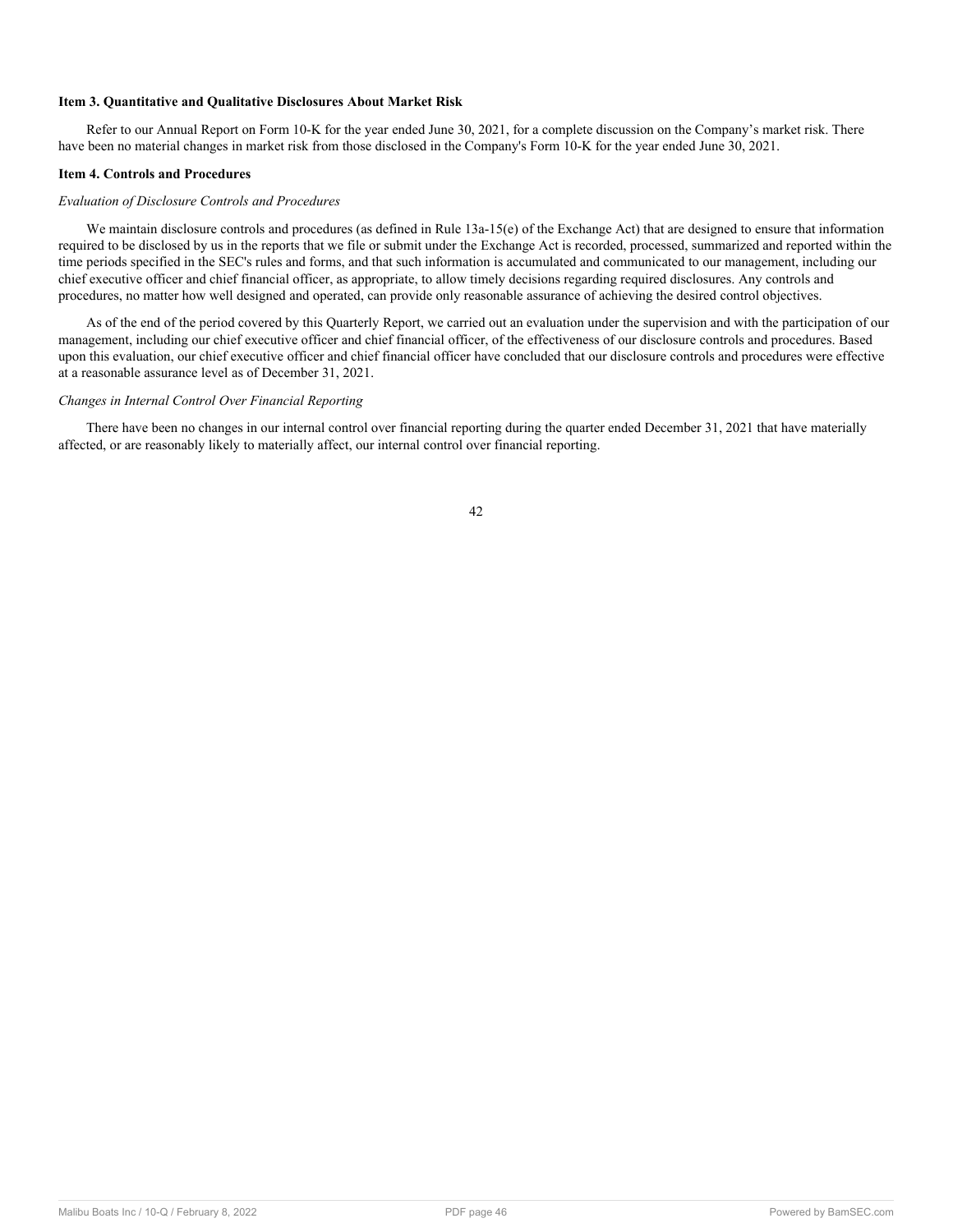## **Part II - Other Information**

## <span id="page-46-0"></span>**Item 1. Legal Proceedings**

The discussion of legal matters under the section entitled "Legal Proceedings" is incorporated by reference from [Note 16](#page-22-0) of our unaudited interim condensed consolidated financial statements included elsewhere in this Quarterly Report.

## <span id="page-46-1"></span>**Item 1A. Risk Factors**

During the quarter ended December 31, 2021, there were no material changes to the risk factors discussed in Part I, Item 1A. "Risk Factors" of our Annual Report on Form 10-K for the year ended June 30, 2021.

## <span id="page-46-2"></span>**Item 2. Unregistered Sales of Equity Securities and Use of Proceeds**

*Unregistered Sales of Equity Securities*

None.

## *Repurchase of Class A Common Stock*

In November 2021, the Company repurchased 9,600 shares of Class A Common Stock at \$77.03 per share, respectively, from employees to satisfy tax withholding obligations incurred in connections with the vesting of restricted stock.

This table provides information with respect to purchases by us of shares of our Class A Common Stock under our Repurchase Program during the quarter ended December 31, 2021 (in thousands except share and per share data).

|          |        |                         |                       | <b>Total</b>             | Approximate             |
|----------|--------|-------------------------|-----------------------|--------------------------|-------------------------|
|          |        |                         |                       | <b>Number of Shares</b>  | Dollar Value of         |
|          |        | <b>Total</b>            | Average               | <b>Purchased as Part</b> | <b>Shares that May</b>  |
|          |        | <b>Number of Shares</b> | <b>Price Paid Per</b> | of Publicly              | <b>Yet Be Purchased</b> |
|          | Period | Purchased               | Share                 | <b>Announced Plans</b>   | Under the Plan (1)      |
| October  |        |                         |                       |                          | 70,000                  |
| November |        |                         |                       |                          | 70,000                  |
| December |        | 77,735                  | 67.25                 | 77,735                   | 64,772                  |
| Total    |        | 77,735                  | 67.25                 | 77,735                   | 64,772                  |

(1) On November 3, 2021, our Board of Directors authorized a stock repurchase program to allow for the repurchase of up to \$70.0 million of our Class A Common Stock and the LLC's LLC Units for the period from November 8, 2021 to November 8, 2022. The Repurchase Program was publicly announced on November 4, 2021. Upon repurchase, the shares were classified as treasury stock and then subsequently retired. In accordance with the terms of the LLC's limited liability company agreement, an equal number of LLC Units were also canceled.

## <span id="page-46-3"></span>**Item 3. Defaults Upon Senior Securities**

None.

## <span id="page-46-4"></span>**Item 4. Mine Safety Disclosures**

Not Applicable.

## <span id="page-46-5"></span>**Item 5. Other Information**

<span id="page-46-6"></span>None.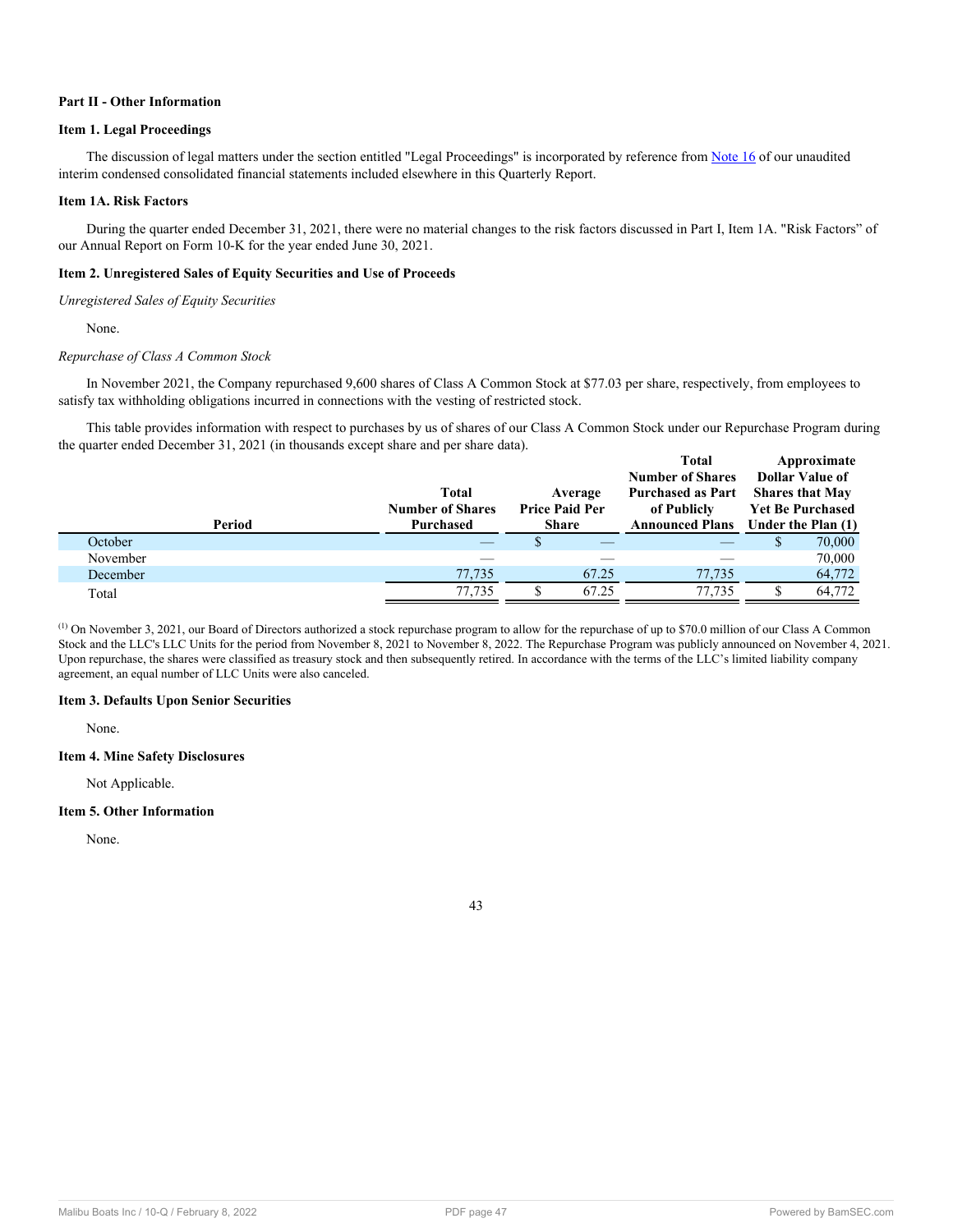| Item 6. Exhibits                       |                                                                                                                                                                                                                                                                                                                                                                                                                                                                                                                                                        |
|----------------------------------------|--------------------------------------------------------------------------------------------------------------------------------------------------------------------------------------------------------------------------------------------------------------------------------------------------------------------------------------------------------------------------------------------------------------------------------------------------------------------------------------------------------------------------------------------------------|
| Exhibit No.                            | Description                                                                                                                                                                                                                                                                                                                                                                                                                                                                                                                                            |
|                                        | Certificate of Incorporation of Malibu Boats, Inc. <sup>1</sup>                                                                                                                                                                                                                                                                                                                                                                                                                                                                                        |
|                                        | Bylaws of Malibu Boats, Inc. 1                                                                                                                                                                                                                                                                                                                                                                                                                                                                                                                         |
|                                        | Certificate of Formation of Malibu Boats Holdings, LLC <sup>1</sup>                                                                                                                                                                                                                                                                                                                                                                                                                                                                                    |
| $\frac{3.1}{3.2}$<br>$\frac{3.3}{3.4}$ | First Amended and Restated Limited Liability Company Agreement of Malibu Boats Holdings, LLC, dated as of<br>February 5, 2014 $^2$                                                                                                                                                                                                                                                                                                                                                                                                                     |
| 3.4.1                                  | First Amendment, dated as of February 5, 2014, to First Amended and Restated Limited Liability Company<br>Agreement of Malibu Boats Holdings, LLC <sup>3</sup>                                                                                                                                                                                                                                                                                                                                                                                         |
| 3.4.2                                  | Second Amendment, dated as of June 27, 2014, to First Amended and Restated Limited Liability Company<br>Agreement of Malibu Boats Holdings, LLC <sup>4</sup>                                                                                                                                                                                                                                                                                                                                                                                           |
|                                        | Description of Class A Common Stock <sup>5</sup>                                                                                                                                                                                                                                                                                                                                                                                                                                                                                                       |
|                                        | Form of Class A Common Stock Certificate <sup>1</sup>                                                                                                                                                                                                                                                                                                                                                                                                                                                                                                  |
|                                        | Form of Class B Common Stock Certificate <sup>1</sup>                                                                                                                                                                                                                                                                                                                                                                                                                                                                                                  |
| $\frac{4.1}{4.2}$<br>$\frac{4.3}{4.4}$ | Exchange Agreement, dated as of February 5, 2014, by and among Malibu Boats, Inc. and Affiliates of Black<br>Canyon Capital LLC and Horizon Holdings, LLC <sup>2</sup>                                                                                                                                                                                                                                                                                                                                                                                 |
| 4.5                                    | Exchange Agreement, dated as of February 5, 2014, by and among Malibu Boats, Inc. and the Members of<br>Malibu Boats Holdings, LLC <sup>2</sup>                                                                                                                                                                                                                                                                                                                                                                                                        |
| 4.6                                    | Tax Receivable Agreement, dated as of February 5, 2014, by and among Malibu Boats, Inc., Malibu Boats<br>Holdings, LLC and the Other Members of Malibu Boats Holdings, LLC <sup>2</sup>                                                                                                                                                                                                                                                                                                                                                                |
| <u>10.1</u>                            | Director Compensation Policy                                                                                                                                                                                                                                                                                                                                                                                                                                                                                                                           |
| 31.1                                   | Certificate of the Chief Executive Officer of Malibu Boats, Inc. pursuant to Rule 13a-14 or 15d-14 of the<br>Securities Exchange Act of 1934, as amended, as adopted pursuant to Section 302 of the Sarbanes-Oxley Act of<br>2002                                                                                                                                                                                                                                                                                                                      |
| 31.2                                   | Certificate of the Chief Financial Officer of Malibu Boats, Inc. pursuant to Rule 13a-14 or 15d-14 of the<br>Securities Exchange Act of 1934, as amended, as adopted pursuant to Section 302 of the Sarbanes-Oxley Act of<br>2002                                                                                                                                                                                                                                                                                                                      |
| 32                                     | Certification of the Chief Executive Officer and Chief Financial Officer of Malibu Boats, Inc. pursuant to 18<br>U.S.C. Section 1350, as adopted pursuant to Section 906 of the Sarbanes-Oxley Act of 2002                                                                                                                                                                                                                                                                                                                                             |
| 101                                    | The following financial statements from the Company's Quarterly Report on Form 10-Q for the quarter ended<br>December 31, 2021 were formatted in Inline XBRL: (i) Condensed Consolidated Statements of Operations and<br>Comprehensive Income (Loss), (ii) Condensed Consolidated Balance Sheets, (iii) Condensed Consolidated<br>Statements of Stockholders' Equity, (iv) Condensed Consolidated Statements of Cash Flows, and (v) the Notes to<br>Condensed Consolidated Financial Statements, tagged as blocks of text and including detailed tags. |
| 104                                    | The cover page from the Company's Quarterly Report on Form 10-Q for the quarter ended December 31, 2021,<br>formatted in Inline XBRL (Included as Exhibit 101).                                                                                                                                                                                                                                                                                                                                                                                        |

- (1) Filed as an exhibit to Amendment No. 1 to the Company's registration statement on Form S-1 (Registration No. 333-192862) filed on January 8, 2014.
- (2) Filed as an exhibit to the Company's Current Report on Form 8-K (File No. 001-36290) filed on February 6, 2014.
- (3) Filed as an exhibit to the Company's Quarterly Report on Form 10-Q/A (File No. 001-36290) filed on May 13, 2014.
- (4) Filed as an exhibit to the Company's Current Report on Form 8-K (File No. 001-36290) filed on June 27, 2014.
- <span id="page-47-0"></span>(5) Filed as an exhibit to the Company's Annual Report on Form 10-K (File No. 001-36290) filed on August 26, 2021.